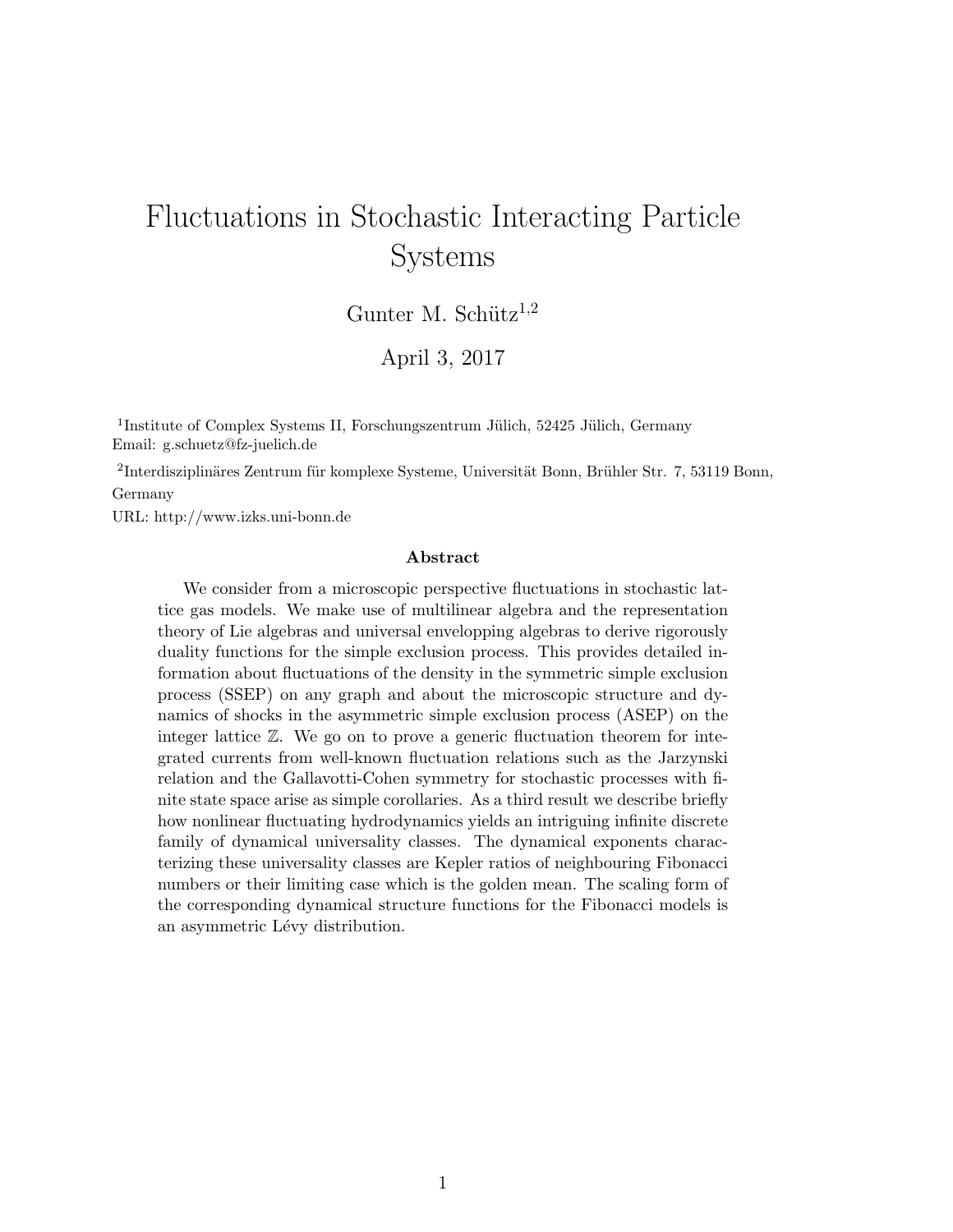# Contents

| 1        |     | Introduction                                                                                | $\overline{\mathbf{4}}$ |
|----------|-----|---------------------------------------------------------------------------------------------|-------------------------|
|          | 1.1 |                                                                                             | $\overline{4}$          |
|          |     | The Asymmetric Simple Exclusion Process<br>1.1.1                                            | $\overline{4}$          |
|          |     | Multispecies and multilane exclusion processes<br>1.1.2                                     | 8                       |
|          | 1.2 | Some linear algebra $\ldots \ldots \ldots \ldots \ldots \ldots \ldots \ldots \ldots \ldots$ | 10                      |
|          |     | 1.2.1                                                                                       | 11                      |
|          |     | Addition and multiplication of matrices<br>1.2.2                                            | 12                      |
|          |     | 1.2.3                                                                                       | 13                      |
|          | 1.3 | Generator of Markov processes in matrix form $\ldots \ldots \ldots \ldots$                  | 16                      |
|          |     | 1.3.1                                                                                       | 17                      |
|          |     | Expectations in matrix formulation $\ldots \ldots \ldots \ldots \ldots$<br>1.3.2            | 19                      |
|          |     | 1.3.3                                                                                       | 20                      |
| $\bf{2}$ |     | Duality                                                                                     | 24                      |
|          | 2.1 |                                                                                             | 25                      |
|          | 2.2 | The symmetric simple exclusion process $\ldots \ldots \ldots \ldots \ldots$                 | 26                      |
|          |     | Generator of the SSEP in matrix form $\ldots \ldots \ldots \ldots$<br>2.2.1                 | 26                      |
|          |     | 2.2.2                                                                                       | 28                      |
|          |     | Duality functions for the SSEP $\ldots \ldots \ldots \ldots \ldots \ldots$<br>2.2.3         | 31                      |
|          |     | Density profile and dynamical structure function $\ldots \ldots$<br>2.2.4                   | 33                      |
|          | 2.3 |                                                                                             | 34                      |
|          |     | Periodic boundary conditions with constant rates<br>2.3.1                                   | 35                      |
|          |     | Generator of the ASEP with reflecting boundaries<br>2.3.2                                   | 35                      |
|          |     | Grandcanonical equilibrium measure<br>2.3.3                                                 | 36                      |
|          |     | Duality functions for the 1-d ASEP $\dots \dots \dots \dots \dots$<br>2.3.4                 | 37                      |
|          |     | Microscopic structure of shocks in the ASEP<br>2.3.5                                        | 38                      |
|          | 2.4 | Recipe for the quantum Hamiltonian of exclusion processes $\dots \dots$                     | 41                      |
| 3        |     | Fluctuations of current and density                                                         | 42                      |
|          | 3.1 | Tools                                                                                       | 42                      |
|          |     | 3.1.1                                                                                       | 42                      |
|          |     |                                                                                             | $45\,$                  |
|          | 3.2 | The fundamental fluctuation relation                                                        | 46                      |
|          | 3.3 |                                                                                             | 49                      |
|          |     | 3.3.1                                                                                       | 49                      |
|          |     | Detailed fluctuation relations<br>3.3.2<br>.                                                | 51                      |
|          |     | Gallavotti-Cohen-Theorem for stochastic interacting particle<br>3.3.3                       |                         |
|          |     | systems $\ldots \ldots \ldots \ldots \ldots \ldots \ldots \ldots \ldots \ldots \ldots$      | 53                      |
| 4        |     | Dynamical universality classes                                                              | 54                      |
|          | 4.1 |                                                                                             | 55                      |
|          | 4.2 | Brief outline of nonlinear fluctuating hydrodynamics                                        | 56                      |
|          | 4.3 |                                                                                             | 58                      |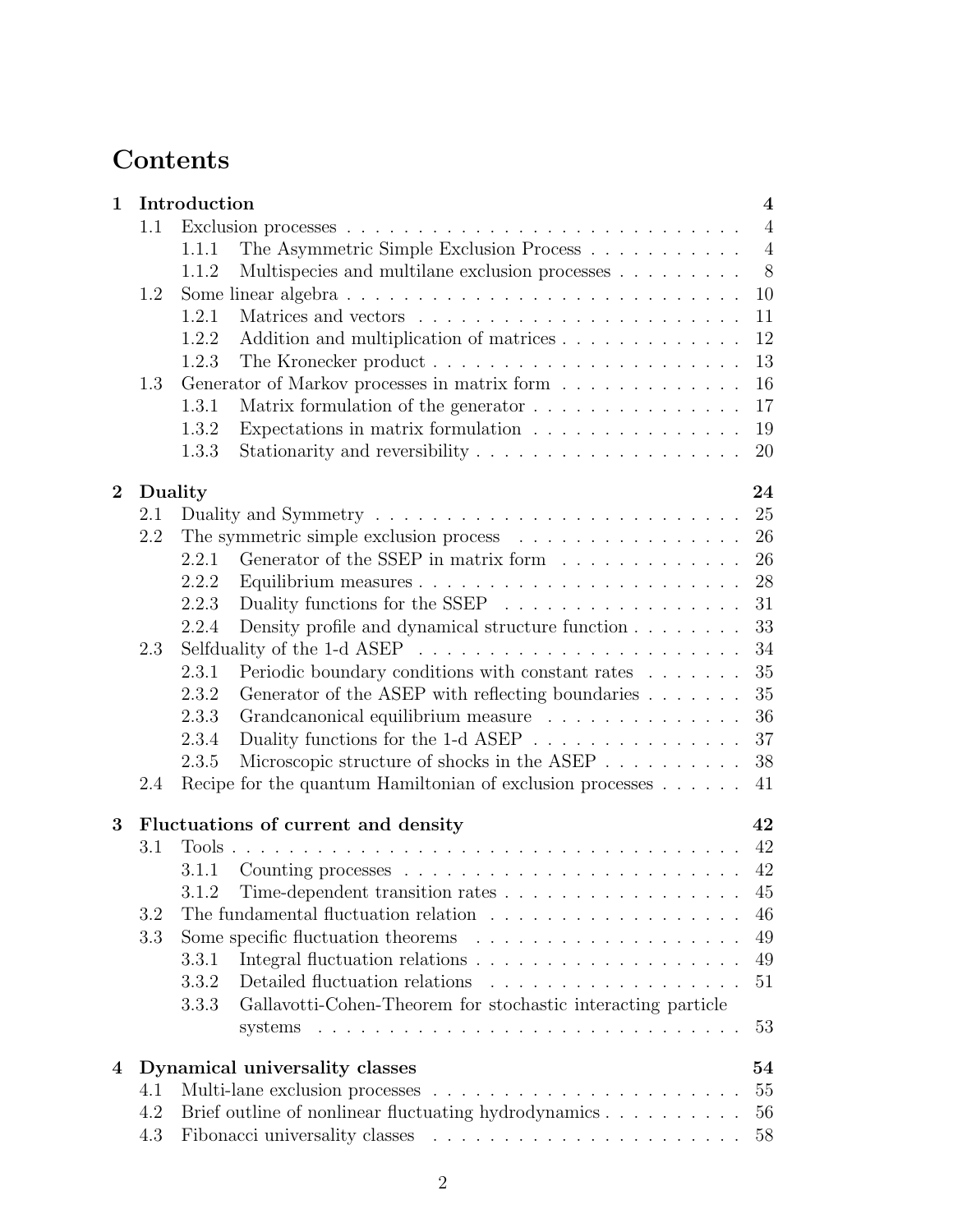|  |  | 5 Conclusions<br>60 |  |  |  |
|--|--|---------------------|--|--|--|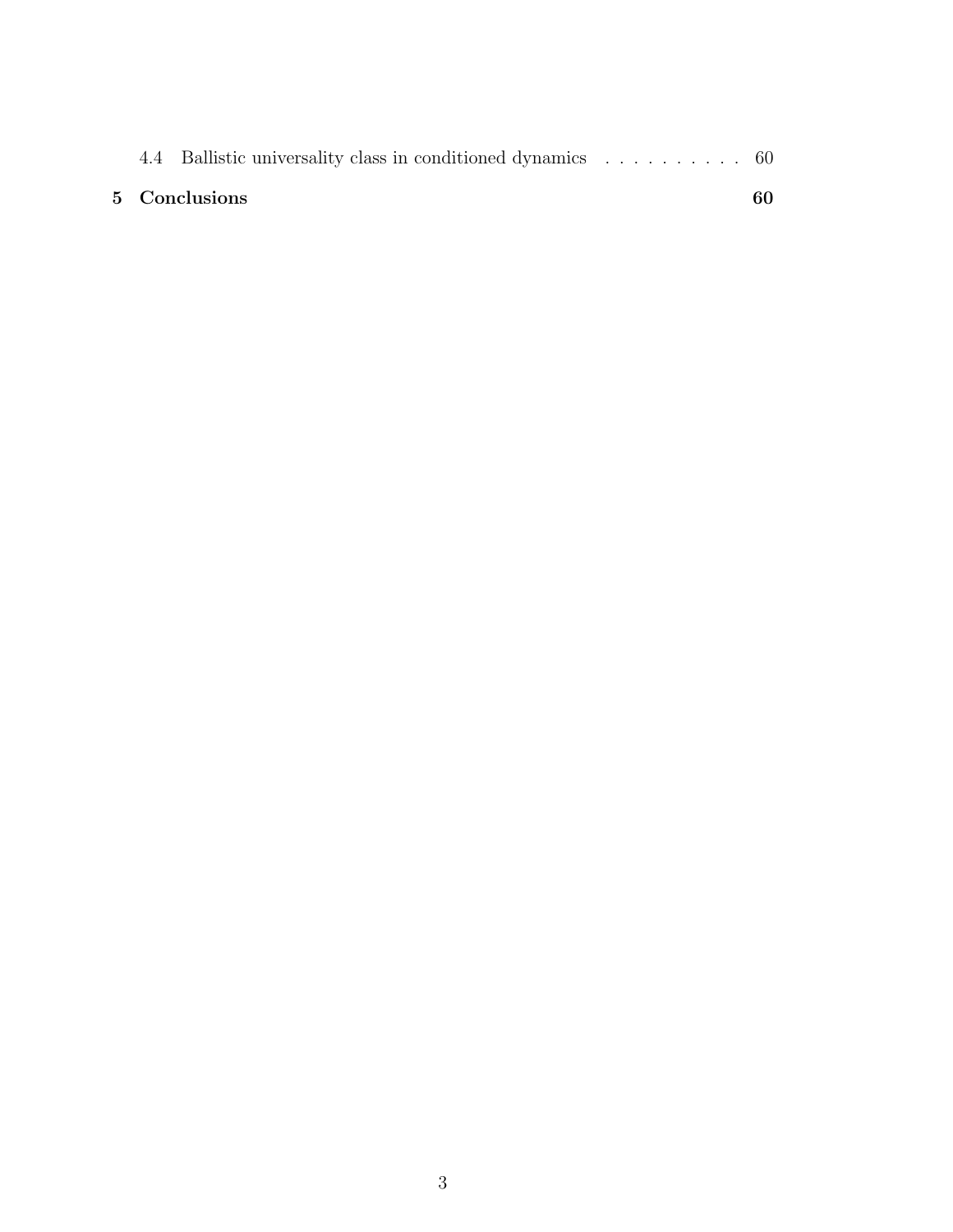# 1 Introduction

Stochastic interacting particle systems with short-range interaction exhibit a remarkably rich variety of critical phenomena even in one dimension when they are in a steady state far from equilibrium. This is in contrast to thermal equilibrium for which there is a famous quite general rule that says, simply put, no phase transition in one dimension at positive temperature for equilibrium systems with shortrange interactions [99, 57, 80, 18]. One observes in non-equilibrium steady states anomalous (non-diffusive) transport and universal non-diffusive dynamical scaling, boundary-induced phase transition, spontaneous symmetry breaking, long-range order and phase coexistence and more. Since one is away from equilibrium, these phenomena cannot be explained from the properties of a free energy. The fundamental question of interest is therefore how such critical phenomena that appear on macroscopic scale arise from the microscopic dynamics of such systems, in particular, from conservation laws and other kinetic constraints on the microscopic dynamics.

A major contribution to this program has come from exact results on microscopic stochastic lattice gas models for driven diffusive systems [61, 21, 62, 54, 87, 88, 10]. These are systems of classical interacting particles that move under the action of a random force preferentially in one direction and/or where at the system boundaries particles can exchange with external reservoirs at different densities, thus maintaining a non-equilibrium steady state that supports macroscopic currents. Some of these exact results have been obtained by exploiting a very simple mathematical relation between the Markov generator of such processes and the Hamiltonian operator of certain quantum systems [63, 87]. This link suggests to use mathematical tools from algebra to treat probabilistic problems. In these lectures we introduce some of these methods which require no knowledge of quantum physics at all.

# 1.1 Exclusion processes

In order make these general ideas more concrete we introduce some basic lattice gas models called exclusion processes. These are Markov processes also called stochastic interacting particle systems. We start with the simplest model of driven diffusive systems of identical conserved particles with hard-core interaction, which is the the asymmetric simple exclusion process (ASEP, see below) in one space dimension [96].

#### 1.1.1 The Asymmetric Simple Exclusion Process

The asymmetric simple exclusion process (ASEP) has become a paradigmatic example for a driven diffusive system and has attained a status in the study of nonequilibrium systems somewhat similar to the role that the Ising model plays in equilibrium statistical mechanics. The ASEP is a Markov process in continuous time which can be described informally as follows.

Each site k of the integer lattice  $\Lambda$  is occupied by at most one particle which is specified by the random variable  $\eta_k \in \{0,1\}$  indicating whether site k is vacant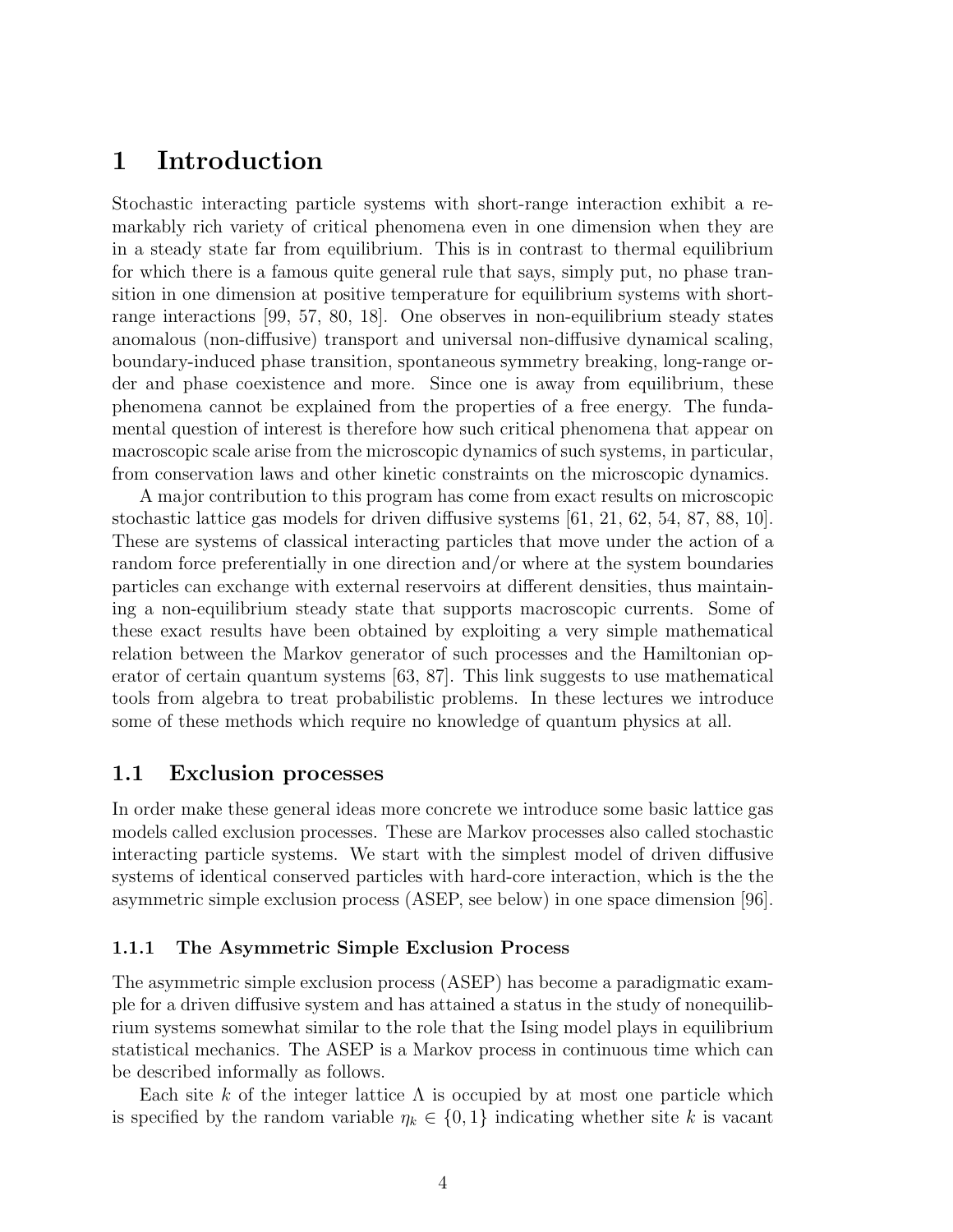or occupied. The set of configurations  $\boldsymbol{\eta} := \{\eta_k : k \in \Lambda\}$  is therefore  $\Omega = \{0,1\}^{\Lambda}$ . Particles hop randomly in continuous time to the right neighboring site with rate r and to the left with rate  $\ell$  respectively, provided the target site is empty. Otherwise the attempted move is rejected. Hopping attempts take place independently with an exponential waiting time distribution with mean  $\tau_w = 1/(r + \ell)$  (Fig. 1). We present this hopping rule as follows:

$$
A0 \rightarrow 0A \text{ with rate } r
$$
  
0A \rightarrow A0 with rate  $\ell$ . (1)

Here the symbol A represents occupation by a single particle and 0 represents an empty site. For definiteness we shall assume  $r \geq \ell$  corresponding to an average drift on positive lattice direction, or clockwise in case of a finite periodic lattice. For  $\ell = 0$  the process is called totally asymmetric simple exclusion process (TASEP).



Figure 1: Pictorial representation of the ASEP with open boundaries and bulk hopping rates r to the right and  $l \equiv \ell$  to the left. Some but not all possible jumps are indicated.

The ASEP was first invented in an early biophysics context already in 1968 as a model to describe the kinetics of protein synthesis through ribosomes moving along m-RNA templates [64, 85], and later became the "mother" of lattice gas models for automobile traffic [67], see [82] for a thorough discussion of these developments and applications to real biological systems and traffic flow. Despite being onedimensional in its simplest formulation it also serves as a model to capture features of driven noisy dynamics in zeolites, carbon nanotubes, artificial narrow channels for colloidal particles, or, via various mappings, for interface dynamics in two dimensions and polymer dynamics and flux lines in three dimensions.

For a finite lattice with L sites one has to specify boundary conditions. Most commonly studied are periodic boundary conditions, reflecting boundaries (hopping confined to a box) [81], and open boundary conditions [56, 19, 83] where particles may enter and exit the lattice at the boundary sites 1 and L under the exclusion constraint with rates  $\alpha, \beta, \gamma, \delta$  as indicated in Fig. 1. The parametrization  $\alpha = r\lambda_{\alpha} - \rho_{\alpha}$ ,  $\gamma = \ell \lambda_-(1 - \rho_-)$  as left boundary rates and  $\beta = r\lambda_+(1 - \rho_+), \delta = \ell \lambda_+\rho_+$  as right boundary rates may be interpreted as a connection to particle reservoirs with constant density  $\rho_-\$  at the left boundary and density  $\rho_+\$  at the right boundary, respectively. The parameters  $\lambda_{\pm}$  describe a hopping mechanism between the reservoirs and the chain which may differ from the hopping inside the chain.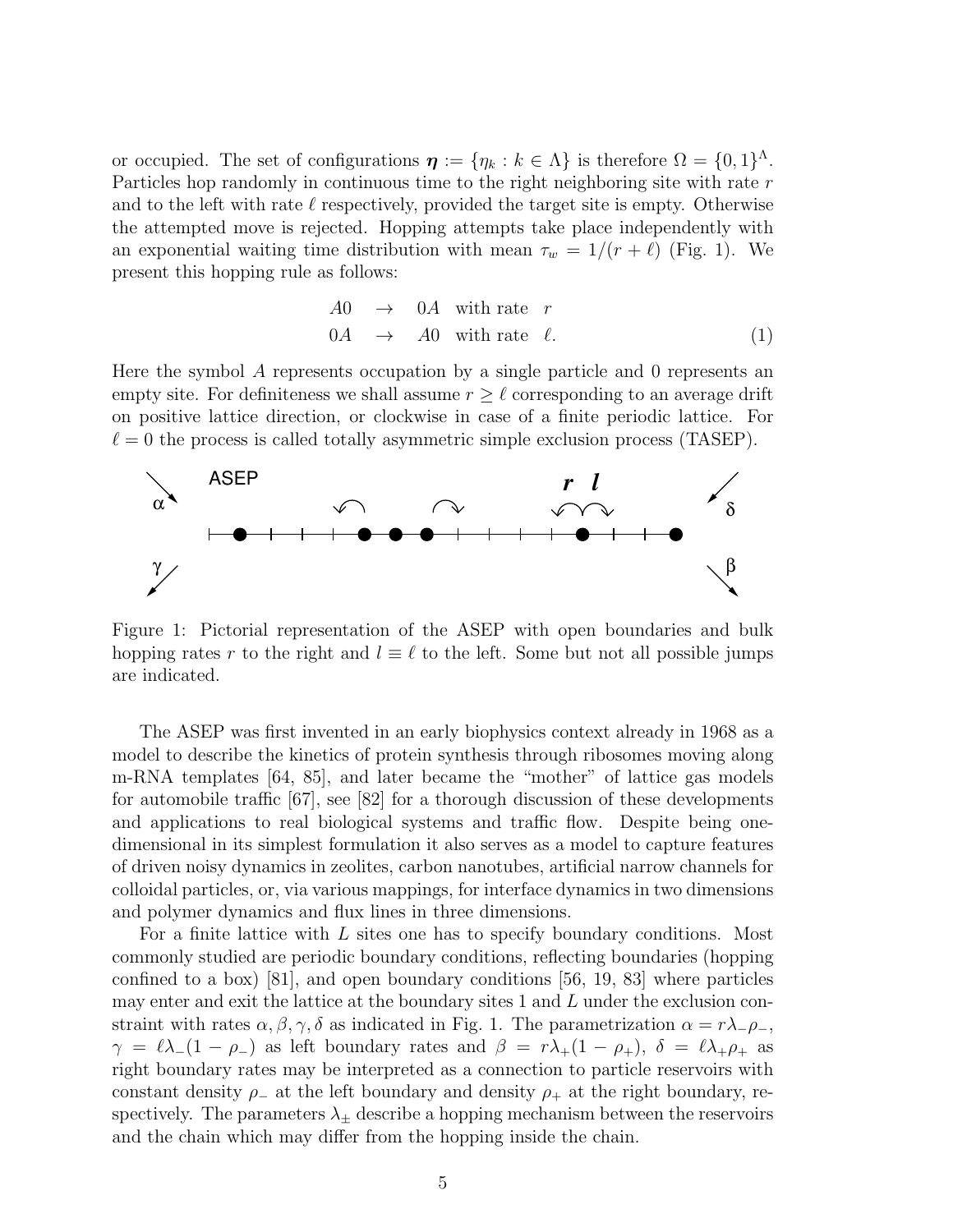For periodic boundary conditions the total particle number  $N = \sum_{k \in \Lambda} \eta_k$  is conserved and the invariant measure for the process with a fixed number of particles is easily seen to be uniform. This fact allows for the construction of a family of invariant measures which are Bernoulli product measures with parameter  $\rho$ . This measure is also a (translation invariant) invariant measure of the ASEP defined on the infinite lattice  $\mathbb{Z}$ . Here  $\rho = \mathbf{E}_{\rho} \eta_k$  is the particle density. The *instantaneous* current

$$
j_k := r\eta_k(1 - \eta_{k+1}) - \ell(1 - \eta_k)\eta_{k+1}
$$
\n(2)

has expectation

$$
j^* := \mathbf{E}_{\rho} j_k = (r - \ell)\rho(1 - \rho).
$$
 (3)

The *stationary current*  $j^*$  tells us the net number of particle that flow in positive direction per infinitesimal time unit across a lattice bond  $\langle k, k + 1 \rangle$ .

The open ASEP is ergodic. The exactly known unique invariant measure is non-trivial and has an intriguing phase diagram. The bulk density  $\rho$ , which is determined by the two boundary densities  $\rho_{\pm}$ , undergoes a nonequilibrium discontinuous transition along the line  $0 < \rho_- = 1 - \rho_+ < 1/2$  between a low-density phase with bulk density  $\rho = \rho_-$  to a high-density phase with bulk density  $\rho = \rho_+$ . There are nonequilibrium continuous transitions from both phases to a maximal current phase with  $\rho = 1/2$ , which one has inside the region  $1/2 < \rho_- \geq 1, 0 \leq \rho_+ < 1/2$  [60]. The microscopic density profiles are non-trivial in all phases [83, 20]. At the firstorder transition line one has phase coexistence with a left domain of density  $\rho_-\$  and a right domain of density  $\rho_{+}$ , separated by a domain wall. On macroscopic scale this domain wall corresponds to a shock, i.e., a density discontinuity. Inside the maximal current phase the local density decays algebraically from the boundaries to its asymptotic bulk value  $1/2$ . The theory of boundary-induced phase transitions [55, 69] demonstrates that these phase transitions arise on microscopic level from the interplay of the shock motion and the flow of local perturbations as described by the so-called dynamical structure function. In this way one understands and extends the hydrodynamic derivation of the phase diagram, first proposed by Krug [56] and only quite recently proved rigorously by Bahadoran [2].

Also the dynamical properties of the ASEP are quite well understood. On microscopic scale the local density  $\rho_k(t)$  defined by the expectation of the local occupation number at time t, starting from some initial measure  $\mu_0$  satisfies, due to particle number conservation, away from the boundaries the lattice continuity equation

$$
\frac{\mathrm{d}}{\mathrm{d}t}\rho_k(t) = j_{k-1}(t) - j_k(t) \tag{4}
$$

where  $j_k(t)$  is the expectation of the instantaneous current (2). This equation does not allow for an explicit solution. However, it can be proved that on macroscopic Eulerian scale the density profile of the ASEP evolves according to the inviscid Burgers equation [79]

$$
\frac{\partial}{\partial t}\rho + \frac{\partial}{\partial x}j(\rho) = \frac{\partial}{\partial t}\rho + (r - \ell)(1 - 2\rho)\frac{\partial}{\partial x}\rho = 0
$$
\n(5)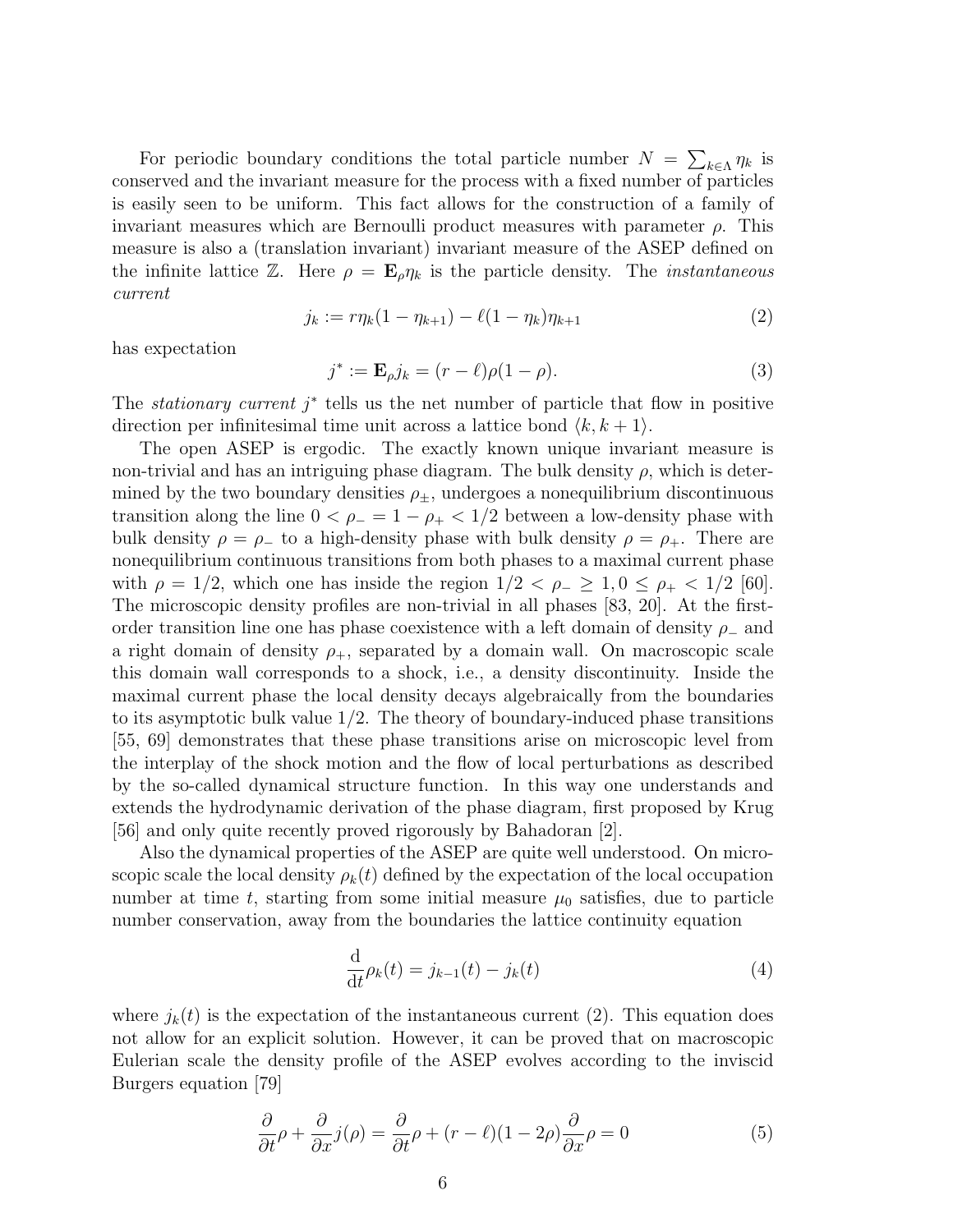

Figure 2: Phase diagram of the ASEP with open boundaries. LD (HD) denotes the low (high) density phase, and MC the maximal current phase. The red coexistence line marks a discontinous phase transition between bulk densities  $\rho_-\$  and  $\rho_+\$ . The green phase transition lines correspond to a continuous phase transition between bulk densities  $\rho_{\pm}$  and 1/2.

where  $\rho = \rho(x, t)$  is the coarse-grained local density.

The density develops a travelling shock discontinuity unless the initial density profile is monotonously decreasing. The shock velocity of shock with left density  $\rho_-\$ and right density  $\rho_+$  is given by the Rankine-Hugoniot condition [58]

$$
v_s(\rho_+,\rho_-) = \frac{j_+ - j_-}{\rho_+ - \rho_-} \tag{6}
$$

with the stationary currents  $j_{\pm}$  in the two branches of the shock, which in the present case are given by  $j_{\pm}^{\alpha} = w(q - q^{-1})\rho_{\pm}(1 - \rho_{\pm})$ . Looking at diffusive scale into the vicinity of the shock one finds that it performs a diffusive motion around its mean position [29] with diffusion coefficient

$$
D_s(\rho_+,\rho_-) = \frac{1}{2} \frac{j_+ + j_-}{\rho_+ - \rho_-} \tag{7}
$$

The shock has been shown to be sharp even on microscopic lattice scale [28, 20, 5].

The dynamical structure function

$$
S_k(t) := \mathbf{E}_{\rho} \left( \eta_k(t) \eta_0(0) \right) - \rho^2 \tag{8}
$$

describes the flow and spreading of local fluctuations (Fig. 3). On large scales it is expected to acquire a universal scaling form

$$
S_k(t) \sim t^{-z} F\left( (k - v_c t)^z / t \right). \tag{9}
$$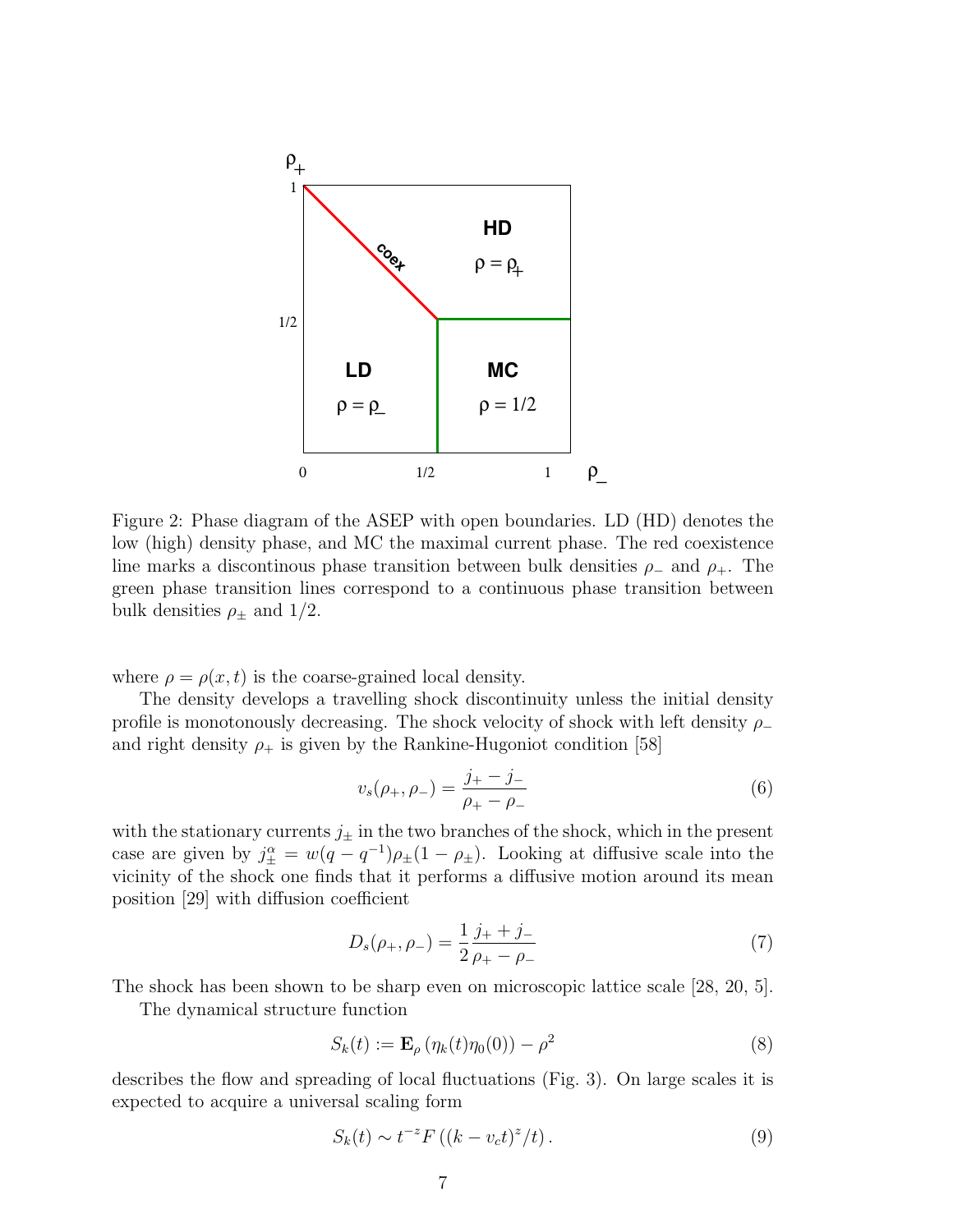

Figure 3: Schematic plot of the dynamical structure at two times  $t_2 > t_1$  with center of mass at lattice  $x_0$  at  $t = t_1$ .

This means that the center of mass of a fluctuations travels with collective velocity

$$
v_c := \frac{\mathrm{d}}{\mathrm{d}\rho} j^*(\rho) = (r - \ell)(1 - 2\rho). \tag{10}
$$

The dynamical exponent z which describes the spreading of a fluctuation around its peak characterizes the universality class. The symmetric version (SSEP) with  $r = \ell$ is in the diffusive universality class with dynamical exponent  $z = 2$  and Gaussian scaling function. On the other hand, the ASEP is in the celebrated universality class of the Kardar-Parisi-Zhang equation [50, 36] with dynamical exponent  $z = 3/2$  and Prähofer-Spohn scaling function  $F_{PS}(\cdot)$  [75, 76].

We point out that for the periodic or infinite lattice the compressibility

$$
K := \sum_{k \in \Lambda} S_k(t) = \sum_{k \in \Lambda} \mathbf{E}_{\rho} \left( \eta_k(\eta_0 - \rho) \right) = \rho(1 - \rho) \tag{11}
$$

is time-independent due to particle number conservation for any conservative lattice gas with sufficiently rapidly decaying stationary correlations  $C_k := S_k(0) =$  $\mathbf{E}_{\rho} \left( \eta_k(\eta_0 - \rho) \right).$ 

#### 1.1.2 Multispecies and multilane exclusion processes

Models with more than one conservation law are much less understood. There are few exact results on invariant measures, but numerical simulations and analytical approximations indicate a wealth of intriguing behaviour. For an older review we refer to [88]. Some recent numerical results will be discussed below and therefore we briefly describe some simple models.

The perhaps simplest particle system with more than one conserved species of particles is a multi-species exclusion process where each lattice site can be found in at least three different states: empty, or occupied by either an A-particle or a B-particle. Such an exclusion process is described by the six hopping rates

$$
A0 \quad \rightarrow \quad 0A \quad \text{with rate} \quad w_{A0}
$$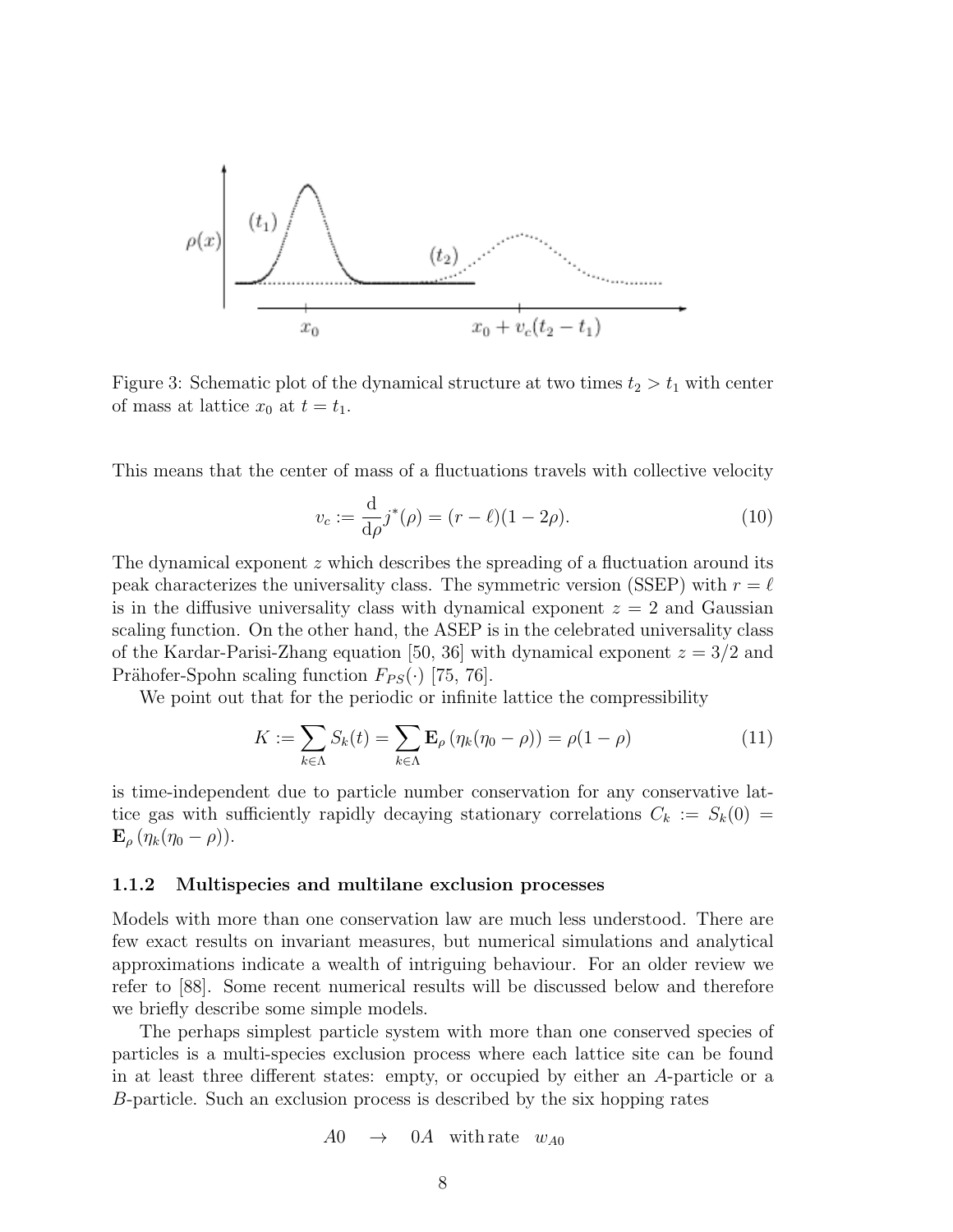$$
0A \rightarrow A0 \text{ with rate } w_{0A}
$$
  
\n
$$
B0 \rightarrow 0B \text{ with rate } w_{B0}
$$
  
\n
$$
0B \rightarrow B0 \text{ with rate } w_{0B}
$$
  
\n
$$
AB \rightarrow BA \text{ with rate } w_{AB}
$$
  
\n
$$
BA \rightarrow AB \text{ with rate } w_{BA}.
$$
  
\n(12)

Since there are two conservation laws one has two evolution equations for the two local densities

$$
\frac{d}{dt}\rho_k^A(t) = j_{k-1}^A(t) - j_k^A(t)
$$
\n(13)

$$
\frac{d}{dt}\rho_k^B(t) = j_{k-1}^B(t) - j_k^B(t)
$$
\n(14)

where  $j_k^{A,B}$  $k_k^{A,B}$  are the expectations of the respective instantaneous currents which in general lead to two coupled lattice continuity equations. The stationary distribution of this process and hence the current-density relations  $j_A^*(\rho^A, \rho^B)$  and  $j_B^*(\rho^A, \rho^B)$  are known only on certain parameter manifolds [88, 10]. For

$$
w_{AB} + w_{0A} + w_{0B} = w_{A0} + w_{BA} + w_{B0}
$$
\n<sup>(15)</sup>

the canonical measure with fixed particle numbers  $N_A$  and  $N_B$  is uniform which allows for the construction of a product measure parametrized by densities  $\rho_A$  and  $\rho_B$  [42]. The stationary currents are then given by

$$
j_A^*(\rho_A, \rho_B) = (w_{A0} - w_{0A})\rho_A(1 - \rho_A) - (w_{B0} - w_{0B})\rho_A \rho_B \qquad (16)
$$

$$
j_B^*(\rho_A, \rho_B) = (w_{B0} - w_{0B})\rho_B(1 - \rho_B) - (w_{A0} - w_{0A})\rho_A \rho_B.
$$
 (17)

The hopping asymmetry generates a coupling between the two densities, leading to a non-tivial coupled system

$$
\frac{\partial}{\partial t}\rho_A + \frac{\partial}{\partial x}j_A^*(\rho_A, \rho_B) = 0 \tag{18}
$$

$$
\frac{\partial}{\partial t}\rho_B + \frac{\partial}{\partial x}j_B^*(\rho_A, \rho_B) = 0 \tag{19}
$$

of hyperbolic conservation laws for the coarse-grained local densities  $\rho_{A,B}(x, t)$ . If, however, e.g.  $w_{B0} = w_{0B}$  the macroscopic evolution is known: The density of the Aparticles evolves autonomously as the in the single-species ASEP and the B-particle density can be integrated straightforwardly [77].

A different way of constructing models with more than one conservation law are coupled multi-lane models where hopping rates on one lane depend on the particle configuration also of other lanes, but no particle exchange between lanes take place. An interesting class are models where the invariant measure is not changed by the coupling to the other lanes. This can be realized e.g. in a two-lane TASEP by making the rate of jump from site k to site  $k+1$  proportional to a linear function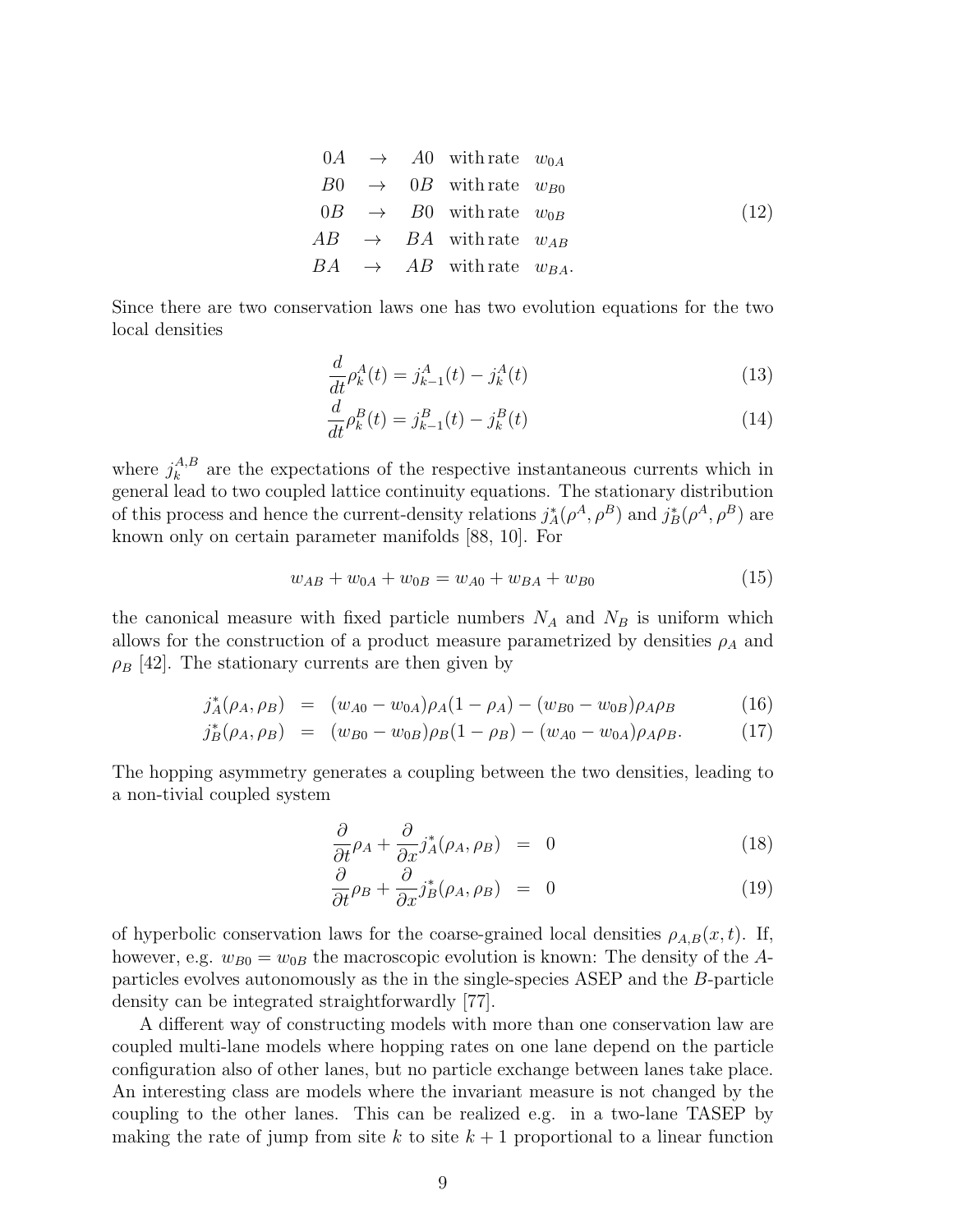of the the number of particles on site k and  $k + 1$  in the adjacent lane, i.e., for  $n_k^{\alpha} := \eta_k^{\alpha} + \eta_{k+1}^{\alpha}$  one chooses rates  $r_1(n_k^2)$  for lane 1 and  $r_2(n_k^1)$  for lane 2 given by [71]

$$
r_1(n_k^2) = 1 + \gamma n_k^2/2, \quad r_2(n_k^1) = b + \gamma n_k^1/2,
$$
\n(20)

see Fig. 4 for illustration. It is easy to see that a product of two Bernoulli product measures is invariant under the stochastic dynamics of this process. One finds the two stationary currents

$$
j_1^*(\rho_1, \rho_2) = \rho_1(1 - \rho_1)(1 + \gamma \rho_2), \quad j_2^*(\rho_1, \rho_2) = \rho_2(1 - \rho_2)(b + \gamma \rho_1). \tag{21}
$$

Notice that like (generically) in the single-lane multi-species process described above the currents depend on both densities unless the interaction constant  $\gamma$  vanishes.



Figure 4: Twolane TASEP without hopping between lanes. Some possible jumps and their rates according to (20) are shown. The boxes drawn with broken lines indicate on which sites in the neighbouring lane the jump rate depends.

# 1.2 Some linear algebra

In order to obtain more information about stochastic lattice gas models we introduce below methods which are known under the flag quantum Hamiltonian formalism. The term quantum Hamiltonian formalism may sound scary to a non-physicist. In actual fact, however, this formalism is based on elementary notions from linear algebra of finite-dimensional vector spaces. Hence one can work within this framework without any reference to quantum mechanics and this is how we shall approach this way of looking at stochastic interacting particle systems.

The fundamental ingredients are standard matrix multiplication and the perhaps some less familiar Kronecker product of matrices, sometimes also called outer product. We recall both types of matrix products. In the following and throughout this work we use the Kronecker-symbol defined by

$$
\delta_{\alpha,\beta} = \begin{cases} 1 & \text{if } \alpha = \beta \\ 0 & \text{else} \end{cases}
$$
 (22)

for  $\alpha$ ,  $\beta$  from any set. Complex conjugation is denoted by a bar as e.g. in  $\overline{z}$ .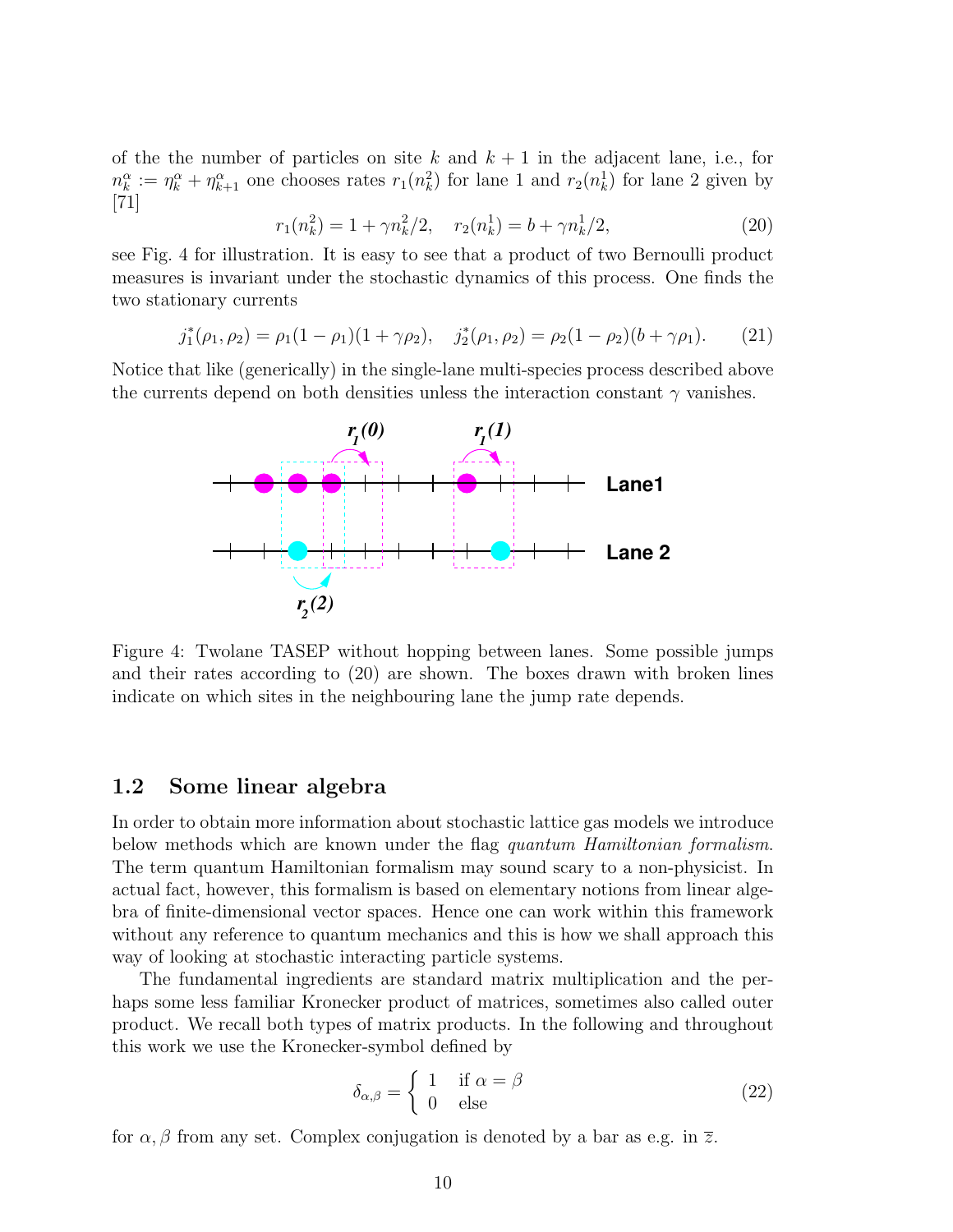#### 1.2.1 Matrices and vectors

A  $m \times n$  matrix A is a number array

$$
A = \begin{pmatrix} A_{11} & A_{12} & A_{13} & \dots \\ A_{21} & A_{22} & A_{23} & \dots \\ A_{31} & A_{32} & A_{33} & \dots \\ A_{41} & A_{42} & A_{43} & \dots \\ A_{51} & A_{52} & A_{53} & \dots \\ \vdots & \vdots & \vdots & \ddots \end{pmatrix}.
$$

with  $m \geq 1$  rows and  $n \geq 1$  columns and matrix elements  $A_{kl}$  in row k and column l. The matrix elements  $A_{kl}$  will be mostly real numbers, but they can also be complex in certain applications. Hence we shall generally assume  $A_{kl} \in \mathbb{C}$ . We discuss some special cases.

(a) If  $m = n = 1$  the matrix reduces a single number and we shall not differentiate between numbers and  $1 \times 1$ -matrices.

(b) If  $n = 1$  and  $m > 1$  a matrix  $\Phi$  is a column array of m numbers. We call such a matrix a ket-vector that we denote by the so-called ket-symbol  $|\Phi\rangle$ . The matrix elements  $\Phi_{1l}$  with  $1 \leq l \leq m$  will be denoted in simplified form by  $\Phi_l$  and called components of the ket-vector. Thus

$$
\left|\,\Phi\,\right\rangle=\left(\begin{array}{c}\Phi_1\\\Phi_2\\\vdots\\\Phi_m\end{array}\right).
$$

The vector with  $\Phi_i = \delta_{ik}$  is a canonical basis vector of the vector space  $\mathbb{C}^m$  denoted by  $|e_k\rangle$ . The set  $\mathbb{B}_m := \{|e_k\rangle : k \in \{1, \ldots, m\}\}\$  spans  $\mathbb{C}^m$  and is called the canonical basis.

(c) If  $m = 1$  and  $n > 1$  a matrix  $\Psi$  is a row array of n numbers. We call such a matrix a *bra-vector* that we denote by the so-called bra-symbol  $\Psi$ . The matrix elements  $\Psi_{k1}$  with  $1 \leq k \leq n$  will be denoted in simplified form as  $\Psi_k$  and called components of the bra-vector. Thus

$$
\langle \Psi | = (\Psi_1, \Psi_2, \dots, \Psi_n).
$$

Defining  $\langle e_k | = | e_k \rangle^T$  one realizes that the set  $\mathbb{B}^* := \{ \langle e_k | : k \in \{1, \ldots, n\} \}$  spans  $\mathbb{C}^n$ . Since any finite-dimensional vector space is isomorphic to its dual, we can think of the bra-vectors  $\mathbb{B}_n^*$  as representing the canonical basis of the dual space  $\mathbb{C}^{n*} \cong C^n$ .

The letter or number inside the ket-symbol  $\langle \cdot \rangle$  or the bra-symbol  $\langle \cdot \rangle$  is not to be understood as the argument of some function, but just as a symbol that collectively represents the components of the vector. When we use the term matrix we shall tacitly assume that  $m, n \geq 2$ . The distinction between "proper" matrices on the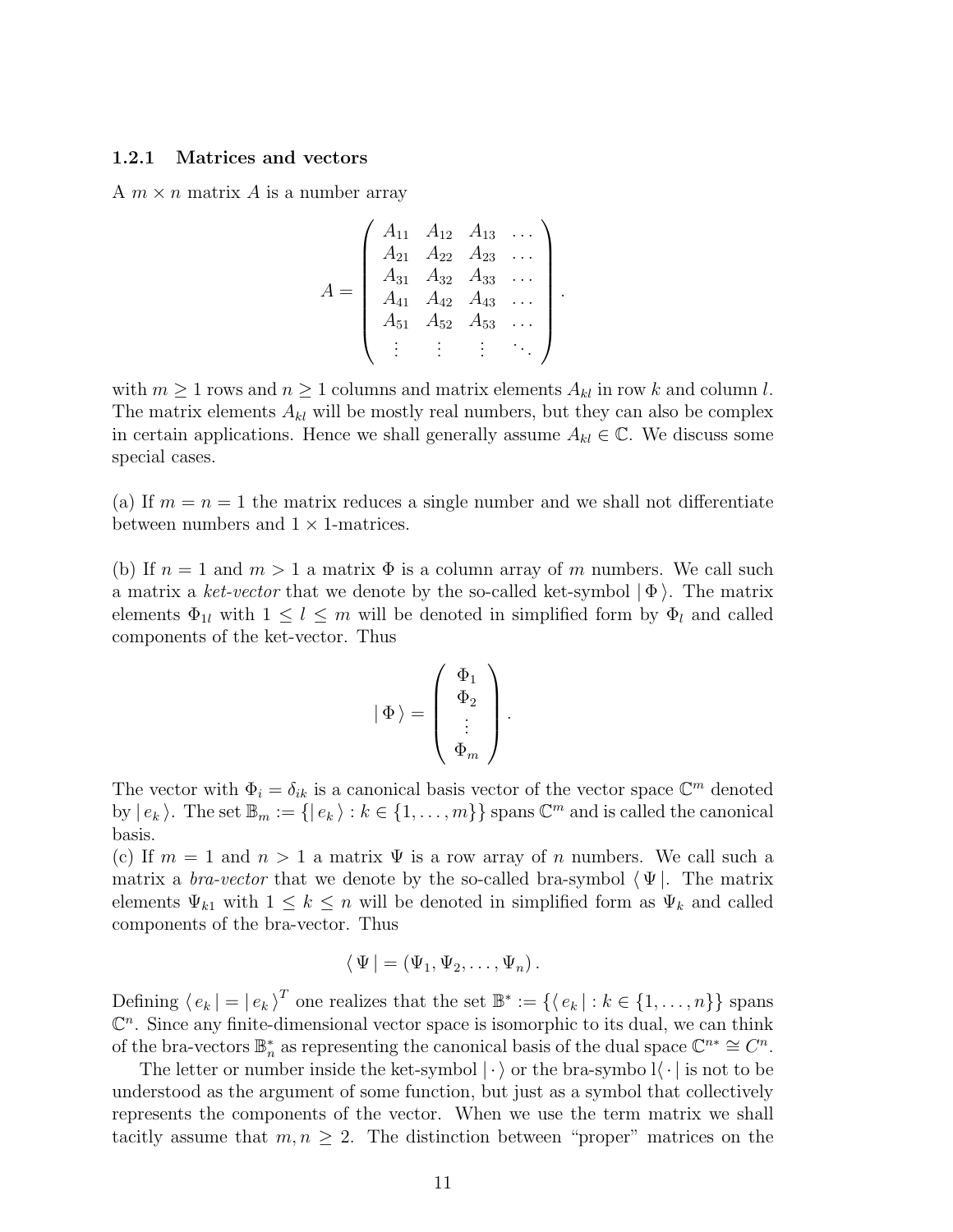one hand and the two types of vectors or simple numbers on the other hand is useful because many fundamental linear algebra operations can be represented as products involving numbers, bra- and ket-vectors and proper matrices with more than one column or row.

We usually denote proper matrices by capital letters or small letters with circumflex accent as e.g. in  $\hat{a}$ . The unit matrix of dimension  $n > 2$  with components  $A_{kl} = \delta_{kl}$  is denoted by 1 and for  $n = 2$  we use the notation 1. Since multiplication of a vector with the unit matrix is the same as multiplication with the scalar unity 1 of the field F we do not usually differentiate between the two operations, i.e., in equations for matrices we often write a multiple  $x1$  of the unity matrix simply as  $x$ .

#### 1.2.2 Addition and multiplication of matrices

Any two matrices  $A$  and  $B$  which have the same number of rows and columns can be multiplied by a number and added to form a matrix  $C = xA + yB$  with the rule that  $C_{kl} = xA_{kl} + yB_{kl}$  where  $x, y \in \mathbb{C}$ . Square matrices with  $m = n$  form a ring with a multiplication rule that can be generalized to non-square matrices as follows.

**Definition 1.1** (Matrix product) For  $m, n, p \ge 1$  let A be a  $m \times p$ -matrix and B be a  $p \times n$ -matrix, both with matrix elements in some field F. The matrix product AB is an  $m \times n$  matrix C with matrix elements  $C_{kl} \equiv (AB)_{kl} \in F$  given by

$$
C_{kl} = \sum_{j=1}^{p} A_{kj} B_{jl}, \quad 1 \le k \le m, \quad 1 \le l \le n.
$$
 (23)

Square matrices A, B of the same dimension  $m = n = p$  satisfying

$$
[A, B] := AB - BA = 0 \tag{24}
$$

are said to commute.

Notice that unless  $m = n$  the reverse product  $BA$  is not defined since the number of columns in the first factor must be equal to the number of rows in the second factor of any matrix product. For a square matrix A the  $p^{th}$  power of A is denoted  $A^p$ and is defined for strictly positive integers  $p \in \mathbb{N}$  by iteration of (23). By convention  $A^0 = 1$ .

We discuss separately the special cases where at least one of the three number  $m, n, p$  is equal to one.

(a) If  $n = 1$  and  $p, m > 1$  the we can write the matrix B as a ket-vector  $|\Phi\rangle$ with components  $\Phi_k := B_{k1}, k \in \{1, \ldots, p\}$ . Then also the matrix product C is a ket-vector (with m components given by  $(23)$ ) and the matrix product can be interpreted as a linear mapping  $|\Phi\rangle \mapsto |\Phi\rangle$  given by  $|\Phi\rangle = A|\Phi\rangle$ , corresponding to the standard right multiplication of a matrix A with the column vector  $|\Phi\rangle$ .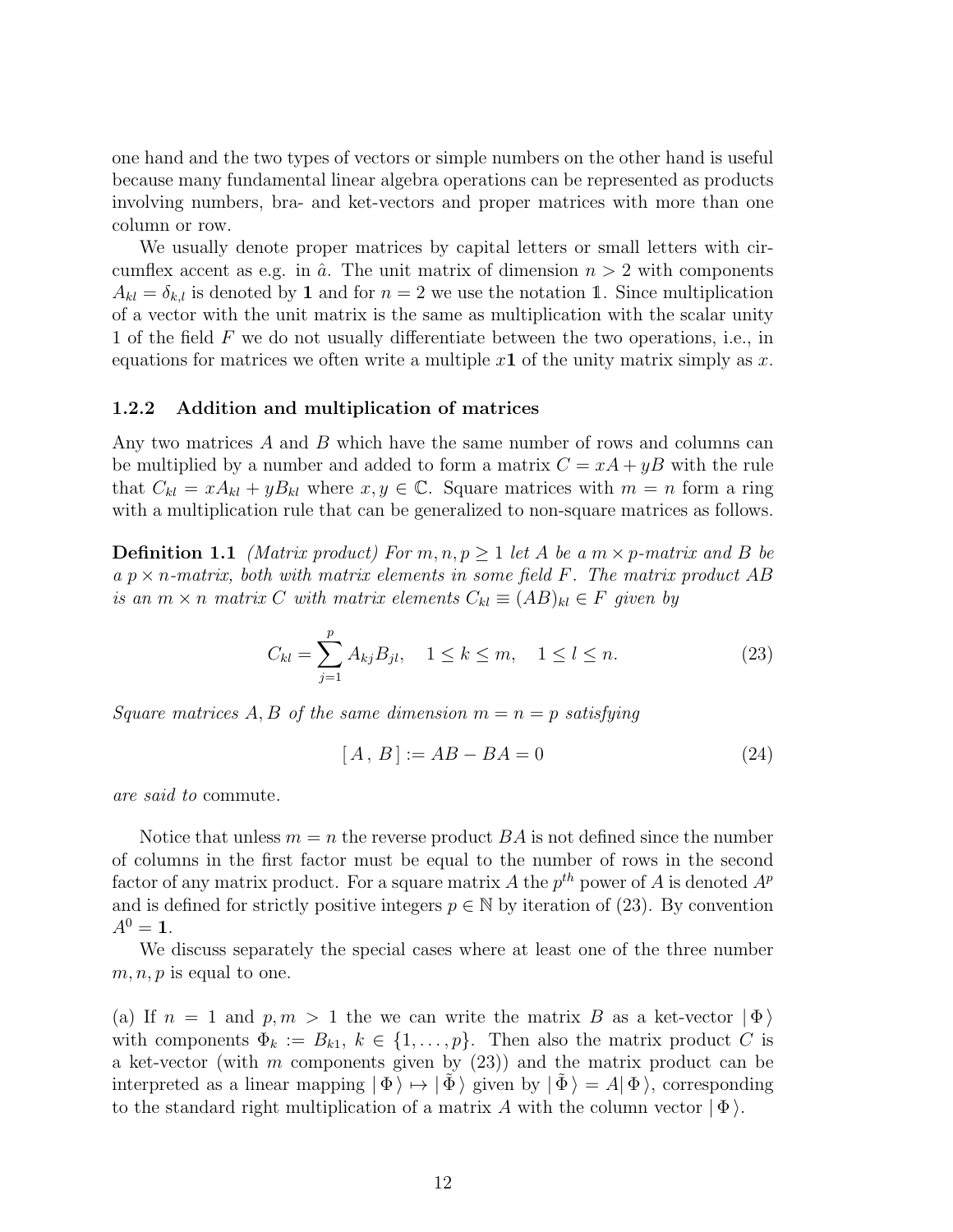(b) Likewise, for  $m = 1$  and  $p, n > 1$  we can write  $A = \langle \Psi |$  as a bra-vector with p components with components  $\Psi_l := A_{1l}$  and find that the matrix product is a linear mapping  $\langle \Psi | \mapsto \langle \Psi |$  that yields the bra-vector  $\langle \Phi | = \langle \Psi | B \Psi \rangle$  with n components given by  $(23)$ , corresponding to the left multiplication of a matrix B with the row vector  $\langle \Psi |$ .

(c) If  $p = 1$  and  $m, n > 1$  then the matrix product actually turns into a product of two vectors. It maps a m-component ket-vector  $|\Phi\rangle$  (= m × 1-matrix A) with components  $\Phi_k := A_{k1}$  and an *n*-component bra-vector  $\Psi \mid (= 1 \times n$ -matrix B) with components  $\Psi_l := B_{1l}$  into a proper  $m \times n$  matrix

$$
C = |\Phi\rangle\langle\Psi| \tag{25}
$$

with matrix elements  $C_{kl} = \Phi_k \Psi_l$  as given by (23). This mapping, called dyadic product, is a special form of the Kronecker product discussed below.

(d) For  $m = n = 1$  the matrix product reduces to a single number  $C = \langle \Psi | | \Phi \rangle =$  $C_{11} \in F$  with

$$
\langle \Psi | | \Phi \rangle = \sum_{i=1}^{p} \Psi_i \Phi_i \equiv \langle \Psi | \Phi \rangle.
$$
 (26)

It defines a bilinear mapping  $({\langle \Psi |, |\Phi \rangle}) \mapsto C_{11}$  which can be interpreted as a dual pairing  $d: \mathfrak{V}^* \times \mathfrak{V} \to F$ ,  $(\langle \Psi |, |\Phi \rangle) \mapsto \langle \Psi | \Phi \rangle$  since it is natural to regard the bra-vector to be an element of the vector space dual to the vector space to which the ket-vector belongs. This motivates the simplified notation  $\langle \Psi | \Phi \rangle$  of this matrix product with only one vertical bar.

Specifically, for the basis vectors we obtain from (26) the biorthogonality relation

$$
\langle e_i | e_j \rangle = \delta_{ij}.\tag{27}
$$

Notice the difference between the dual pairing (26) and the scalar product  $s : \mathfrak{V} \times$  $\mathfrak{V} \to F$  defined by the sesquilinear form  $(|\Phi \rangle, |\Phi \rangle) \mapsto \langle \Phi', \Phi \rangle := \sum_{i=1}^p \overline{\Phi}'_i \Phi_i$  which is linear in the second argument, but antilinear in the first. When  $\langle \Phi' |$  has only real components (as is the case in most of our applications) this distinction is irrelevant, but should nevertheless be kept in mind.

#### 1.2.3 The Kronecker product

The Kronecker product  $A\otimes B$  is defined for arbitrary rectangular matrices (including vectors and numbers) as follows.

**Definition 1.2** (Kronecker product) Let A and B be two finite-dimensional matrices with  $m_A \ge 1$  ( $m_B \ge 1$ ) rows and  $n_A \ge 1$  ( $n_B \ge 1$ ) columns with matrix elements  $A_{ij}$  and  $B_{kl}$  respectively. The Kronecker product  $A \otimes B$  is a  $m_A m_B \times n_A n_B$ -matrix C with matrix elements

$$
C_{(i-1)m_B+k,(j-1)n_B+l} = A_{ij}B_{kl}
$$
\n
$$
with i \in \{1, ..., m_A\}, j \in \{1, ..., n_A\}, k \in \{1, ..., m_B\}, l \in \{1, ..., n_B\}.
$$
\n
$$
(28)
$$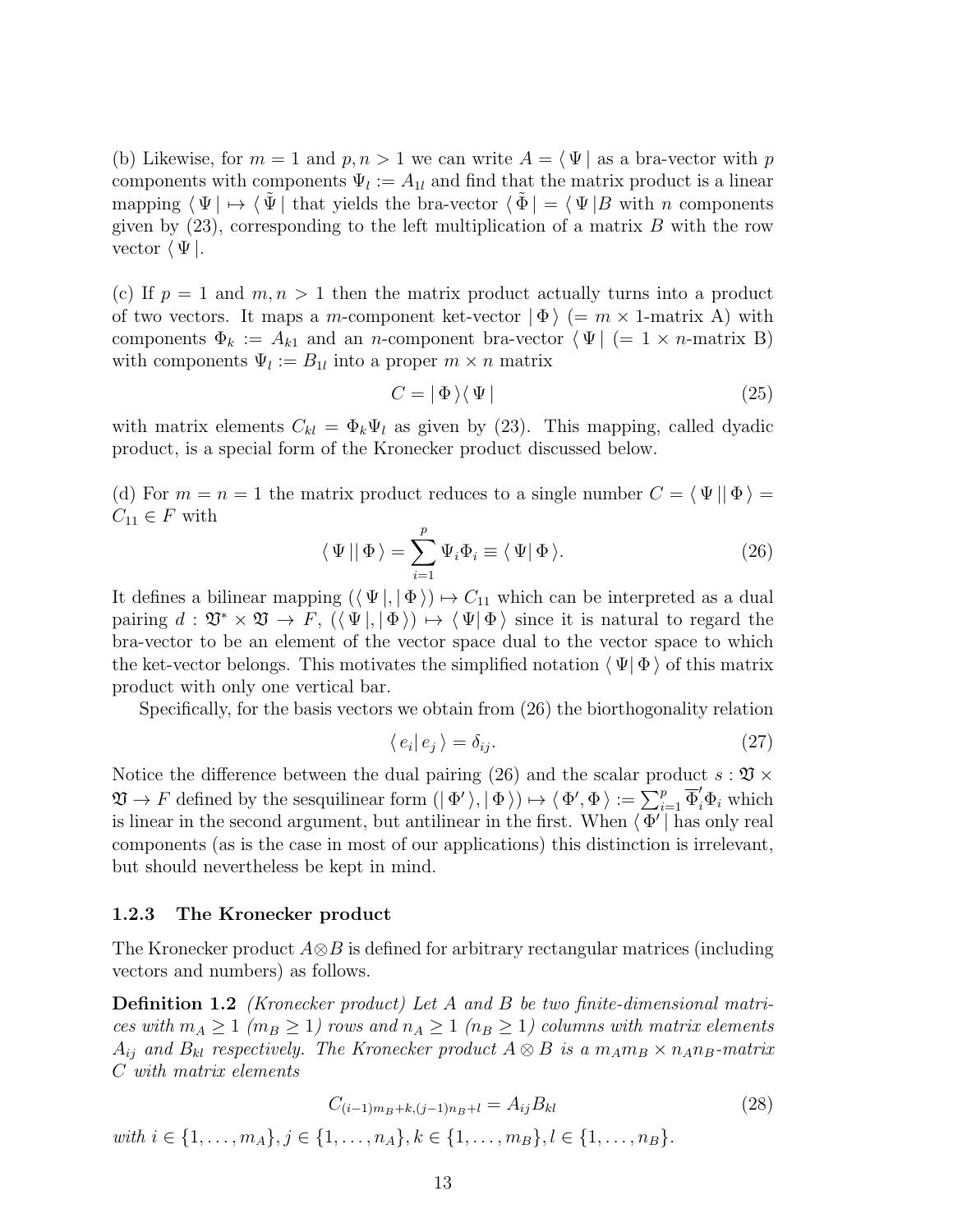Alternatively we can write

$$
A \otimes B = \begin{pmatrix} A_{11}B & A_{12}B & A_{13}B & \dots \\ A_{21}B & A_{22}B & A_{23}B & \dots \\ A_{31}B & A_{32}B & A_{33}B & \dots \\ A_{41}B & A_{42}B & A_{43}B & \dots \\ A_{51}B & A_{52}B & A_{53}B & \dots \\ \vdots & \vdots & \vdots & \ddots \end{pmatrix}.
$$

Here each matrix "element" is itself a matrix, viz. the matrix  $B$  multiplied by the number  $A_{ij}$ . In general  $A \otimes B \neq B \otimes A$ . For  $p \in \mathbb{N}_0$  the p-fold Kronecker product of a matrix A with itself is denoted by  $A^{\otimes p}$  with the convention that  $A^{\otimes 1} := A$  and  $A^{\otimes 0} := 1$  where 1 is the unit element of F and not the unit matrix. We discuss special cases.

(a) Consider  $n_A = n_B = 1$ , i.e., the Kronecker product of ket-vectors  $|\Phi^1\rangle, |\Phi^2\rangle$ with components  $\Phi_i^1$  where  $i \in \{1, \ldots, m_A\}$  and  $\Phi_k^2$  where  $k \in \{1, \ldots, m_B\}$ . The tensor product  $|\Phi^1\rangle \otimes |\Phi^2\rangle$  is a column vector of dimension  $m_A m_B$  denoted by  $|\Phi^1, \Phi^2\rangle$  and has factorized components  $(|\Phi^1, \Phi^2\rangle)_{(i-1)m_B+k} = \Phi_i^1 \Phi_k^2$ . Specifically, for the canonical basis vectors one gets  $|e_i\rangle \otimes |e_k\rangle \equiv |e_i, e_k\rangle = |e_{(i-1)m_B+k}\rangle$ . Thus the Kronecker product of two canonical basis vectors yields a canonical basis vector. The set  $\mathbb{B}_{m_A m_B} := \{ | e_{(i-1)m_B + k} \rangle : (i,k) \in \{1, ..., m_A\} \times \{1, ..., m_B\} \}$  forms the canonical basis of the tensor space  $\mathbb{C}^{m_A} \otimes \mathbb{C}^{m_B} \cong \mathbb{C}^{m_A m_B}$ .

(b) Similarly, for  $m_A = m_B = 1$ , i.e., for bra-vectors  $\langle \Psi^1 |, \langle \Psi^2 |$  with components  $\Psi_j^1$ where  $j \in \{1, \ldots, n_A\}$  and  $\Psi_l^2$  where  $l \in \{1, \ldots, n_B\}$  the tensor product  $\langle \Psi^1 | \otimes \langle \Psi^2 |$ is a row vector of dimension  $n_A n_B$  denoted by  $\langle \Psi^1, \Psi^2 |$ . It has has factorized components  $(\langle \Psi^1, \Psi^2 \rangle)_{(j-1)n_B+l} = \Psi_j^1 \Psi_l^2$  and for the canonical basis vectors one gets  $\langle e_j, e_l | = \langle e_{(j-1)n_B + l} |.$ 

(c) For the Kronecker product of a bra-vector  $\langle \Psi |$  and a ket-vector  $|\Phi \rangle$  the definition (1.2) yields

$$
\langle \Psi | \otimes | \Phi \rangle = | \Phi \rangle \otimes \langle \Psi | = | \Phi \rangle \langle \Psi |
$$
 (29)

with the dyadic product  $(25)$ .

The Kronecker product is associative. Multiple Kronecker products of matrices define multilinear maps of the multiple tensor product of vector spaces defined by iterating the Kronecker product (1.2). They satisfy the multiplication rule

$$
(A \otimes B)(C \otimes D) = (AC) \otimes (BD) \tag{30}
$$

where we assume that the matrix products  $AC$  and  $BD$  are defined by (23).

We note an important factorization property of the dual pairing of Kronecker products of vectors which is an immediate consequence of the multilinearity of the Kronecker product encoded in (28).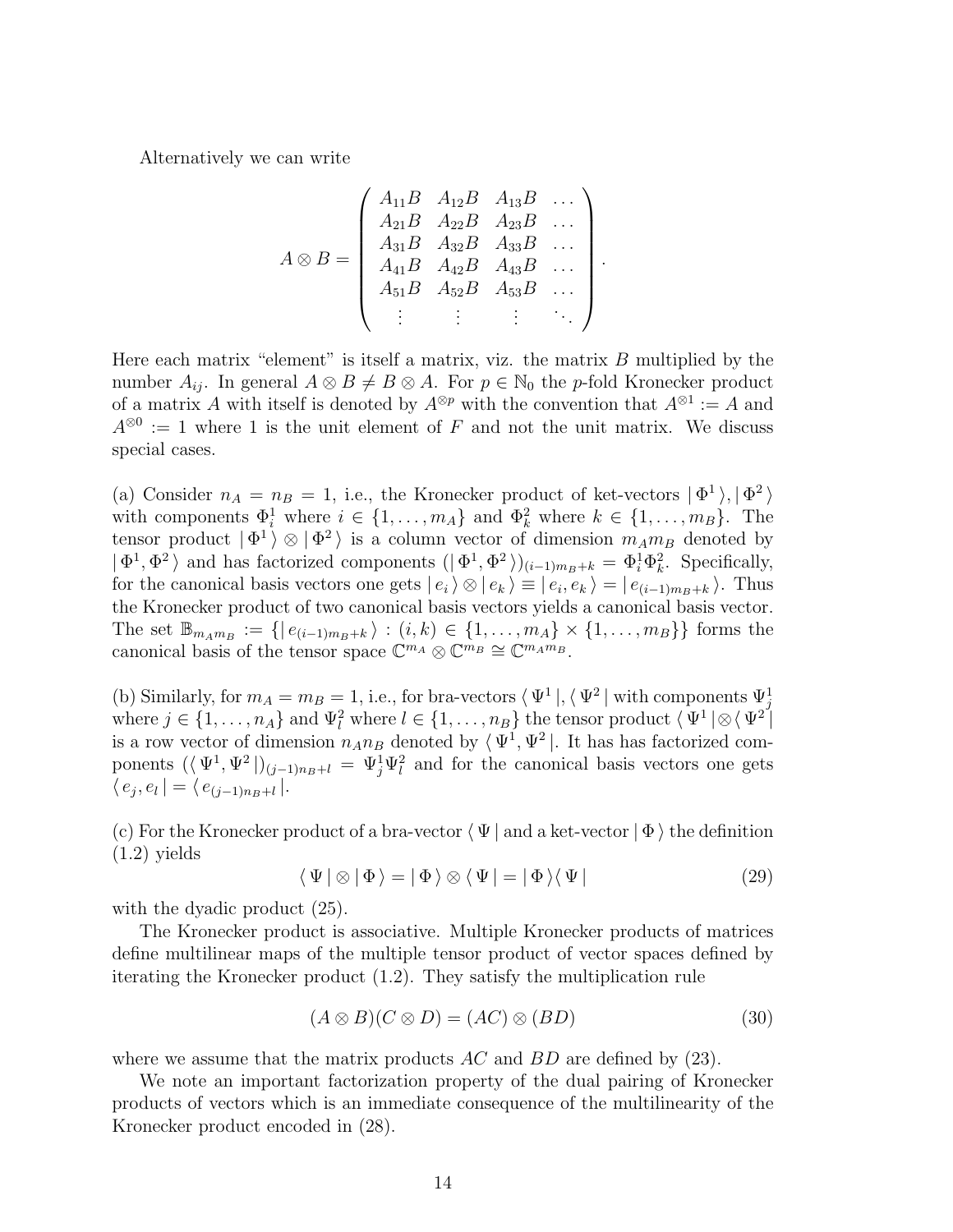**Proposition 1.3** Let  $\langle \Psi^k | \phi \rangle$  be a bra-vector (ket-vector) of dimension  $d_k$  with components  $\Psi_i^k \in \mathbb{C}$  ( $\Phi_i^k \in \mathbb{C}$ ) and  $\langle \Psi^1, \Psi^2, \ldots, \Psi^L \rangle = \langle \Psi^1 \rangle \otimes \langle \Psi^2 \rangle \otimes \cdots \otimes \langle \Psi^L \rangle$  $(|\Phi^1, \Phi^2, \dots, \Phi^L| = |\Phi^1 \rangle \otimes |\Phi^2 \rangle \otimes \dots \otimes |\Phi^L \rangle)$  be the L-fold Kronecker product of these vectors. Then the dual pairing factorizes as

$$
\langle \Psi^1, \Psi^2, \dots, \Psi^L | \Phi^1, \Phi^2, \dots, \Phi^L \rangle = \prod_{k=1}^L \langle \Psi^k | \Phi^k \rangle \tag{31}
$$

with  $\langle \Psi^k | \Phi^k \rangle$  given by (26).

When  $\langle \Psi^k | = \langle \Psi |$  for all  $k \in \{1, ..., L\}$  then we write  $\langle \Psi^1, \Psi^2, ..., \Psi^L | =$  $\langle \Psi |^{\otimes L}$  and analogously for ket-vectors and proper matrices A.

Finally we introduce *local operators* which act non-trivially only on component k in an L-fold tensor space. For simplicity we assume equal dimensions  $d := d_1 =$  $d_2 = \cdots = d_L.$ 

**Definition 1.4** *(Local operator)* Let 1 be the d-dimensional unit matrix and A be an arbitrary square matrix of dimension  $d \geq 1$ . The local operator  $A_k$  is the Kronecker product

$$
A_k := \mathbf{1}^{\otimes (k-1)} \otimes A \otimes \mathbf{1}^{\otimes (L-k)}.\tag{32}
$$

Notice the difference between the number  $1 \in \mathbb{C}$  and the unit matrix 1 in this definition. The expression "local operator" come from the fact that when acting on a tensor vector  $|\Phi^1,\ldots,\Phi^L\rangle$  only the  $k^{th}$  factor is changed by the action of  $A_k$ . More precisely,

$$
A_k(\vert \Phi^1 \rangle \otimes \cdots \otimes \vert \Phi^k \rangle \otimes \cdots \otimes \vert \Phi^L \rangle) = \vert \Phi^1 \rangle \otimes \cdots \otimes \vert \tilde{\Phi}^k \rangle \otimes \cdots \otimes \vert \Phi^L \rangle. \tag{33}
$$

where  $| \tilde{\Phi}^k \rangle = A | \Phi^k \rangle$ .

From (30) one finds

$$
A_k B_k = (AB)_k \tag{34}
$$

which is equal to  $B_k A_k$  if and only if  $AB = BA$ . On the other hand, by construction one has for two square matrices  $A, B$  of dimension k the commutation relation

$$
A_k B_l = B_l A_k \text{ for } k \neq l \tag{35}
$$

even when  $AB \neq BA$ . In order to avoid confusion concerning the role of the indices we point out that for  $L = 2$  and  $[A, B] \neq 0$  we have

$$
A \otimes B = A_1 B_2 = B_2 A_1 \neq B \otimes A = B_1 A_2 = A_2 B_1. \tag{36}
$$

We also note that for matrices  $A^{(k)}$  one has

$$
A_1^{(1)} A_2^{(2)} \dots A_L^{(L)} = A^{(1)} \otimes A^{(2)} \otimes \dots \otimes A^{(L)}.
$$
 (37)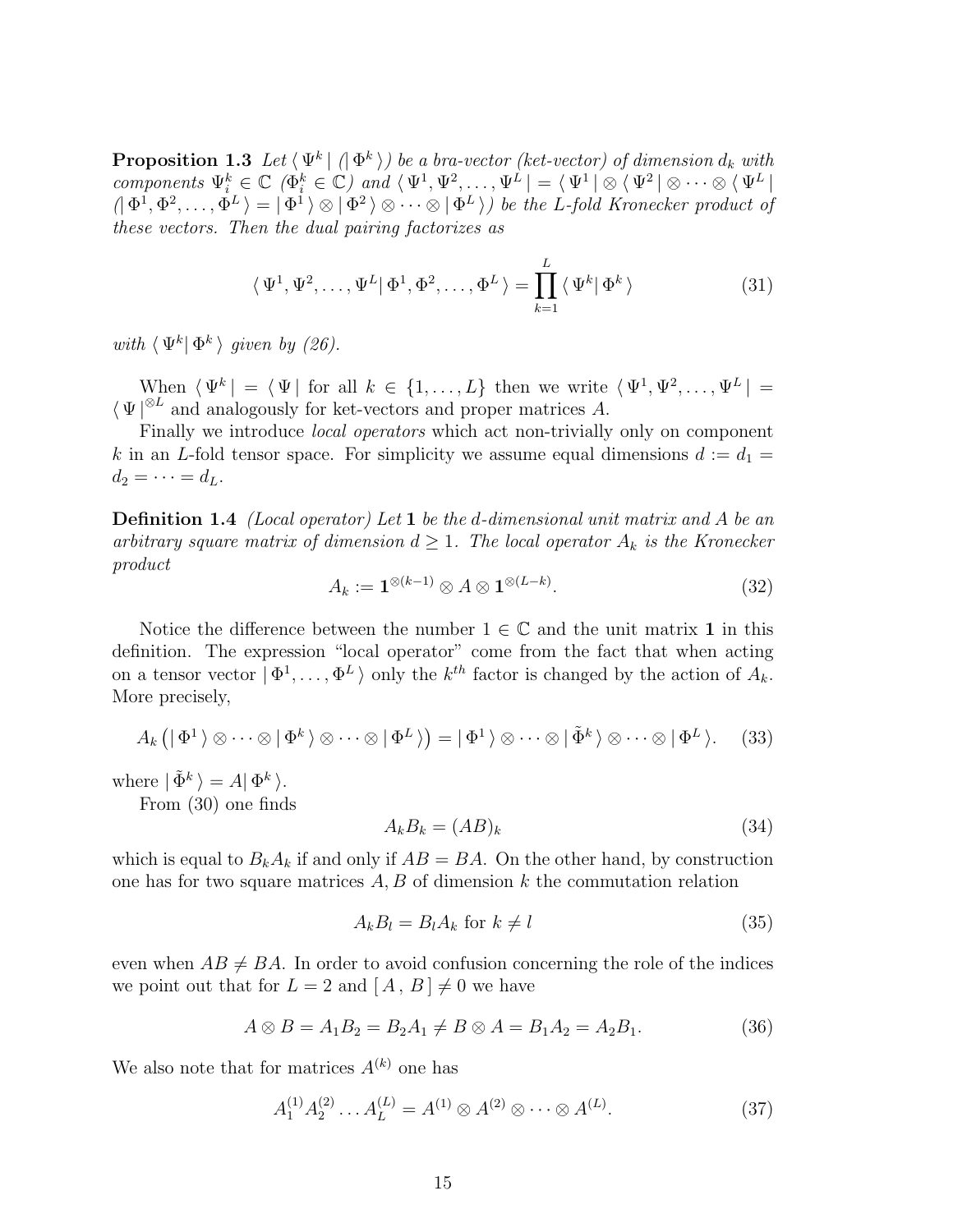The upper index defines the matrix while the lower index defines its position in the L-fold Kronecker product. We stress that  $A^{(k)}$  is a matrix of dimension d while  $A_k^{(k)}$ k is a matrix of dimension  $d^L$ .

From Proposition (1.3) one finds for d-dimensional square matrices  $A^{(k)}$  the factorization property

$$
\langle \Psi^1, \Psi^2, \dots, \Psi^L | A_1^{(1)} A_2^{(2)} \dots A_L^{(L)} | \Phi^1, \Phi^2, \dots, \Phi^L \rangle = \prod_{k=1}^L \langle \Psi^k | A^{(k)} | \Phi^k \rangle.
$$
 (38)

We write explicitly two special cases of particular importance:

$$
\frac{\langle \Psi^1, \Psi^2, \dots, \Psi^L | A_k | \Phi^1, \Phi^2, \dots, \Phi^L \rangle}{\langle \Psi^1, \Psi^2, \dots, \Psi^L | \Phi^1, \Phi^2, \dots, \Phi^L \rangle} = \frac{\langle \Psi^k | A | \Phi^k \rangle}{\langle \Psi^k | \Phi^k \rangle}
$$
(39)

$$
(\langle \Psi |)^{\otimes L} (|\Phi \rangle)^{\otimes L} = \langle \Psi | \Phi \rangle^{L}.
$$
 (40)

These computational properties of the matrix product (23) and of the Kronecker product defined in Def. (1.2) will be exploited throughout these notes.

# 1.3 Generator of Markov processes in matrix form

Markov processes provide very often a good description of classical physical processes and have gained particular attention in the context of interacting particle systems, both in mathematical probability theory [61, 62, 54] and in statistical physics [92, 21, 87, 27, 10, 9]. The link to quantum mechanical condensed matter systems that we mentioned above allows one to use ideas and techniques borrowed from manybody quantum mechanics even though stochastic interacting particle systems are completely classical. The fundamental idea very simple:

# One writes the generator of a Markov process in terms of the intensity matrix of transition rates, expresses expectations as bilinear forms, and uses tools from algebra.

The point here is that in many cases of interest the intensity matrix is the same object as the quantum Hamiltonian operator of some many-body quantum system. Then one employs mathematical techniques from algebra that have proved useful in the treatment of quantum Hamiltonian operators. Quantum mechanics as such plays no part in extracting information about properties of the intensity matrix, only the purely mathematical machinery developed for many-body quantum systems comes into play.

To make clear some of the essential ideas we shall consider mostly irreducible systems with finite state space  $\Omega$ . This allows us to straightforwardly adopt the strategy of describing the time evolution of the process by a master equation for the probability measure which is the differential form of the Chapman-Kolmogorov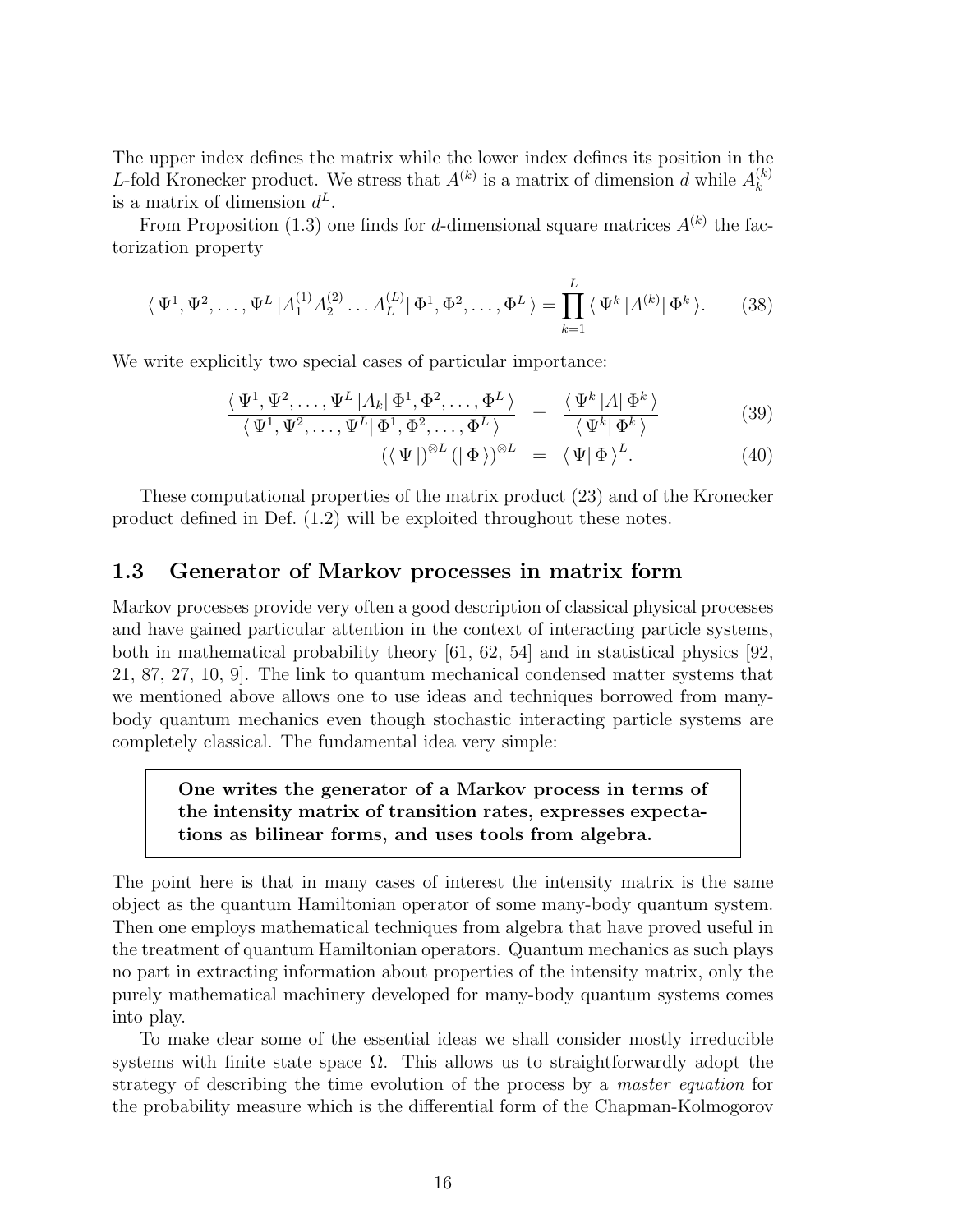equation. Solving the master equation, which is a first-order linear differential equation in the time variable, yields the probability of finding any given state the system may take given that it started from some initial state.

The idea of formulating the master equation in terms of a many-body quantum Hamiltonian is not new. Systematic treatments of various aspects of the quantum Hamiltonian formalism go back to [49, 23, 33, 1]. A mathematically rigorous account is given in [97, 63] and a detailed (non-rigorous) review is [87]. The extension to infinite systems can usually be made without great difficulty if the state space is countably infinite or by taking appropriate limits of expectation values if the state space of the infinite system is not countable.

#### 1.3.1 Matrix formulation of the generator

We recall the definition of a Markov process  $\eta_t$  with state space  $\Omega$  and transition rates  $w_{\eta',\eta}$  for a transition from a configuration  $\eta \in \Omega$  to a configuration  $\eta' \in \Omega$  in terms of a generator  $\mathcal L$  acting on suitably chosen functions  $f(\eta)$  through the relation

$$
\mathcal{L}f(\eta) = \sum_{\eta' \in \Omega \setminus \eta} w_{\eta',\eta} [f(\eta') - f(\eta)]. \tag{41}
$$

Now we introduce the central object of interest.

**Definition 1.5** The intensity matrix H of the process  $\eta_t$  with state space  $\Omega$  is the matrix with elements

$$
H_{\eta'\eta} = \begin{cases} -w_{\eta',\eta} & \eta \neq \eta' \\ \sum_{\eta' \in \Omega \setminus \eta} w_{\eta',\eta} & \eta = \eta'. \end{cases} \tag{42}
$$

**Remark 1.6** The intensity matrix is often represented in transposed form and with opposite sign and also called transition rate matrix. By definition of a transition rate one has  $-H_{\eta'\eta} \in \mathbb{R}_0^+$  (positivity of rates) and  $\sum_{\eta \in \Omega} H_{\eta'\eta} = 0$  (probability conservation). We shall call any matrix with these properties an intensity matrix.

The defining equation (41) then becomes

$$
\mathcal{L}f(\eta) = -\sum_{\eta' \in \Omega} f(\eta') H_{\eta'\eta} \tag{43}
$$

with summation over  $\eta$  on the r.h.s. included. This follows from splitting the sum on the r.h.s. into two terms  $-(f(\eta)H_{\eta\eta} + \sum_{\eta' \in \Omega \setminus \eta} f(\eta')H_{\eta'\eta})$  from which one recovers (41) by using (42). According to (23) the r.h.s. of (43) represents the left multiplication of the matrix H with a row vector with components  $f(\eta')$ .

Taking the expectation  $\mathbf{E}^{\mu}$  under a measure  $\mu$ , one gets from (43) (after renaming dummy variables inside the sums)

$$
\frac{\mathrm{d}}{\mathrm{d}t} \mathbf{E}_{\mu_t} f = \mathbf{E}_{\mu_t} \left[ \mathcal{L} f \right] = - \sum_{\eta' \in \Omega} f(\eta') \sum_{\eta'' \in \Omega} H_{\eta'\eta''} \mu_t(\eta'') = \sum_{\eta \in \Omega} f(\eta) \mathcal{L}^T \mu_t(\eta). \tag{44}
$$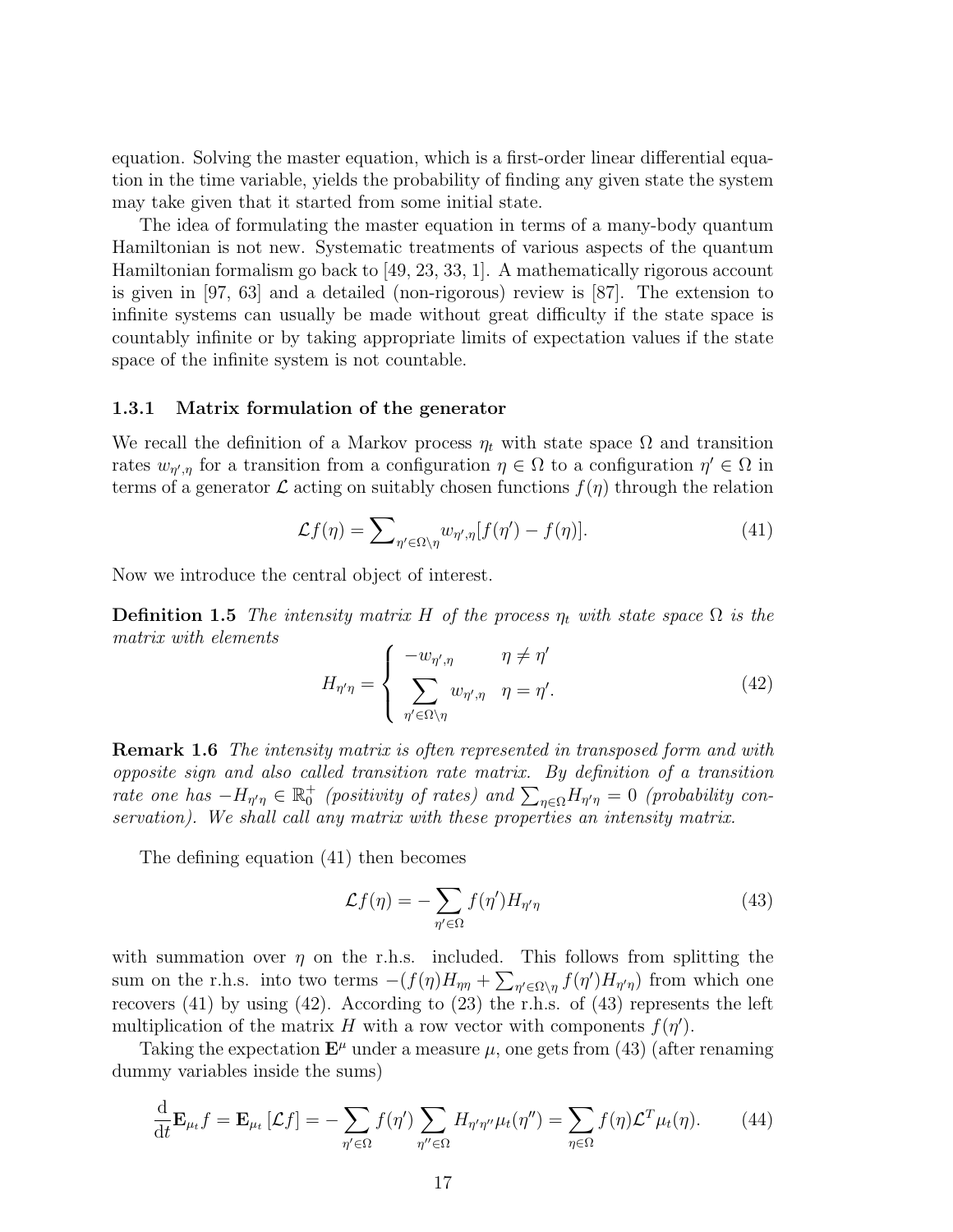Choosing as  $f(\eta)$  the indicator function  $1_{\eta}: \Omega \to \{0,1\}, \xi \mapsto 1_{\eta}(\xi) = \delta_{\eta,\xi}$  the second equality yields

$$
\mathcal{L}^T \mu(\eta) = -\sum_{\eta' \in \Omega} H_{\eta \eta'} \mu(\eta') \tag{45}
$$

where the r.h.s. represents the right multiplication of the matrix  $H$  with a column vector with components  $\mu(\xi)$ . The semigroup property of Markov processes then implies for the time-evolving measure  $\mu_t$  the master equation

$$
\frac{\mathrm{d}}{\mathrm{d}t}\mu_t(\eta) = -\sum_{\eta' \in \Omega} H_{\eta\eta'}\mu_t(\eta') = \sum_{\eta' \in \Omega \setminus \eta} (w_{\eta\eta'}\mu_t(\eta') - w_{\eta'\eta}\mu_t(\eta)) \tag{46}
$$

which is the adjoint version of (43) for functions  $f(\eta)$ . The quantity

$$
j_t(\eta', \eta) := w_{\eta'\eta}\mu_t(\eta) - w_{\eta\eta'}\mu_t(\eta') \tag{47}
$$

is called the (instantaneous) probability current from  $\eta$  to  $\eta'$ .

The matrix multiplications (43) and (45) lead us consider the actual matrix in a basis. We assume  $\Omega$  to be countable so that to each configuration  $\eta$  one can associate bijectively an integer  $\iota(\eta) \in \mathbb{N}$  that enumerates the configurations. We shall call  $\iota(\eta)$  the enumeration function. It is natural to choose the canonical basis vectors denoted by  $\langle e_i |$  (represented as row vectors with components  $(e_i)_j = \delta_{i,j}$ ) through the bijective map  $\eta \mapsto \langle e_{\iota(\eta)}| =: \langle \eta |$  and to define also the column vectors  $|\eta\rangle := \langle \eta |^T$ . A given enumeration function thus fixes uniquely the matrix H which without explicit enumeration function would be fixed only up to permutations of the canonical basis vectors.

With the canonical basis vectors and an enumeration function at hand we define the function vector

$$
\langle f \mid := \sum_{\eta \in \Omega} f(\eta) \langle \eta \mid \tag{48}
$$

and the probability vector

$$
|\mu(t)\rangle := \sum_{\eta \in \Omega} \mu_t(\eta) |\eta\rangle \tag{49}
$$

for a time-dependent measure  $\mu(t)$ .

Observing biorthogonality one realizes that a function  $f$  can be expressed as dual pairing  $f(\eta) = \langle f | \eta \rangle$  and similarly  $\mu_t(\eta) = \langle \eta | \mu(t) \rangle$ . These observations allow us to rewrite (41) in the form

$$
\mathcal{L}f(\eta) = -\langle f|H|\eta\rangle \tag{50}
$$

and the master equation (46) can be written in vector form as

$$
\frac{\mathrm{d}}{\mathrm{d}t}|\,\mu(t)\,\rangle = -H|\,\mu(t)\,\rangle. \tag{51}
$$

with

$$
H = -\sum_{\eta \in \Omega} \sum_{\eta' \in \Omega \setminus \eta} w_{\eta'\eta} \left( E^{\eta'\eta} - \hat{1}_{\eta} \right) \tag{52}
$$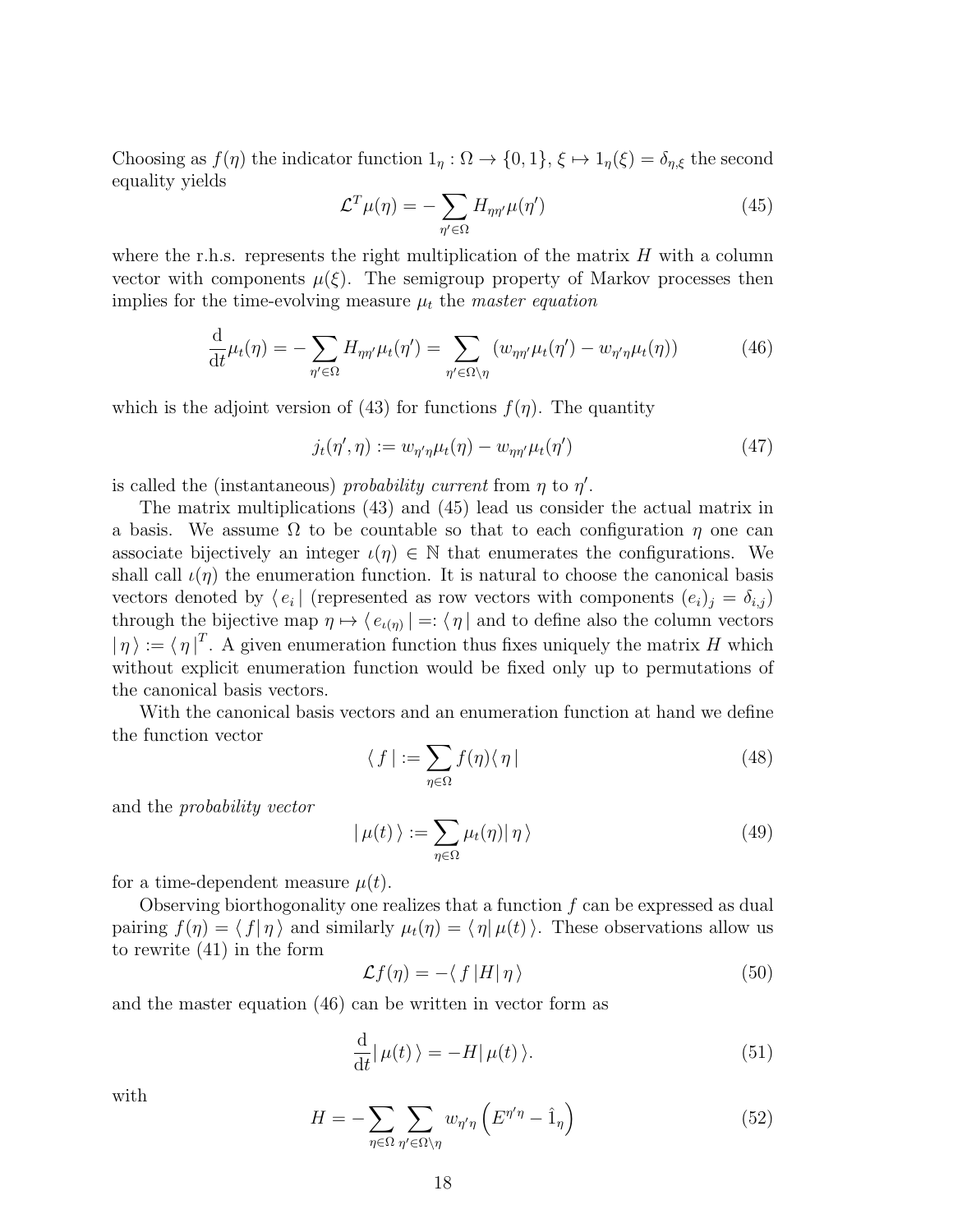where

$$
E^{\eta'\eta} := |\eta'\rangle\langle\eta|, \quad \hat{1}_{\eta} := |\eta\rangle\langle\eta|.
$$
 (53)

Integration then expresses the time-dependent measure

$$
|\mu(t)\rangle = e^{-Ht}|\mu\rangle \tag{54}
$$

in terms of an arbitrary initial measure  $\mu = \mu(0)$ . In slight abuse of language we shall call also the intensity matrix  $H$  the generator of the process. We shall call the exponential exp  $(-Ht)$  the transition matrix at time t.

Some comments on the spectrum of H for finite state space  $\Omega$  are in place. Obviously,  $\dim(H) = |\Omega|$ . Since H is real all eigenvalues are either real or come in complex conjugate pairs. The negative sign for the off-diagonal elements is by convention. It ensures, by the theorem of Gershgorin [32], that all eigenvalues of H are either 0 or have strictly positive real part. Consequently, the eigenvalues of the transition matrix  $\exp(-Ht)$  are either 1 or strictly inside the unit circle in the complex plane for all times  $t \in \mathbb{R}_0^+$ . This rules out periodicity of the process. If the process  $\eta_t$  is irreducible then the matrix H is also irreducible and has unique lowest eigenvalue 0. By Perron-Frobenius [66] the corresponding right and left eigenvector can be chosen to have strictly positive real components. More generally, the following two statements on reducible chains are equivalent: (i)  $\Omega$  has exactly n mutually communicating subsets  $\Omega_{\alpha}$ . (ii) The eigenvalue 0 of H is n-fold degenerate. The process restricted to a single communicating subset is ergodic since it is both aperiodic and irreducible.

#### 1.3.2 Expectations in matrix formulation

In order to work with this matrix reformulation of the generator we introduce some further key objects. All summations run over the full set  $\Omega$  unless stated otherwise.

**Definition 1.7** (a) The summation vector is the constant bra-vector

$$
\langle s \mid := \sum_{\eta} \langle \eta \mid. \tag{55}
$$

(b) The function matrix  $\hat{f}$  for a function  $f : \Omega \to \mathbb{C}$  and the measure matrix  $\hat{\mu}$  for a probability measure  $\mu$  are the diagonal matrices

$$
\hat{f} := \sum_{\eta} f(\eta) |\eta\rangle\langle\eta|, \quad \hat{\mu} := \sum_{\eta} \mu(\eta) |\eta\rangle\langle\eta|.
$$
 (56)

(c) The time-dependent function matrix  $\hat{f}(t)$  is defined by

$$
\hat{f}(t) := e^{Ht} \hat{f} e^{-Ht}.
$$
\n(57)

If  $\hat{f}(t) = \hat{f}(0)$  for all  $t \in \mathbb{R}$  we say that f is conserved.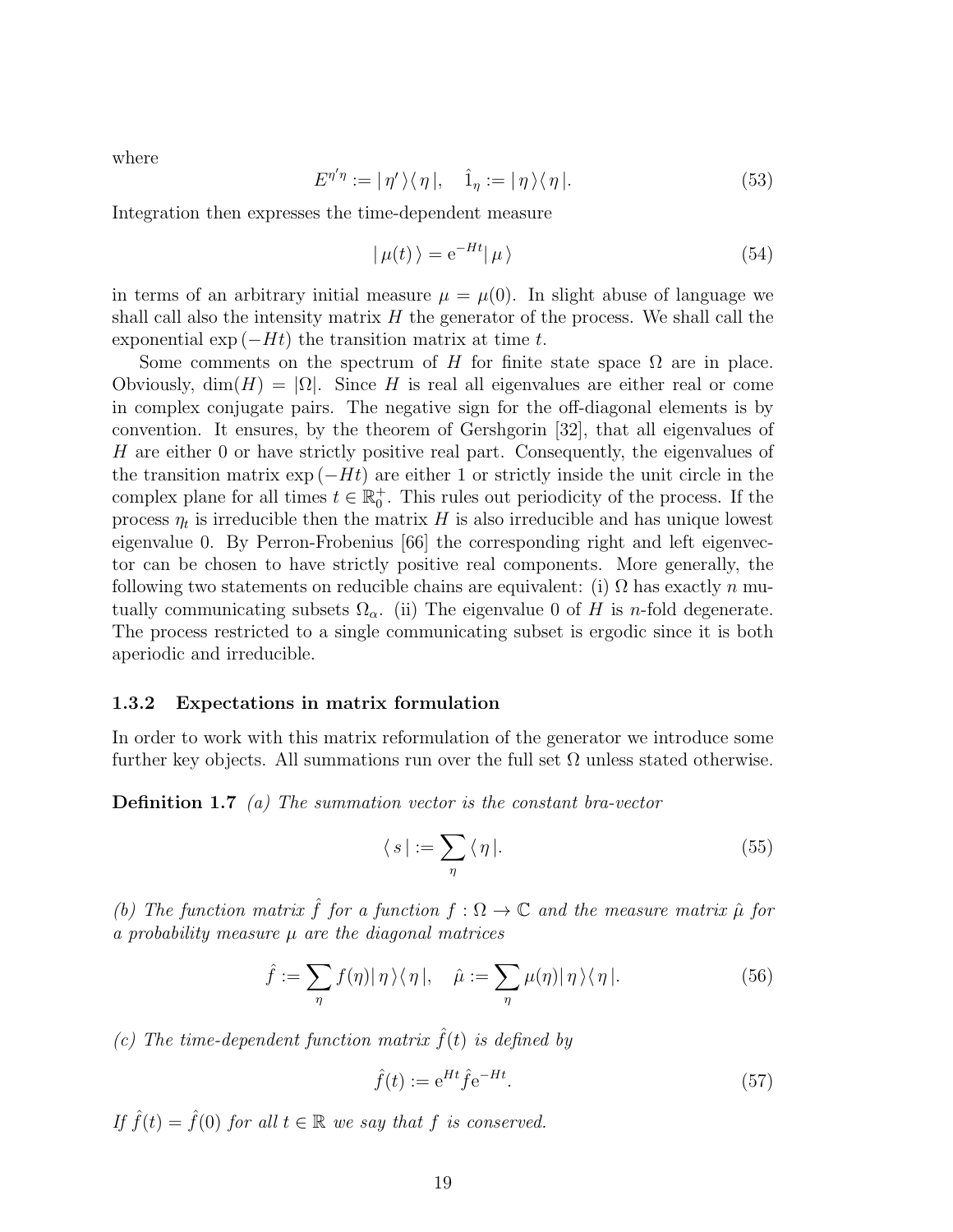(d) Let  $S : \Omega \times \Omega \to \mathbb{C}$  be a function and  $\hat{S}$  be a matrix with elements  $S_{n,\xi} = S(\eta,\xi)$ . If  $\hat{S}$  satisfies

$$
[H, \hat{S}] = 0. \tag{58}
$$

then S is called a symmetry of the process.

The function matrix for the indicator function  $1_n$  is the projector  $\hat{1}_n = |\eta\rangle\langle\eta|,$ i.e. the dyadic product of the canonical basis vector  $|\eta\rangle$  with its transpose. For a strictly positive measure any power  $\hat{\mu}^{\alpha}$  exists. Therefore, in particular, the inverse  $\hat{\mu}^{-1}$  exists. Conservation of f implies the commutation relation  $[H, \hat{f}] = 0$ . Therefore a conserved  $f$  is a symmetry of the process. Notice that conservation of f implies  $\langle f | H = 0$ , which means that f is a harmonic function. The converse, however, is not true: A function may be harmonic, but not conserved. Nevertheless, a non-constant harmonic function implies existence of a conserved function S with the property  $\langle s | \hat{S} = \langle f |$ .

Since by construction in each column of  $H$  all matrix elements sum up to zero the summation vector is a left eigenvector of  $H$  with eigenvalue 0, i.e.,

$$
\langle s|H=0.\tag{59}
$$

This fact expresses conservation of probability since  $\langle s | \mu(t) \rangle = \langle s | e^{-Ht} | \mu \rangle =$  $\langle s | \mu \rangle = 1$  with  $\mu = \mu_0$ . For the function vector  $\langle f | (48)$  we have trivially that

$$
\langle s|\hat{f} = \langle f|.\tag{60}
$$

This yields for the expectation of a function  $f(\eta)$  the various equivalent matrix representations

$$
\mathbf{E}_{\mu_t} f \equiv \langle f \rangle_{\mu_t} = \langle s | \hat{f} | \mu(t) \rangle = \langle s | \hat{f} e^{-Ht} | \mu \rangle = \langle s | \hat{f}(t) | \mu \rangle \equiv \langle f_t \rangle_{\mu} \qquad (61)
$$

where in the rightmost expression we use the notation  $f_t(\eta) = f(\eta_t)$ .

The expectation – which we shall denote by angular brackets – is an average both over histories of the process and over the initial distribution  $\mu$ . Of course, if the initial distribution is concentrated on a particular configuration  $\xi$ , the brackets reduce to an average over histories. For a process starting at a configuration  $\xi$  the expectation of the indicator function  $1<sub>\eta</sub>$  yields the conditional probability (sometimes called propagator)

$$
P(\eta, t|\xi, 0) = \langle s | \hat{1}_\eta e^{-Ht} | \xi \rangle = \langle \eta | e^{-Ht} | \xi \rangle = \langle \xi | e^{-H^Tt} | \eta \rangle. \tag{62}
$$

Multi-time expectations can be expressed analogously using the propagator and the Chapman-Kolmogorov equation arising from the Markov property of the process.

#### 1.3.3 Stationarity and reversibility

One of the most basic questions to ask is the behaviour at late times of the stochastic evolution. If the process is ergodic then the measure in the limit  $t \to \infty$  is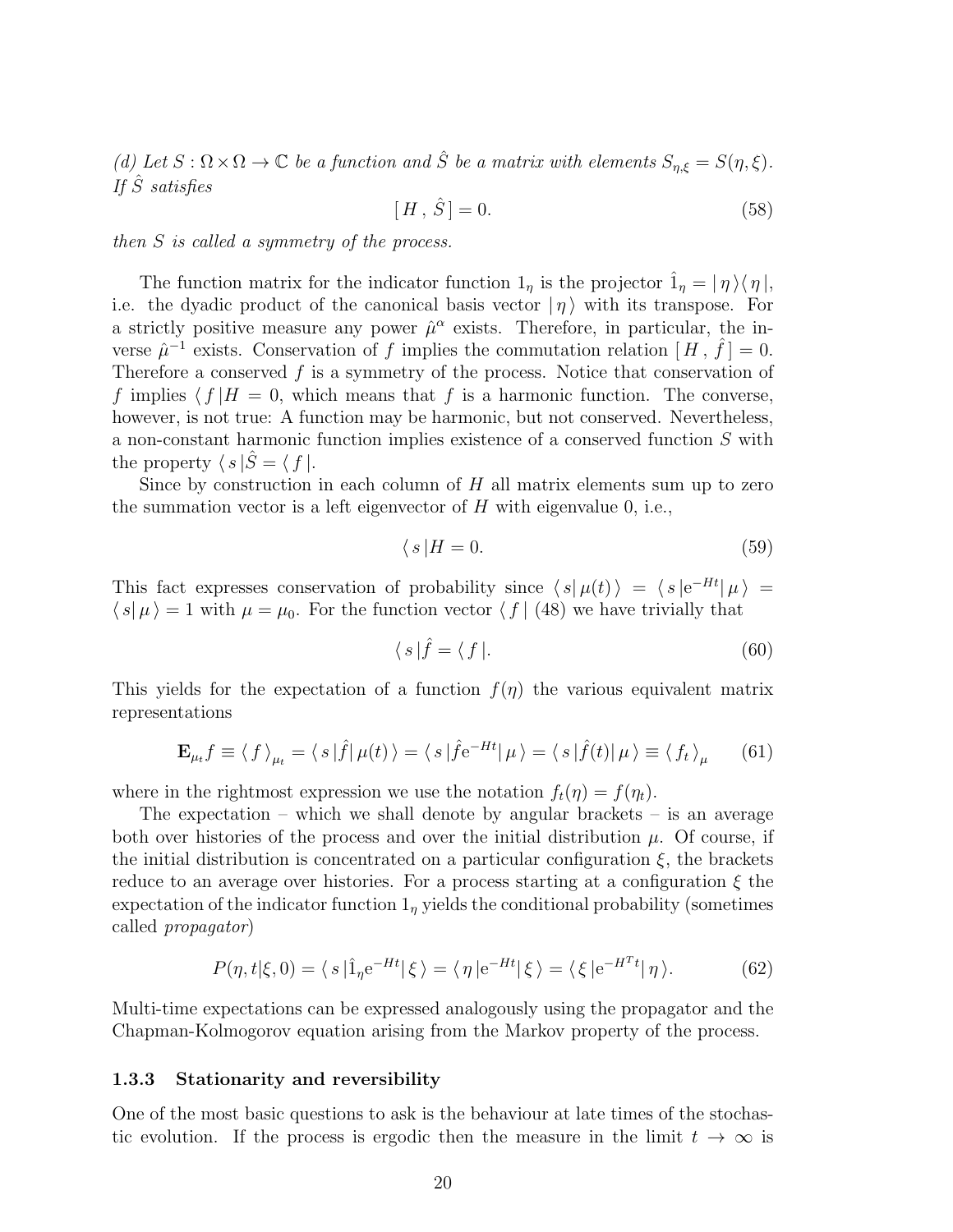independent of the initial state and one would like to know for interacting particle systems quantities like the mean density, density fluctuations, or the spatial structure of the particle distribution and its correlations. For transition rates that are constant in time this asymptotic measure is invariant under time translations and hence called stationary. We shall denote any normalized stationary measure by  $\mu^*$ , its associated probability vector by  $\vert \mu^* \rangle$  and the diagonal measure matrix by  $\hat{\mu}^*$ . From the considerations of the previous subsections it is clear that  $|\mu^*\rangle$  is a right eigenvector of  $H$  with eigenvalue zero,

$$
H|\mu^*\rangle = 0.\tag{63}
$$

Trivially, one has

$$
|\mu^*\rangle = \hat{\mu}^*|s\rangle\tag{64}
$$

where  $|s\rangle := \langle s |^{T}$  has constant components  $s_{\eta} = 1$ . If the process is ergodic then  $\mu^* = \mu_\infty$  is unique and the diagonal matrix power  $(\hat{\mu}^*)^\alpha$  with diagonal elements  $(\mu^*(\eta))^{\alpha}$  exists for every  $\alpha \in \mathbb{C}$ .

In the context of physical systems at thermal equilibrium the configurations  $\eta$ are the microstates and the stationary measure is the Gibbs measure

$$
\mu^*(\eta) = \frac{1}{Z} \exp(-\beta U(\eta))
$$
\n(65)

which is proportional to the *Boltzmann weight*  $\exp(-\beta U(\eta))$ . Here  $\beta = 1/(k_BT)$  is proportional to the inverse temperature T,  $k_B$  is the Boltzmann constant and  $U(\eta)$ is called the energy of the microstate  $\eta$  (Fig. 5) and

$$
Z = \sum_{\eta \in \Omega} \exp(-\beta U(\eta))
$$
\n(66)

is the partition function, related to the free energy  $F$  by

$$
F = -k_B T \ln Z. \tag{67}
$$

For many applications, however, one has to think the other way round and construct a process such that for a given energy function the Gibbs measure is stationary. This is the case e.g. in Monte Carlo simulations of equilibrium systems. One possibility of solving this problem is implementing detailed balance on the transition probabilities (or rates respectively).

**Definition 1.8** (Detailed balance) A Markov process  $\eta_t$  with state space  $\Omega$  and transition rates  $w(\eta', \eta)$  is said to satisfy detailed balance (or to be reversible) if there exists a strictly positive measure  $\pi(\eta)$  such that

$$
\pi(\eta)w(\eta',\eta) = \pi(\eta')w(\eta,\eta') \,\forall \,\eta,\eta' \in \Omega. \tag{68}
$$

A measure  $\pi$  with this property is called reversible. If  $Z := \sum_{\eta} \pi(\eta) < \infty$  then Z is called the partition function. The normalized measure  $\pi^* := \pi/Z$  is called the equilibrium measure.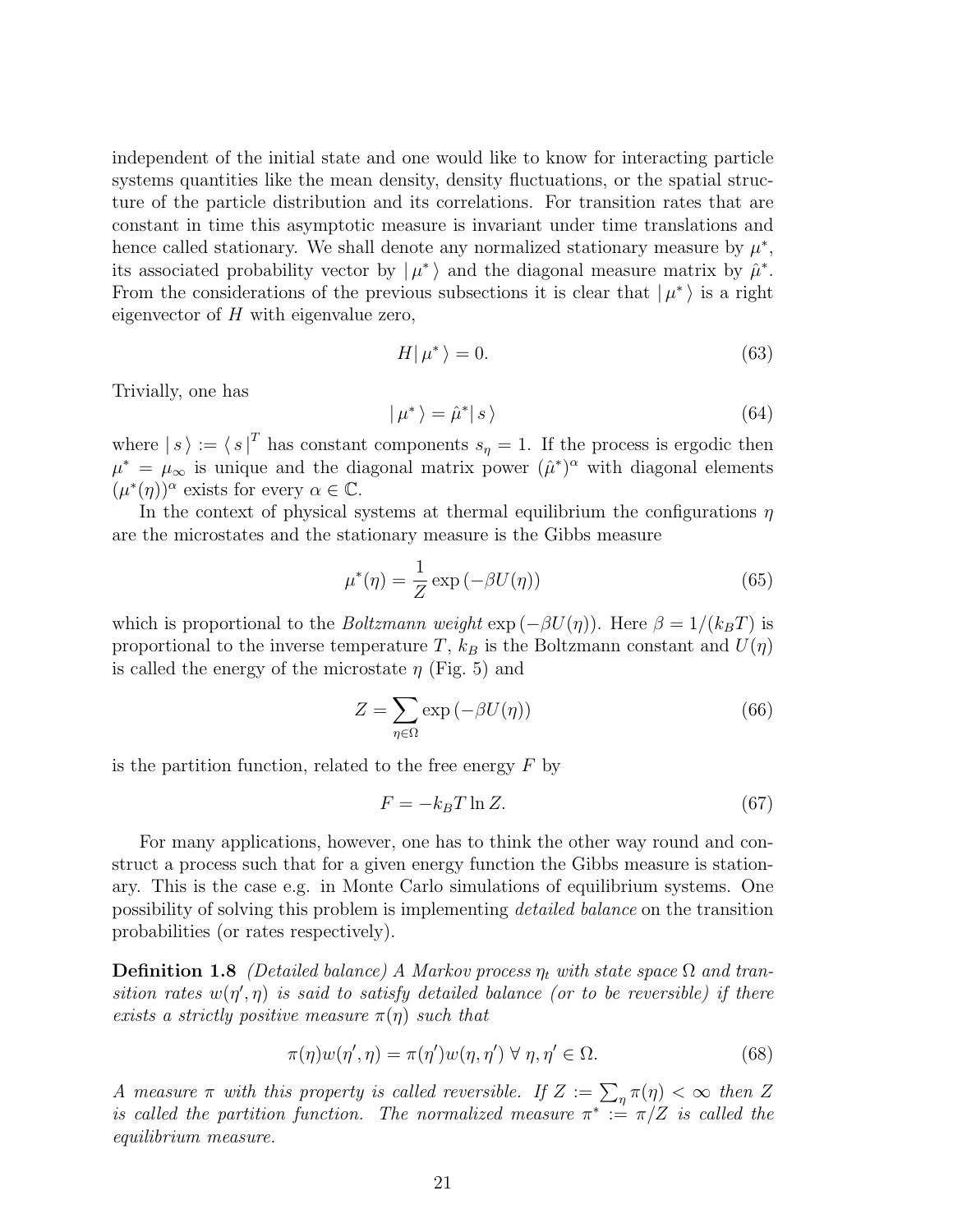

Figure 5: Stochastic transitions between two states of different equilibrium energies  $U, U'$ .

**Remark 1.9** The equilibrium measure entering the detailed balance definition is a stationary measure of the process. The invariance follows immediately from the master equation (46) since due to (68) each term in the sum over  $\eta'$  on the r.h.s. of (46) is equal to zero and therefore the time-derivative of  $\pi$  vanishes. Often any stationary measure is called an equilibrium measure which is confusing from a physics viewpoint. Therefore we reserve "equilibrium" to reversible processes and use "stationary" or "non-equilibrium" for non-reversible processes.

Detailed balance means for a Gibbs measure that the ratio of transition rates between two microstates  $\eta$ ,  $\eta'$  equals the exponential exp ( $-\beta \Delta U$ ) of the energy gain  $\Delta U = U(\eta') - U(\eta)$  incurred by the transition (Fig. 5). Thus the transition rate ratio is the equilibrium ratio of the probabilities of finding these states. Processes satisfying detailed balance are also called equilibrium processes.

For the generator  $H$  of a reversible process we note the following.

**Proposition 1.10** Let  $\pi$  be a strictly positive measure on the state space  $\Omega$ . For an ergodic process  $\eta_t$  with generator H the following statements are equivalent:

(i) The process satisfies detailed balance with reversible measure  $\pi$ .

(ii)  $H^T = \hat{\pi}^{-1} H \hat{\pi}$ , where  $H^T$  is the transpose of H.

(iii) H can be written in the form  $H = F\hat{\pi}^{-1}$  for some symmetric intensity matrix F.

*Proof:* (a) Assume (i) is true. By strict positivity  $\pi^{-1}$  exists and the detailed balance condition (68) can be recast as  $\pi^{-1}(\eta')w(\eta',\eta)\pi(\eta) = w(\eta,\eta')$ . This is assertion (ii) in terms of each matrix element.

(b) Assume (ii) is true. Writing out the matrix equation (ii) in terms of each matrix element one gets (i). Moreover, (ii) can be recast as  $H\hat{\pi} = \hat{\pi}H^T = (H\hat{\pi})^T$ which implies that  $H\hat{\pi}$  is symmetric. That  $F := H\hat{\pi}$  is an intensity matrix follows from the fact that  $F$  has non-positive off-diagonal elements (meaning: non-negative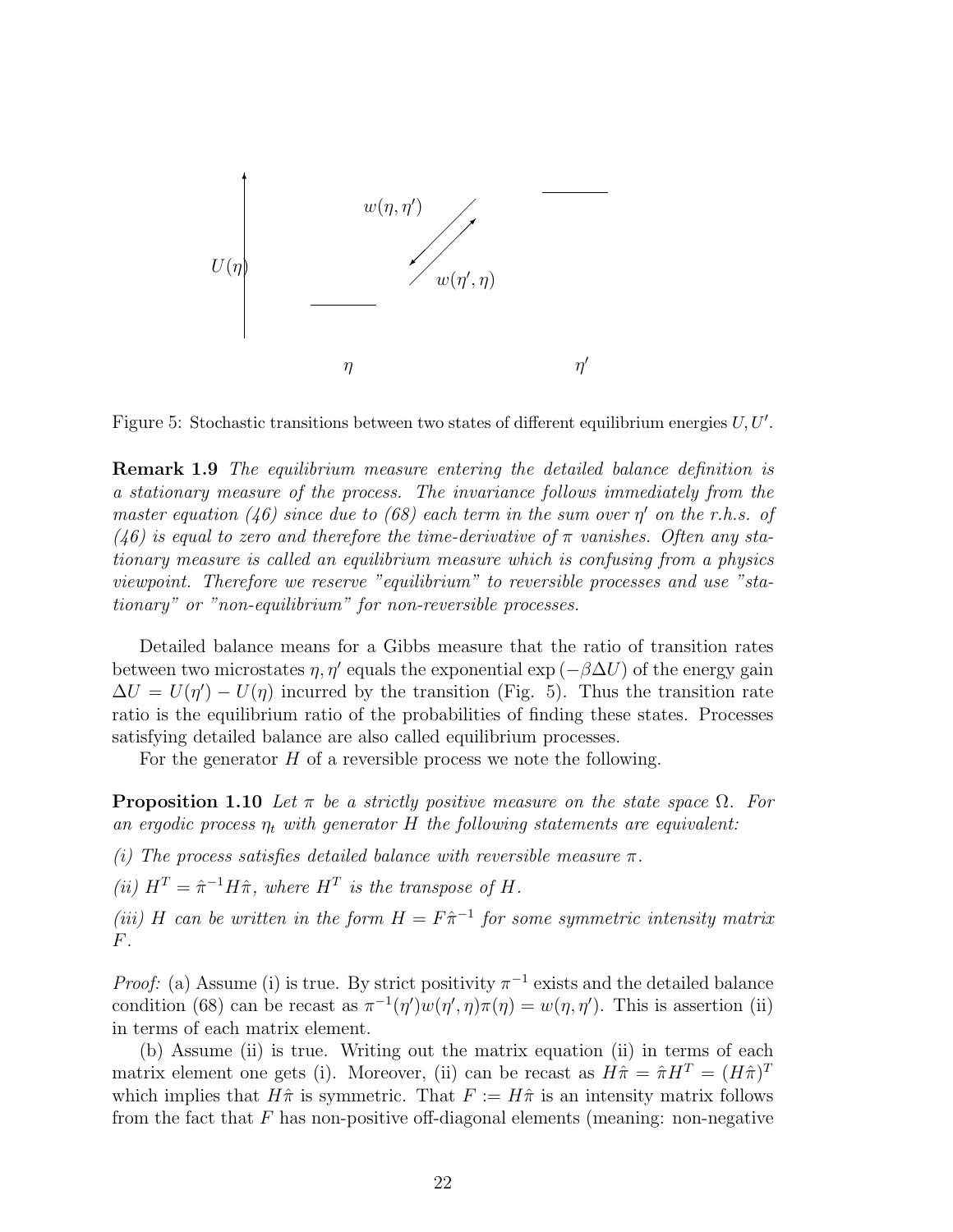transition rates) and  $0 = \langle s | H \hat{\pi} = \langle s | F$ , which is conservation of probability. Thus (iii) follows from (ii).

(c) Assume (iii) is true. Since F is symmetric it follows that  $H^T = \hat{\pi}^{-1}F =$  $\hat{\pi}^{-1}H\hat{\pi}$ . Thus (ii) follows from (iii).

Property (ii) can be seen as a special property of a diagonal similarity transformation of the generator H with the invariant measure  $\pi$ . Generalizing diagonal similarity transformations with the invariant measure  $\pi$  to processes not satisfying detailed balance leads us to introduce two more notions of interest.

**Definition 1.11** (Reversed process and ground state transformation) Let  $\mu$  be a strictly positive stationary solution of the master equation  $(46)$  for a generator H. Then

$$
H^* := \hat{\mu} H^T \hat{\mu}^{-1} \tag{69}
$$

is called generator of the time-reversed (or simply reversed) process. The transformation to the matrix  $H$  defined by

$$
\tilde{H} := \hat{\mu}^{-1/2} H \hat{\mu}^{1/2} \tag{70}
$$

is called the ground state transformation.

The reversed process has the same invariant measure, the same waiting time distribution for all states, and the same allowed transitions as the original process H, but different and often complicated non-local transition rates

$$
w_{\eta',\eta}^{rev} = w_{\eta,\eta'} \frac{\mu(\eta')}{\mu(\eta)}.\tag{71}
$$

With these notions Proposition (1.10) has a simple corollary that is worth noting.

**Corollary 1.12** Let the process  $\eta_t$  with generator H be ergodic and reversible. Then (i)  $H^* = H$  and (ii)  $\tilde{H}$  is symmetric.

Thus for a reversible ergodic process the spectrum of  $H$  is real and strictly positive except for its unique lowest eigenvalue which is  $0<sup>1</sup>$ . The notion of reversibility has its origin in the following property of the two-time equilibrium correlation function

$$
\lim_{\tau \to \infty} \langle f_1(\tau + t) f_2(\tau) \rangle = \langle f_1(t) f_2(0) \rangle_{\pi^*}.
$$
\n(72)

What one calculates with this quantity are time-dependent fluctuations in a system which had sufficient time to reach equilibrium. Since the system is assumed to have a unique stationary distribution, this expression is independent of the initial state. Reversibility implies

<sup>1</sup>On other words, detailed balance implies that the eigenvalues of the generator are all real and that the related symmetrized generator obtained from the ground state transformation can be interpreted as Hamiltonian of some quantum system. One sees that the use of the term quantum Hamiltonian formalism is justified by more than the formal analogy between Schrödinger equation and master equation.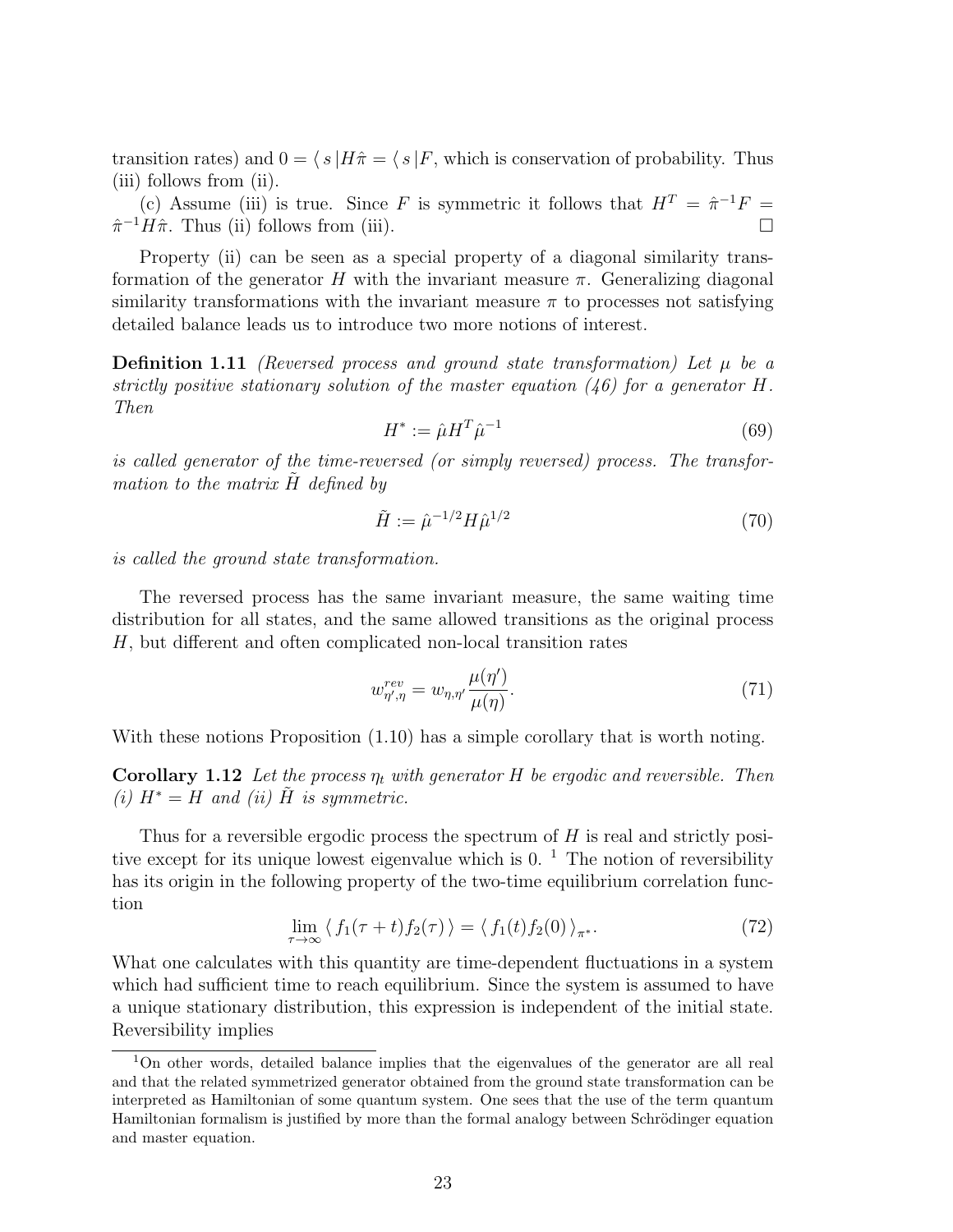**Proposition 1.13** Let  $\eta_t$  be reversible w.r.t. a measure  $\pi^*$  and  $f_1$  and  $f_2$  functions of the configutations η. Then

$$
\langle f_1(t)f_2(0) \rangle_{\pi^*} = \langle f_2(0)f_1(-t) \rangle_{\pi^*}.
$$
 (73)

*Proof:* By definition  $\hat{f}_1, \hat{f}_2, \hat{\pi}^*$  are all diagonal and hence commute and are invariant under transposition. Therefore

$$
\langle f_2(t)f_1(0)\rangle_{\pi^*} = \langle s|\hat{f}_1e^{-Ht}\hat{f}_2|\pi^*\rangle \n= \langle s|\hat{\pi}^*\hat{f}_1e^{-H^Tt}\hat{f}_2(\hat{\pi}^*)^{-1}|\pi^*\rangle \n= \langle \pi^*|\hat{f}_1e^{-H^Tt}\hat{f}_2|s\rangle \n= \langle s|\hat{f}_2e^{-Ht}\hat{f}_1|\pi^*\rangle \n= \langle f_2(t)f_1(0)\rangle_{\pi^*} = \langle f_2(0)f_1(-t)\rangle_{\pi^*}
$$
\n(74)

where the last equality follows from time-translation invariance of the equilibrium distribution.

Time-reversal symmetry can be extended straightforwardly to multi-time correlators.

**Remark 1.14** Detailed balance means that all stationary probability currents  $(47)$ vanish, thus exposing a direct link between probability currents and reversibility. Notice, however, that a system that does not satisfy detailed balance for the microscopic transition rates may nevertheless be reversible on macroscopic scales. A simple example is a translation-invariant random walk whose increments have zero mean and finite variance. Then by the central limit theorem the large scale behaviour is that of a diffusive particle whose probability distribution satisfies the reversible free diffusion equation, irrespective of whether or not the microscopic increments satisfy detailed balance w.r.t. the stationary uniform measure.

# 2 Duality

Duality is a powerful tool in the study of some interacting particles as in some cases it allows for expressing one problem in terms of a much simpler problem. We discuss this property for the SSEP where it was first pointed out by Spitzer in 1970 [96]. Later, by importing known results about quantum spin systems, it was realized that this duality arises from a non-abelian symmetry of the generator [84] known as  $SU(2)$  symmetry and eventually extended to the ASEP [86] which has a related symmetry that we shall not discuss in detail. The relationship between symmetries and duality was brought into a neat and systematic form by Giardinà et al.  $[31]$ which triggered renewed interest in duality, see also [43] for a survey. We begin by defining duality and presenting it in matrix form [97].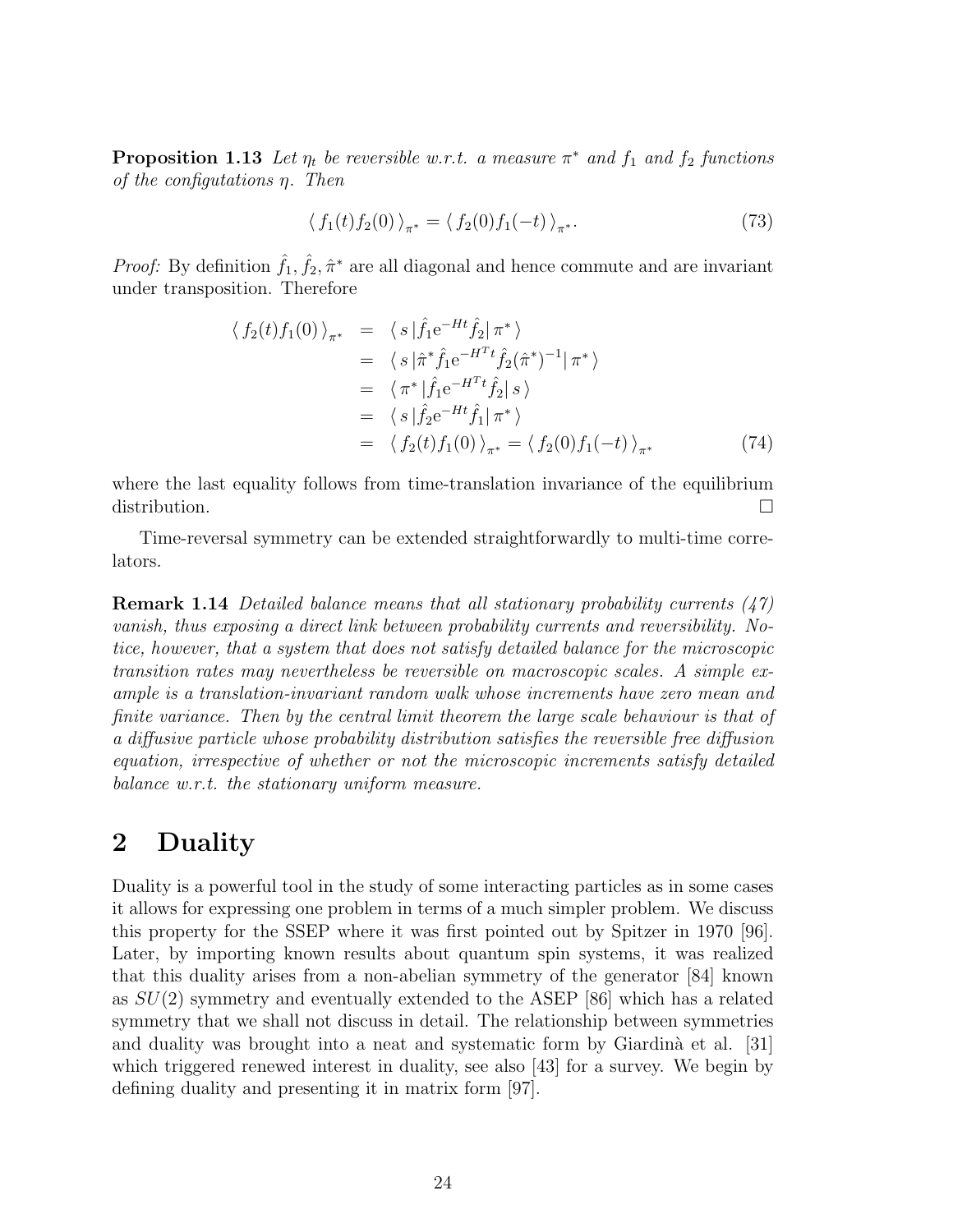### 2.1 Duality and Symmetry

**Definition 2.1** Let  $x_t$  be a Markov process with countable state space  $\Xi$  and intensity matrix G and  $\eta_t$  be a Markov process with countable state space  $\Omega$  and intensity matrix H. Furthermore, let  $D : \Xi \times \Omega \to \mathbb{R}$  be a bounded measurable function. The processes  $x_t$  and  $\eta_t$  are said to be dual w.r.t. the duality function D if

$$
\mathbf{E}_x D(x_t, \eta) = \mathbf{E}_\eta D(x, \eta_t). \tag{75}
$$

The  $|\Omega| \times |\Xi|$  matrix

$$
\hat{D} := \sum_{x \in \Xi} \sum_{\eta \in \Omega} D(x, \eta) |x\rangle\langle\eta| \tag{76}
$$

with matrix elements  $D_{x,\eta} = D(x,\eta)$  is called the duality matrix. For  $|\Omega| = |\Xi|$  a duality function of the form  $D(x, \eta) = \sum_x d(x) \delta_{x, \eta}$  is called diagonal. If  $H = G$ then the process is said to be self-dual w.r.t. D.

**Remark 2.2** In terms of transition probabilities P for  $x_t$  and Q for  $\eta_t$  the defining relation (75) reads

$$
\sum_{x' \in \Xi} D(x', \eta) P(x', t | x, 0) = \sum_{\eta' \in \Omega} D(x, \eta') Q(\eta', t | \eta, 0).
$$
 (77)

This yields an equivalent formulation of duality in matrix form by taking the time derivative at  $t = 0$ . With (62) one obtains [97]

$$
\hat{D}H = G^T \hat{D}.\tag{78}
$$

Remark 2.3 A process with strictly positive invariant measure and its reversed are dual w.r.t. the diagonal duality function  $D^*(\eta, \eta') = \sum_x \mu^{-1}(\eta) \delta_{\eta, \eta'}$  where  $\mu > 0$ is the common invariant measure. This follows directly from the definition (69) of the reversed process and the matrix representation  $\hat{D} = \hat{\mu}^*$  of the diagonal duality function.

Following [31, 6] we show now that symmetries of a generator may lead to nontrivial dualities.

**Theorem 2.4** Let H be the matrix representation of the generator of an ergodic Markov process  $\eta_t$  with countable state space and  $H^{rev}$  be the matrix form of the generator of the reversed process  $x_t$ . Assume that there exists an intertwiner  $\hat{S}$  such that

$$
\hat{S}H = H^{rev}\hat{S}.\tag{79}
$$

Then H is self-dual with duality function  $D(x, \eta) = D_{x,\eta}$  given by the matrix elements of the duality matrix

$$
\hat{D} = \hat{\mu}^{-1}\hat{S}.\tag{80}
$$

with the diagonal stationary distribution matrix of definition  $(1.7)$ .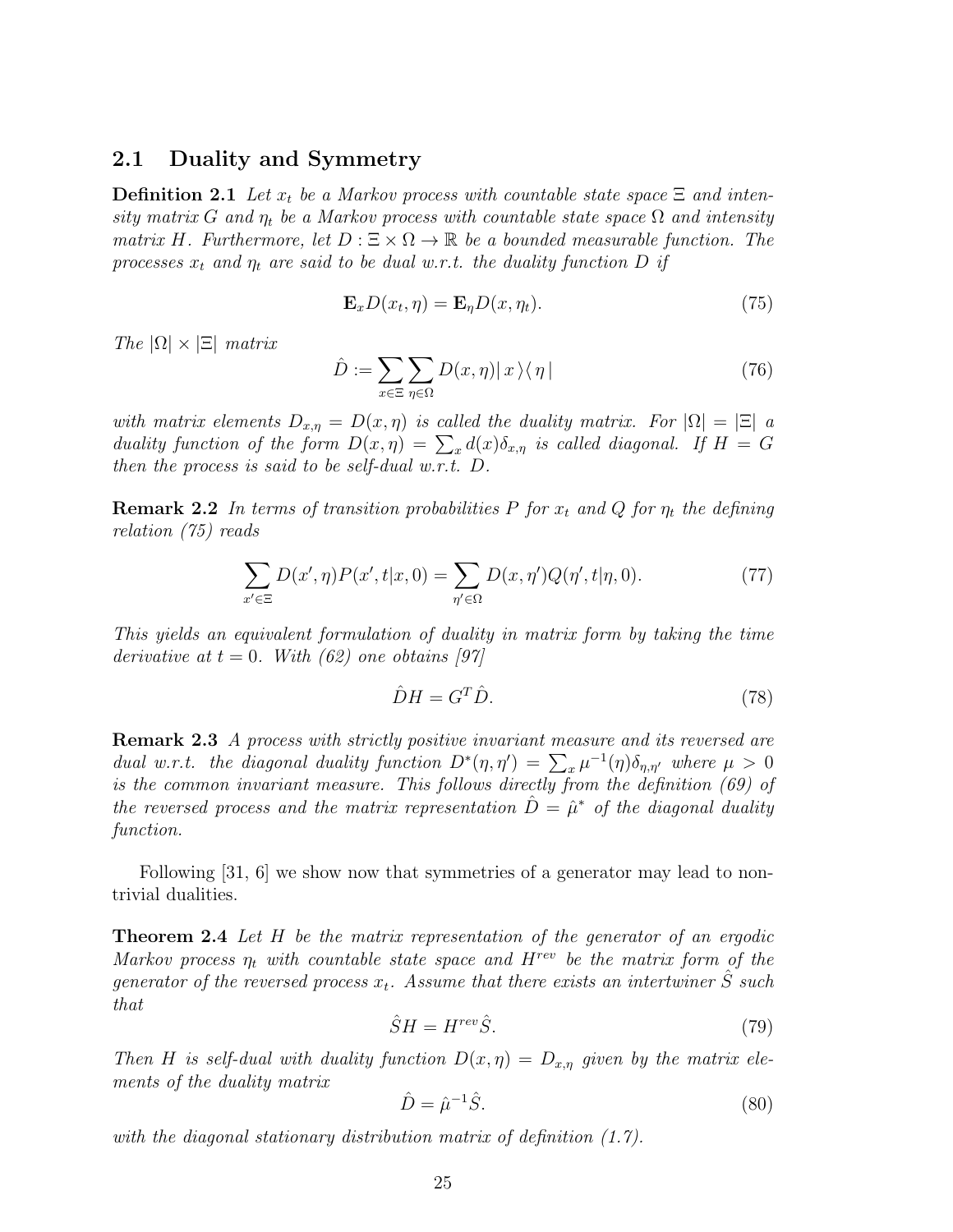Proof: Given the hypothesis (79), self-duality with duality matrix (80) follows from the chain of equalities

$$
DH = \hat{\mu}^{-1}\hat{S}H = \hat{\mu}^{-1}H^{rev}\hat{S} = \hat{\mu}^{-1}H^{rev}\hat{\mu}D = H^T D.
$$
 (81)

The first and the third equality are the definition (80), the second equality is the hypothesis (79) of the theorem, and the fourth equality is the definition (69) of the reversed process.

**Remark 2.5** It follows that if H is reversible then the hypothesis (79) reads  $\hat{S}H =$  $H\hat{S}$ , i.e. according to (58)  $\hat{S}$  is a symmetry of H.

Corollary 2.6 Let H be the matrix representation of the generator of an ergodic Markov process  $\eta_t$  with countable state space and strictly positive invariant measure  $\mu$  and S be a symmetry of H. Then H and H<sup>rev</sup> are dual w.r.t. the duality function  $D(\eta, \eta') = \mu^{-1}(\eta) S(\eta, \eta').$ 

### 2.2 The symmetric simple exclusion process

Above we have introduced in informal fashion the ASEP on the one-dimensional integer lattice. For symmetric hopping rates  $r = \ell =: w$  the process is called symmetric simple exclusion process (SSEP). Basically, what this process does is to randomly interchange the occupation variables of a pair of sites. It has a natural generalization to arbitrary graphs and link-dependent hopping rates and can then informally be described as follows. Let  $\Gamma = (\Lambda, \Upsilon)$  be a finite graph with nodes  $k \in \Lambda$  and undirected links  $\langle k, l \rangle \in \Upsilon$ . A configuration of the SSEP is denoted by  $\eta := \{\eta_k : k \in \Lambda\}$  with the  $L = |\Lambda|$  occupation numbers  $\eta_k \in \{0,1\}$ . Each link  $\langle k, l \rangle$  carries a "clock" that rings after an exponentially distributed random time with parameter  $w_{kl} \equiv w_{lk}$ . When the clock rings the occupation numbers  $\eta_k$  and  $\eta_l$ are interchanged, corresponding to a particle jump across bond  $\langle k, l \rangle$  if one of the two sites is occupied and the other is empty.

This process has a non-Abelian symmetry under the Lie-group  $SU(2)$  which implies that its generator  $H$  written as a matrix commutes with the representation matrices of the Lie algebra  $\mathfrak{sl}(2)$ . In order to exploit this fact for deriving duality relations we first write the generator in matrix form.

### 2.2.1 Generator of the SSEP in matrix form

**Definition 2.7** Let  $\Lambda$  be a finite set of cardinality L,  $\eta_i \in \{0,1\}$  for  $j \in \Lambda$  the occupation number of an exclusion process,  $\Omega_L = \{0,1\}^L$ , the state space and  $\eta =$  $\{\eta_j : j \in \Lambda\}$  be a configuration of an exclusion process. For a pair  $\langle k, l \rangle \in \Lambda \times \Lambda$ the  $\langle k, l \rangle$ -permutation of a configuration  $\eta \in \Omega_L$  is the mapping  $\pi^{kl} : \Omega_L \to \Omega_L$  such that  $\pi^{kl}(\eta) \mapsto \eta^{kl}$  with interchanged occupation numbers

$$
\eta_j^{kl} = \eta_j + (\eta_k - \eta_l) (\delta_{j,l} - \delta_{k,l}). \tag{82}
$$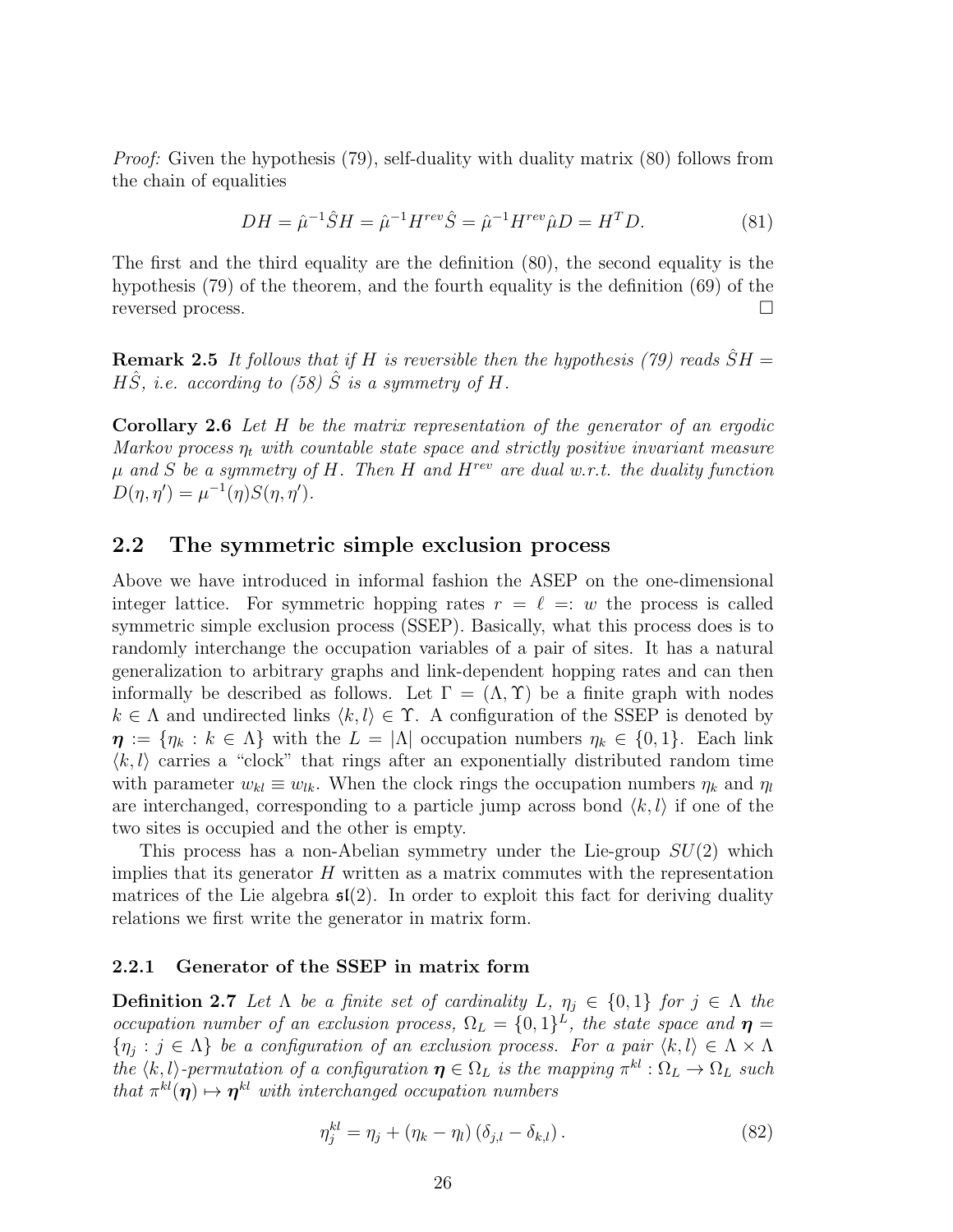The informal description of the SSEP on the Graph Γ means that the transition rates are given by

$$
w_{\eta',\eta} = \sum_{\langle k,l\rangle \in \Upsilon} w_{kl} \left(\eta_k (1 - \eta_l) + (1 - \eta_k)\eta_l\right) \delta_{\eta',\eta^{kl}} = w_{kl} \tag{83}
$$

for all links  $\langle k, l \rangle$ . Thus the generator reads

$$
\mathcal{L}f(\boldsymbol{\eta}) = \sum_{\langle k,l\rangle \in \Upsilon} w_{kl} \left[ f(\boldsymbol{\eta}^{kl}) - f(\boldsymbol{\eta}) \right] = \sum_{\boldsymbol{\eta}' \in \Omega_L} \sum_{\langle k,l\rangle \in \Upsilon} w_{kl} \left( \delta_{\boldsymbol{\eta}',\boldsymbol{\eta}^{kl}} - \delta_{\boldsymbol{\eta}',\boldsymbol{\eta}} \right) f(\boldsymbol{\eta}') \tag{84}
$$

from which one reads off the matrix elements

$$
H_{\eta',\eta} = -\sum_{\langle k,l\rangle \in \Upsilon} w_{kl} \left( \delta_{\eta',\eta^{kl}} - \delta_{\eta',\eta} \right) \tag{85}
$$

of the generator  $H$  of the SSEP.

In order to fix the canonical basis vectors  $\langle \eta | = \langle e_{\iota(\eta)} |$  and $|\eta \rangle = \langle \eta |^T$  for the intensity matrix, i.e., the matrix form of the generator, we choose the enumeration function

$$
\iota(\eta) = 1 + \sum_{k=1}^{L} \eta_k 2^{L-k}.
$$
 (86)

Thus  $\iota(\eta)$  is the decimal value plus 1 of the binary number  $\eta_1\eta_2 \ldots \eta_L$ . By the definition of the Kronecker product (1.2) this choice of enumeration function corresponds to the tensor basis

$$
\langle \boldsymbol{\eta} | = \langle \eta_1, \dots, \eta_L | \equiv \langle \eta_1 | \otimes \dots \otimes \langle \eta_L |
$$
 (87)

with the one-site basis vectors

$$
\langle \eta_k | = (1 - \eta_k, \eta_k). \tag{88}
$$

This yields the constant summation vector in the tensor form

$$
\langle s | = (1,1)^{\otimes L}.\tag{89}
$$

In order to write the generator as a matrix it is useful to introduce the unit matrix 1 and three Pauli matrices

$$
\sigma^x = \begin{pmatrix} 0 & 1 \\ 1 & 0 \end{pmatrix}, \sigma^y = \begin{pmatrix} 0 & -i \\ i & 0 \end{pmatrix}, \sigma^z = \begin{pmatrix} 1 & 0 \\ 0 & -1 \end{pmatrix}, \tag{90}
$$

where  $i$  is the imaginary unit. From these we construct the so-called spin-lowering and raising operator

$$
\sigma^+ = \frac{1}{2} \left( \sigma^x + i \sigma^y \right) = \begin{pmatrix} 0 & 1 \\ 0 & 0 \end{pmatrix}, \quad \sigma^- = \frac{1}{2} \left( \sigma^x - i \sigma^y \right) = \begin{pmatrix} 0 & 0 \\ 1 & 0 \end{pmatrix} \tag{91}
$$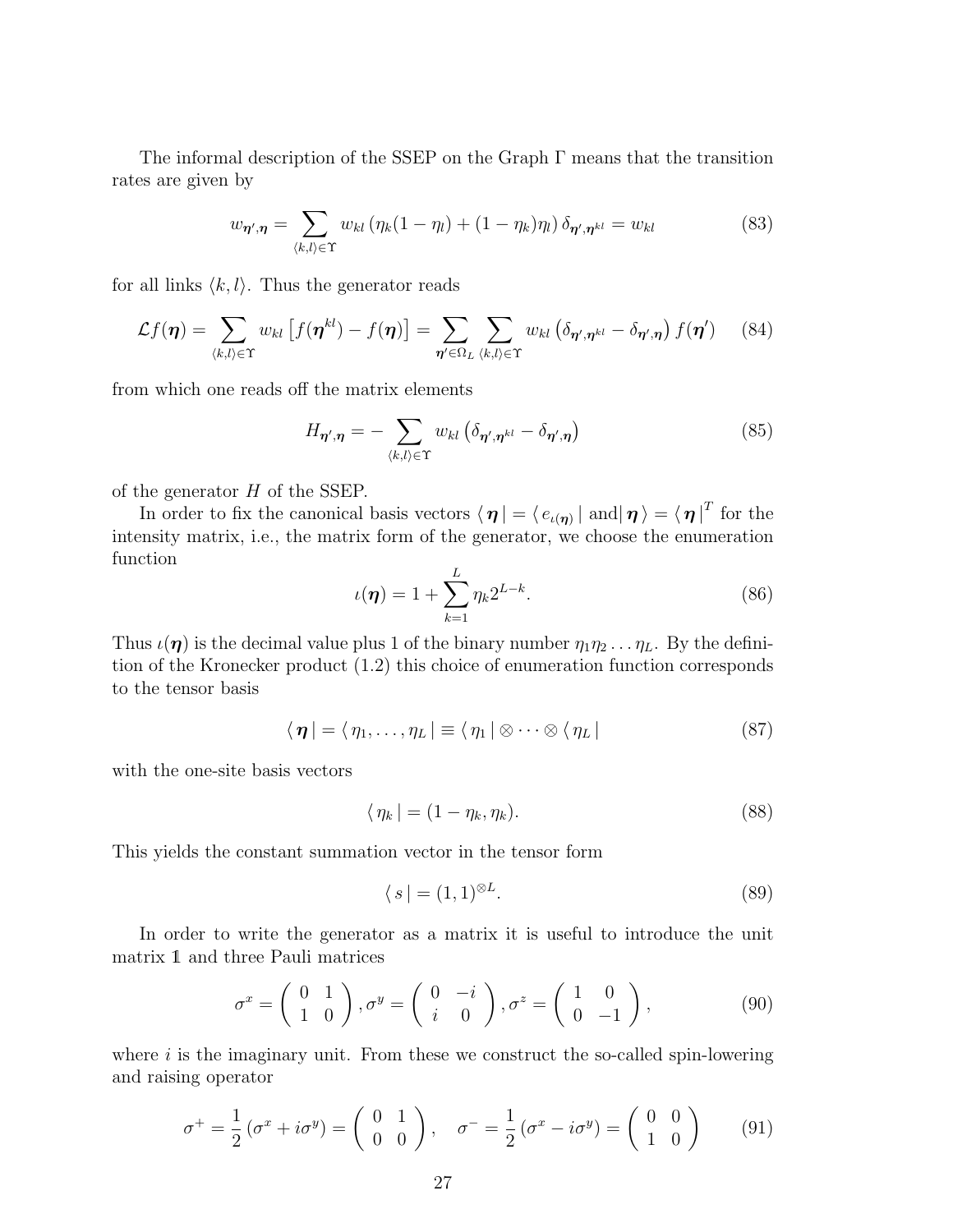which are nilpotent of degree 2 and the projectors

$$
\hat{n} = \frac{1}{2} (1 + \sigma^z) = \begin{pmatrix} 0 & 0 \\ 0 & 1 \end{pmatrix}, \quad \hat{v} = \frac{1}{2} (1 - \sigma^z) = \begin{pmatrix} 1 & 0 \\ 0 & 0 \end{pmatrix}
$$
(92)

on a particle and vacancy vector respectively.

From the action of these matrices on the single-site basis vectors one reads off

$$
\left(1 + \sigma_k^+ \sigma_l^- + \sigma_k^- \sigma_l^+ - \hat{n}_k \hat{v}_l - \hat{v}_k \hat{n}_l\right) \mid \boldsymbol{\eta} \rangle = \mid \boldsymbol{\eta}^{kl} \rangle. \tag{93}
$$

The orthogonality relations  $\langle \eta' | \eta^{kl} \rangle = \delta_{\eta',\eta^{kl}}$  and  $\langle \eta' | \eta \rangle = \delta_{\eta',\eta}$  then yields from the matrix elements (85) the matrix representation

$$
H_{\eta',\eta} = -\sum_{\langle k,l\rangle} w_{kl} \langle \eta' | (\sigma_k^+ \sigma_l^- + \sigma_k^- \sigma_l^+ - \hat{n}_k \hat{v}_l - \hat{v}_k \hat{n}_l) ) | \eta \rangle. \tag{94}
$$

of the generator of the SSEP in terms of spin operators. In quantum mechanics this matrix is known as the Hamiltonian of the spin-1/2 Heisenberg ferromagnet. We can write

$$
H = \sum_{\langle k,l \rangle} w_{kl} h_{kl} \tag{95}
$$

with the hopping matrices

$$
h_{kl} = -\left(\sigma_k^+ \sigma_l^- + \sigma_k^- \sigma_l^+ - \hat{n}_k \hat{v}_l - \hat{v}_k \hat{n}_l\right) \tag{96}
$$

$$
= -\frac{1}{2} \left( \sigma_k^x \sigma_l^x + \sigma_k^y \sigma_l^y + \sigma_k^z \sigma_l^z - \mathbf{1} \right). \tag{97}
$$

### 2.2.2 Equilibrium measures

Since H is symmetric it follows that  $|u\rangle = \langle s |^{T}$  is a stationary measure. Moreover, the SSEP obviously satisfies detailed balance (68) w.r.t. this measure. Thus the uniform measure

$$
|u^*\rangle := \frac{1}{|\Omega_L|} |s\rangle = 2^{-L} |s\rangle \tag{98}
$$

is an equilibrium measure with an energy  $E(\eta) = const$  that does not depend on the configuration  $\eta$ . Since particle number is conserved the SSEP defined on  $\Omega$  is trivially non-ergodic. However, since the dynamics is a sequence of permutations, the SSEP restricted to the state space  $\Omega_{L,N} := \{ \pmb{\eta} \in \Omega_L : \sum_{k \in \Lambda} \eta_k = N \}$  of fixed particle number  $N \in \{0, \ldots, L\}$  is ergodic. Since there are  $|\Omega_{L,N}| = \binom{L}{N}$  $\binom{L}{N}$  ways of distributing N exclusion particles on L sites, the *canonical* uniform measure

$$
|\pi_{L,N}\rangle = \sum_{\eta \in \Omega_{L,N}} |\eta\rangle, \quad |\pi_{L,N}^*\rangle = \frac{1}{Z} \sum_{\eta \in \Omega_{L,N}} |\eta\rangle \tag{99}
$$

with canonical partition function

$$
Z_{L,N} = \binom{L}{N} \tag{100}
$$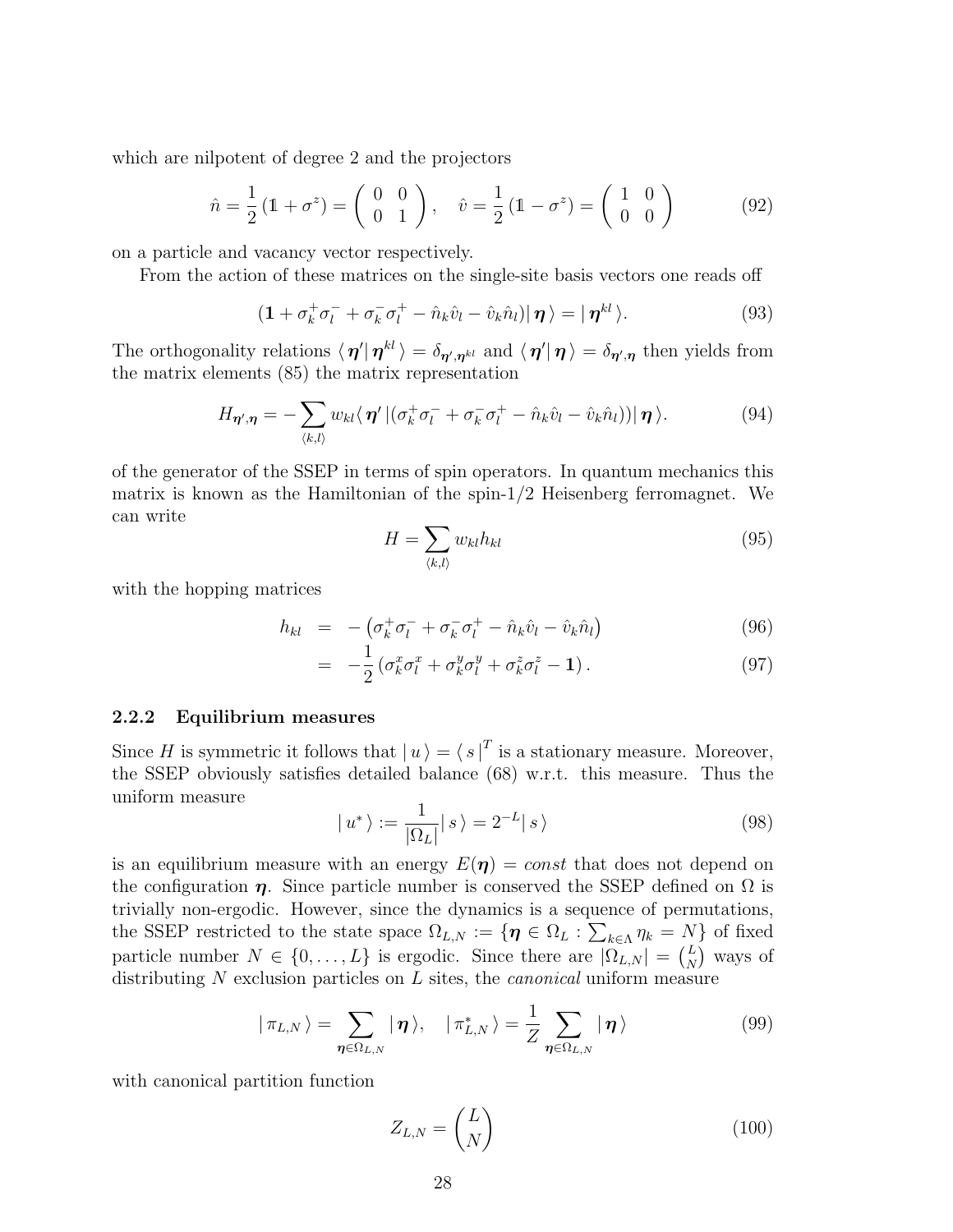is the unique equilibrium measure  $\pi_{L,N}^*$  on  $\Omega_{L,N}$ . One has for  $\eta \in \Omega_L$ 

$$
\pi_{L,N}^*(\boldsymbol{\eta}) = \binom{L}{N}^{-1} \delta_{N,N(\boldsymbol{\eta})}
$$
\n(101)

where

$$
N(\boldsymbol{\eta}) = \sum_{k \in \Lambda} \eta_k \tag{102}
$$

is the number of particles in the configuration  $\eta$ . The canonical partition function (100) yields the canonical free energy

$$
F_{L,N} = -\ln Z_{L,N}.\tag{103}
$$

Clearly, any normalized convex combination of the unnormalized canonical invariant measure  $u_{L,N}(\eta) := \delta_{N,N(\eta)}$  defines an equilibrium measure. Of particular importance is the grandcanonical measure

$$
\pi_{L,\phi}^*(\boldsymbol{\eta}) := \frac{1}{Z_L(\phi)} \sum_{N=0}^L e^{\varphi N} u_{L,N}(\boldsymbol{\eta})
$$
\n(104)

with so-called chemical potential  $\phi$  and grandcanonical partition function

$$
Z_L(\phi) := \sum_{\eta \in \Omega_L} \sum_{N=0}^L e^{\phi N} u_{L,N}(\eta) = \sum_{N=0}^L e^{\phi N} Z_{L,N} = (1 + e^{\phi})^L.
$$
 (105)

The simple form of this partition function comes from the fact that the grandcanonical measure can be written in product form as

$$
\pi_{L,\phi}^*(\boldsymbol{\eta}) := \frac{1}{Z_L(\phi)} \prod_{k \in \Lambda} \left( 1 - \eta_k + e^{\phi} \eta_k \right) \tag{106}
$$

which is a Bernoulli product measure.

By construction the particle number  $N(\eta)$  in this grandcanonical ensemble of configuration is not a fixed number even though for any given realization of the process it is. Instead one has

$$
\rho(\phi) := \frac{\langle N \rangle_{\phi}}{L} = \frac{1}{L} \sum_{\eta \in \Omega_L} N(\eta) \pi_{L,\phi}(\eta) = \frac{1}{L} \frac{d}{d\phi} \ln Z_L(\phi) = \frac{e^{\phi}}{1 + e^{\phi}}
$$
(107)

Defining the inverse function

$$
\phi(\rho) = \ln \rho - \ln (1 - \rho) \tag{108}
$$

one finds for the composite function  $\tilde{Z}_L(\rho) = (Z_L \circ \phi)(\rho)$  the density dependence

$$
\tilde{Z}_L(\rho) = Z_L(\phi(\rho)) = (1 - \rho)^{-L}.
$$
\n(109)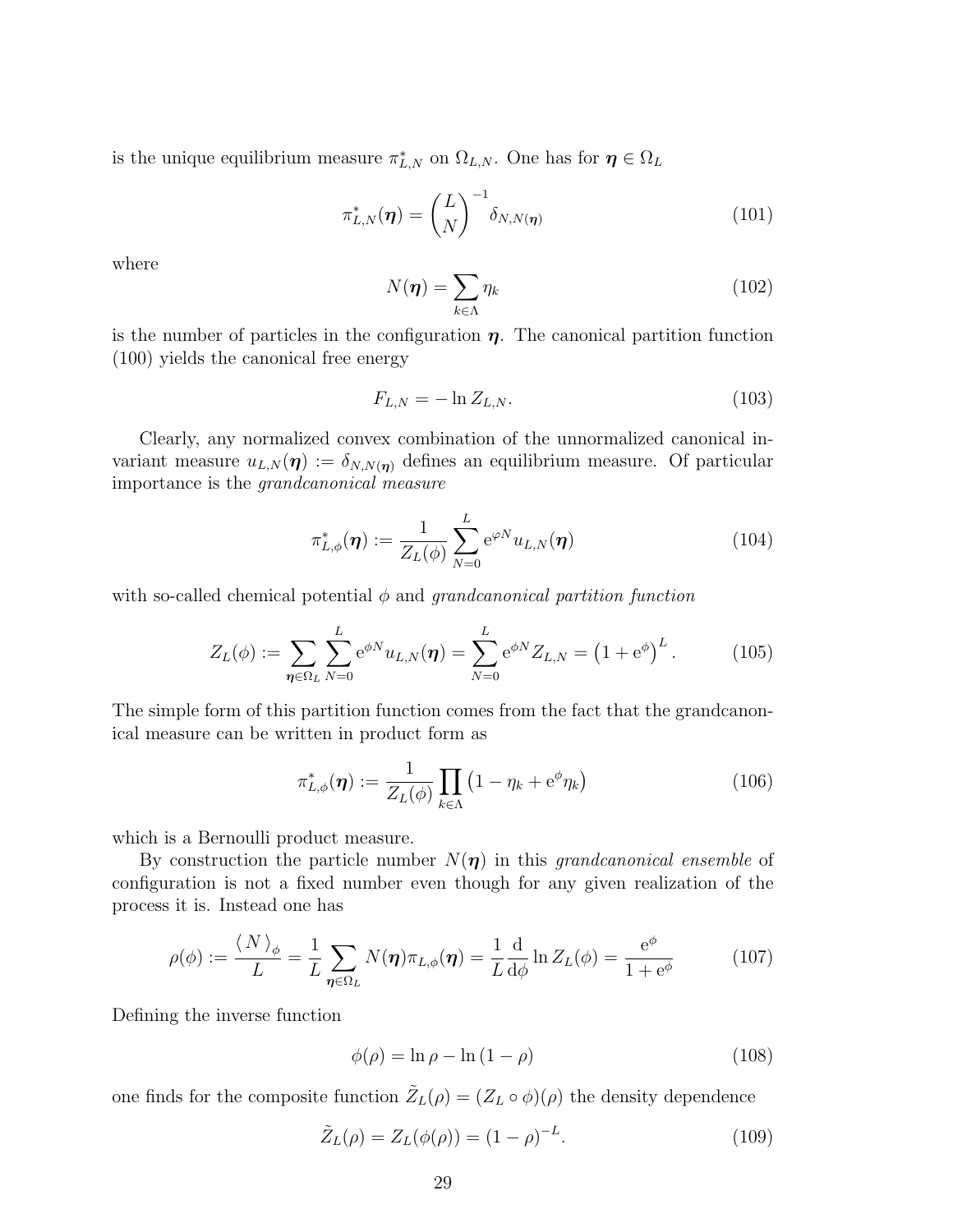of the grandcanonical partition function and the corresponding  $\rho$ -parametrization

$$
\tilde{\pi}_{L,\rho}^*(\boldsymbol{\eta}) := \pi_{L,\phi(\rho)}^*(\boldsymbol{\eta}) = \sum_{N=0}^L (1-\rho)^{L-N} \rho^N u_{L,N}(\boldsymbol{\eta})
$$
\n(110)

of the grandcanonical measure (104).

One realizes that – as expected – the grandcanonical free energy

$$
G(L, \phi) := -\ln Z_{L, \phi} = -L \ln (1 + e^{\phi})
$$
\n(111)

is extensive in L. In the associated canonical free energy defined by the Legendre transform

$$
F(L, \rho) = G(L, \phi(\rho)) + L\rho\phi(\rho) = L[(1 - \rho)\ln(1 - \rho) + \rho\ln\rho]
$$
(112)

one recognizes the thermodynamic limit (103)

$$
\lim_{L \to \infty} F_{L,\rho L} = F(L,\rho) \tag{113}
$$

of the canonical free energy. This indicates equivalence of the canonical ensemble with  $N = \rho L$  particles and the grandcanonical ensemble at density  $\rho$  in the thermodynamic limit.

The grandcanonical probability vector  $|\pi_{L,\phi}^*\rangle$  is obtained from (99). Defining the unnormalized canonical stationary probability vector

$$
|\pi_{L,N}\rangle = \sum_{\eta \in \Omega_{L,N}} |\eta\rangle \tag{114}
$$

and the particle number operator

$$
\hat{N} = \sum_{\eta \in \Omega_L} N(\eta) |\eta\rangle\langle\eta| \tag{115}
$$

one gets  $f(N)|\pi_{L,N}\rangle = f(\hat{N})|\pi_{L,N}\rangle$  since each component in  $|\pi_{L,N}\rangle$  with non-zero weight has exactly N particles which means that  $N|\pi_{L,N}\rangle = \hat{N}|\pi_{L,N}\rangle$ . Thus

$$
|\pi_{L,\phi}^{*}\rangle = Z_{L}^{-1}(\phi) \sum_{N=0}^{L} e^{\phi N} |\pi_{L,N}\rangle
$$
  

$$
= Z_{L}^{-1}(\phi) \sum_{N=0}^{L} e^{\phi \hat{N}} |\pi_{L,N}\rangle
$$
  

$$
= Z_{L}^{-1}(\phi) e^{\phi \hat{N}} \sum_{N=0}^{L} \sum_{\eta \in \Omega_{L,N}} |\eta\rangle
$$
  

$$
= Z_{L}^{-1}(\phi) e^{\phi \sum_{k=1}^{L} \hat{n}_{k}} |u\rangle
$$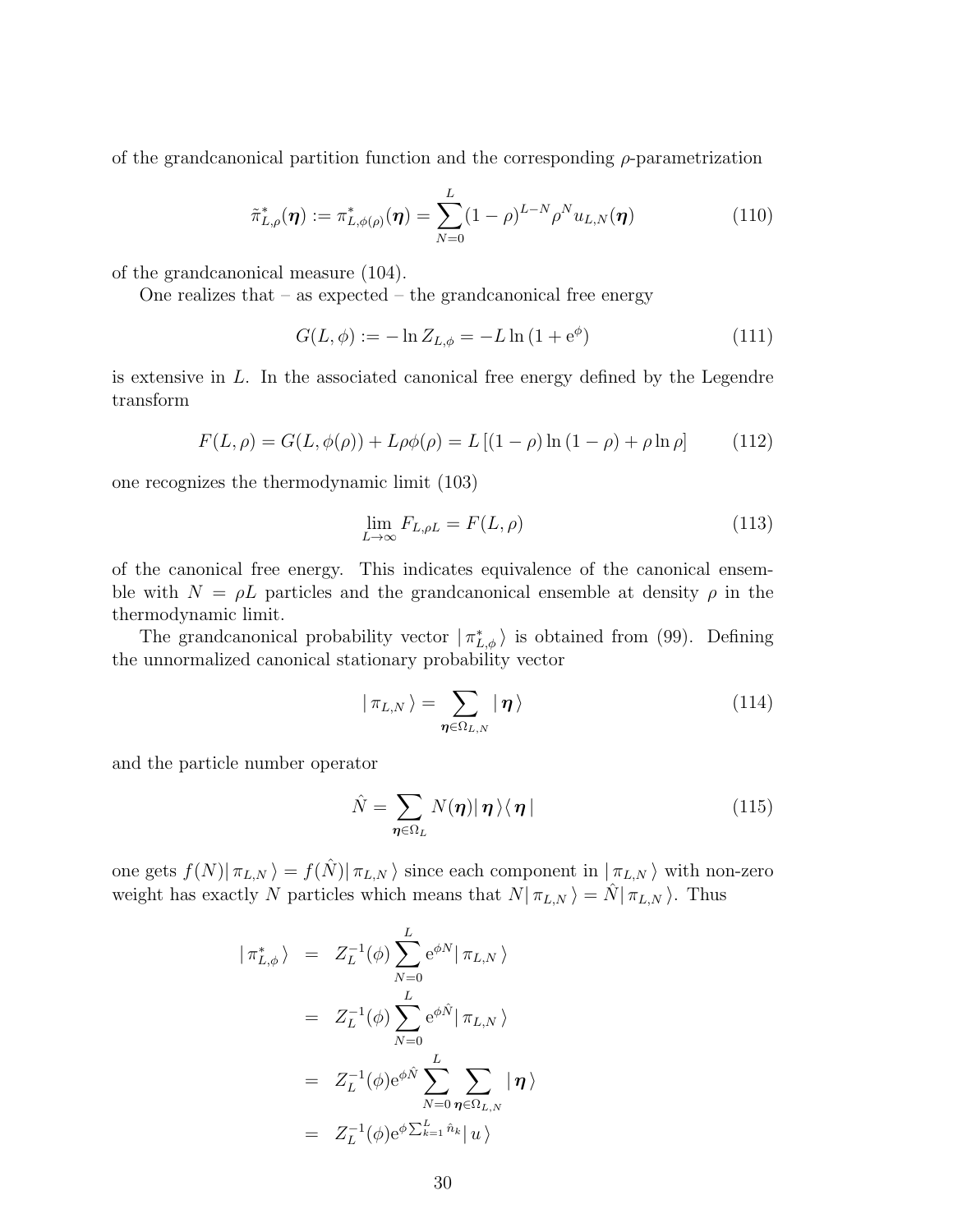$$
= Z_L^{-1}(\phi) \prod_{k=1}^L (\hat{v}_k + e^{\phi} \hat{n}_k) | u \rangle
$$
  
\n
$$
= (1 + e^{\phi})^{-L} ((1, e^{\phi})^T)^{\otimes L}
$$
  
\n
$$
= \frac{1}{(1 + e^{\phi})^L} \left(\begin{array}{c} 1 \\ e^{\phi} \end{array}\right)^{\otimes L} = \left(\begin{array}{c} 1 - \rho(\phi) \\ \rho(\phi) \end{array}\right)^{\otimes L}
$$
(116)

which is an *L*-fold tensor product.

This tensor structure of the grandcanonical probability vector makes the computation of correlations trivial. From (38) one has

$$
\langle \eta_{k_1} \dots \eta_{k_m} \rangle_{\phi} = \rho^m(\phi) \tag{117}
$$

when all  $k_i$  are mutually different. Therefore one finds the static structure function

$$
C_{k,l} := \langle \eta_k \eta_l \rangle_{\phi} - \rho^2(\phi) = \rho(\phi)(1 - \rho(\phi))\delta_{k,l}.
$$
 (118)

This yields the compressibility

$$
K(\rho) = \frac{1}{L} \sum_{k \in \Lambda} \sum_{l \in \Lambda} C_{k,l} = \frac{1}{L} \langle (N - \rho L)^2 \rangle = \rho (1 - \rho). \tag{119}
$$

Of course, this result could directly have been obtained from the usual thermodynamic relation

$$
\tilde{K}(\phi) = \frac{\mathrm{d}}{\mathrm{d}\phi}\rho(\phi) = \frac{\mathrm{e}^{\phi}}{(1 + \mathrm{e}^{\phi})^2} \tag{120}
$$

and using (108).

#### 2.2.3 Duality functions for the SSEP

From the structure of the hopping matrices in (97) it is clear that the generator is symmetric under the action of the Lie-algebra  $\mathfrak{su}(2)$  [4], i.e., H satisfies the commutation relations

$$
[H, Spm] = [H, Sz] = 0
$$
\n(121)

with the representation matrices

$$
S^{\pm} = \sum_{k \in \Lambda} \sigma_k^{\pm}, \quad S^z = \frac{1}{2} \sum_{k \in \Lambda} \sigma_k^z \tag{122}
$$

which satisfy the  $\mathfrak{su}(2)$  commutation relations

$$
[S^+, S^-] = 2S^z, \quad [S^z, S^{\pm}] = \pm S^{\pm}.
$$
 (123)

Using the symmetry approach to duality discussed above, the well-known self-duality of the SSEP [96, 61] stated in a generalized form in the following theorem becomes a trivial corollary of the  $\mathfrak{su}(2)$  symmetry.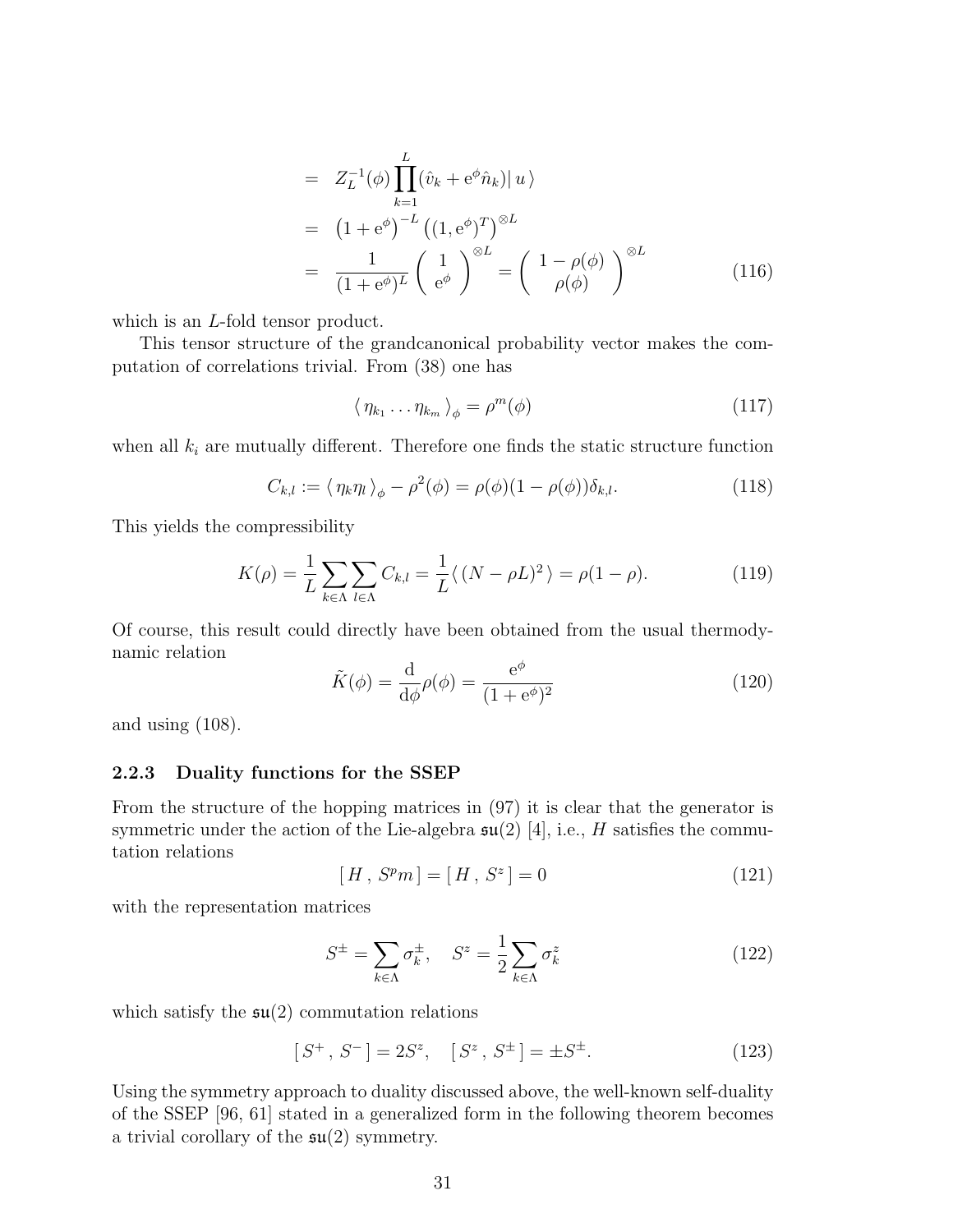**Theorem 2.8** The SSEP on a lattice  $\Lambda$  with state space  $\Omega = \{0,1\}^{\Lambda}$  is selfdual w.r.t. the duality function

$$
D(\zeta, \eta) = \prod_{k \in \Lambda} (\alpha + \beta \eta_k)^{\gamma + \delta \zeta_k} \tag{124}
$$

for all  $\eta, \zeta \in \{0,1\}^{\Lambda}$  and  $\alpha, \beta, \gamma, \delta \in \mathbb{R}$ .

**Remark 2.9** For  $\gamma = 0$  the duality function (124) can be written in alternative form as follows. Let  $\mathbf{x}(\zeta) := \{k : \zeta_k = 1\}$  be the set of occupied sites  $x_i \in \Lambda$  of the configuration  $\zeta$  and  $N(\mathbf{x}) = |\mathbf{x}|$  be the number of particles in the configuration  $\mathbf{x}$ . This mapping induces an obvious bijection between the state space  $\Omega = \{0,1\}^{\Lambda}$  and the coordinate set  $\Xi$  of possible distinct occupied sites and thus allows for describing the ASEP in terms of the evolution  $\mathbf{x}_t$  of particle coordinates. With  $a = \alpha^{\delta}$ ,  $b =$  $(\alpha + \beta)^{\delta} - \alpha^{\delta}$  the duality function (124) then becomes

$$
\tilde{D}(\mathbf{x}, \boldsymbol{\eta}) = \prod_{i=1}^{N(\mathbf{x})} (a + b\eta_{x_i})
$$
\n(125)

for all  $\mathbf{x} \in \Xi$  and  $\boldsymbol{\eta} \in \Omega$ . For  $\alpha = 0$ ,  $\beta = \delta = 1$  corresponding to  $a = 0$  and  $b = 1$ one recovers the well-known duality function formulated and proved in a different way in  $|61|$  and which goes back to  $|96|$ .

*Proof:* The  $SU(2)$ -symmetry implies that the L-fold Kronecker product  $\hat{D} = A^{\otimes L}$ is a symmetry operator for any  $\times 2$  matrix A. Since the SSEP is reversible with uniform invariant measure (98) this yields the duality function  $D(\zeta, \eta) = \langle \zeta | \hat{D} | \eta \rangle$ . The factorization of the symmetry operator and also of the dual pairing (see (38)) yields

$$
D(\zeta, \eta) = \prod_{k \in \Lambda} \langle \zeta_k | A | \eta_k \rangle \tag{126}
$$

Explicit computation of the two-dimensional bilinear form

$$
\langle \zeta_k | A | \eta_k \rangle = (1 - \zeta_k, \zeta_k) \begin{pmatrix} A_{11} & A_{12} \\ A_{21} & A_{22} \end{pmatrix} \begin{pmatrix} 1 - \eta_k \\ \eta_k \end{pmatrix}
$$
 (127)

yields  $(\alpha + \beta \eta_k)^{\gamma + \delta \zeta_k}$  with  $A_{11} = \alpha^\gamma$ ,  $A_{12} = (\alpha + \beta)^\gamma$ ,  $A_{12} = \alpha^{\gamma + \delta}$ ,  $A_{22} = (\alpha + \beta)^{\gamma + \delta}$ .  $\Box$ 

**Remark 2.10** The duality function (124) is not unique. Any measurable function of the symmetry operators  $S^{\pm,z}$  (122) yields a duality function.

One realizes that the mapping to the quantum Hamiltonian immediately reveals the well-known  $\mathfrak{sl}(2)$  symmetry of the generator of the SSEP and therefore provides instantly self-duality functions. Moreover, the matrix formulation reduces to proof of selfduality to elementary multilinear algebra. The  $\mathfrak{sl}(2)$  symmetry allows for the derivation of similarly strong results for multi-time correlation functions  $\langle n_{i_1}(t_1)\dots n_{i_k}(t_k)\rangle.$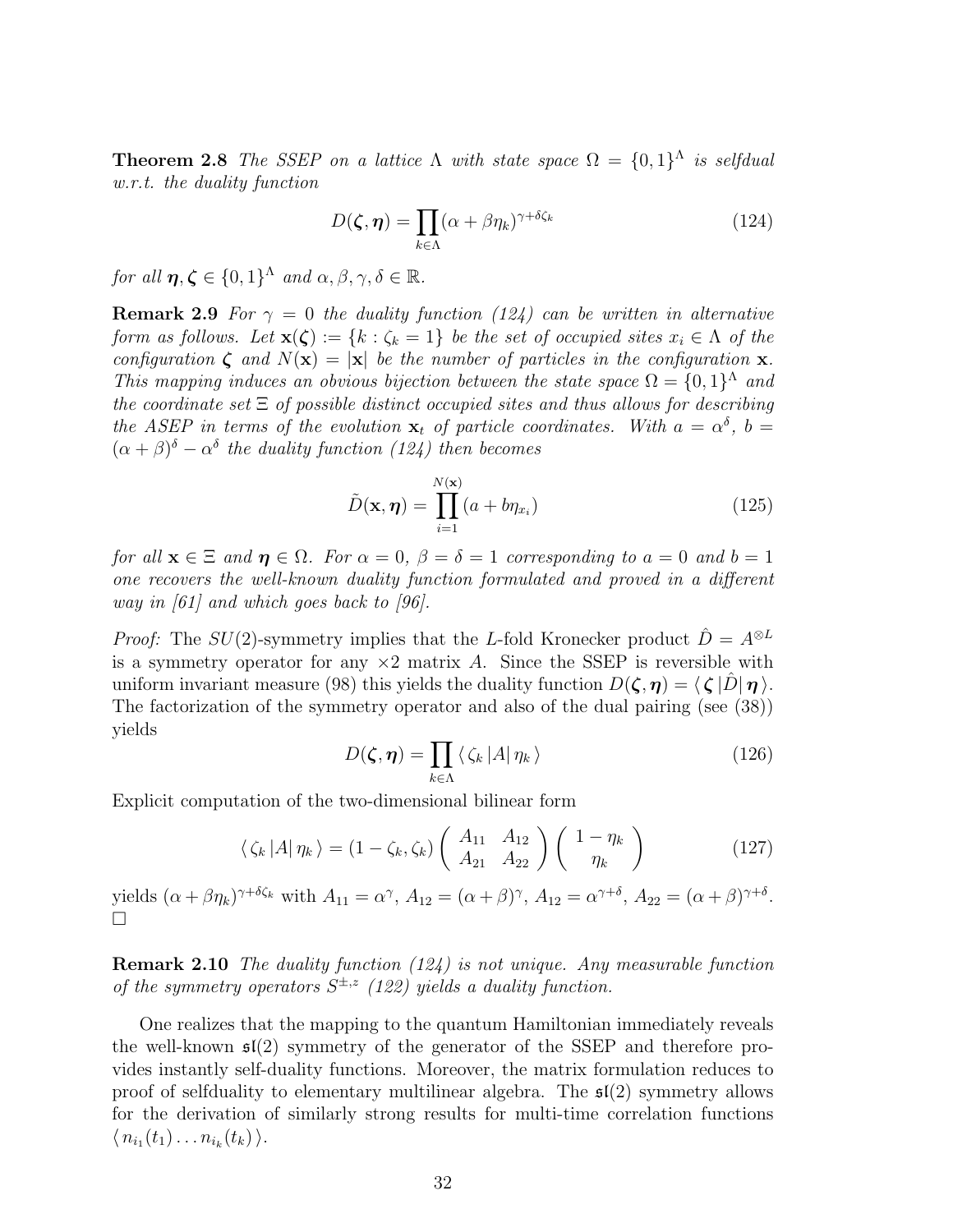Remark 2.11 Any Markov process whose generator is a function of the hopping matrices  $e_{k,l} = \sigma_k^x \sigma_l^x + \sigma_k^y$  $\frac{y}{k}\sigma_l^y+\sigma_k^z\sigma_l^z-1$  is  $\mathfrak{sl}(2)$  symmetric and therefore self-dual w.r.t. the same duality functions as the SSEP. The approach can be straightforwardly generalized to the partial symmetric exclusion process [84, 53]. The partial exclusion process is the spin-s version of this model where each lattice site i can be occupied by at most  $2s_i$  particles and where single-particle hopping from site i to site j occurs with rate  $n_i(2s_j - n_j)$ .

#### 2.2.4 Density profile and dynamical structure function

We focus now on the case  $\alpha = \gamma = 0$  and  $\beta = \delta = 1$  in the duality function (124). The self-duality has the remarkable consequence that for any initial measure with support on configurations with any number of particles the joint expectations of  $n$ occupation numbers can be expressed in terms of transition probabilities for initial states with only n particles. In particular, for the density profile  $\rho_k(t) = \mathbf{E}_{\mu_t} \eta_k$ one finds by inserting the duality function in the form (125) for  $N = 1$  into the definition (77) of duality. Inserting  $D(x, \eta) = \eta_x$  into the r.h.s. of (77) and using the propagator representation (62) of the transition probability yields for an initial configuration  $\eta$ 

$$
\sum_{\eta'} \eta_x \langle \eta' | e^{-Ht} | \eta \rangle = \sum_{\eta'} \langle \eta' | \hat{n}_x e^{-Ht} | \eta \rangle = \langle s | \hat{n}_x e^{-Ht} | \eta \rangle \qquad (128)
$$

since  $\langle \eta' | \hat{n}_x = \eta_x \langle \eta' |$ . On the other hand, the l.h.s. of (77) becomes

$$
\sum_{x' \in \Lambda} \eta_{x'} P(x', t | x, 0) = \sum_{x' \in \Lambda} \langle s | \hat{n}_{x'} | \boldsymbol{\eta} \rangle P(x, t | x', 0)
$$
(129)

since for a single particle one has  $\Xi = \Lambda$  and since the generator for the SSEP is symmetric.

This yields for an arbitrary initial measure  $\mu$  the density profile

$$
\rho_x(t) = \langle s | \eta_x e^{-Ht} | \mu \rangle = \sum_{x' \in \Lambda} \rho_{x'}(0) P(x, t | x', 0).
$$
 (130)

This means that irrespective of the lattice and of the jump rates between lattice points the time evolution of the local density in a system of any number of interacting particles is completely determined by the (non-interacting) time evolution of a single particle. Specifically, on the d-dimensional hypercubic lattice  $\mathbb{Z}^d$  with translation-invariant nearest-neighbour hopping the single-particle propagator satisfies a discrete diffusion equation which can be solved in explicit form in terms of modified Bessel functions

$$
I_n(t) = \frac{1}{2\pi} \int_{-\pi}^{\pi} \mathrm{d}p \, \mathrm{e}^{ipn-t\cos p}.\tag{131}
$$

On  $\mathbb{Z}^d$  with hopping rates  $w_i$  in each direction one then has for point  $\vec{x} = (x_1, \ldots, x_d)$ 

$$
\rho_{\vec{x}}(t) = \prod_{j=1}^{d} \sum_{x'_j \in \mathbb{Z}} \rho_{x'_j}(0) e^{-w_j t} I_{x_j - x'_j}(w_j t).
$$
\n(132)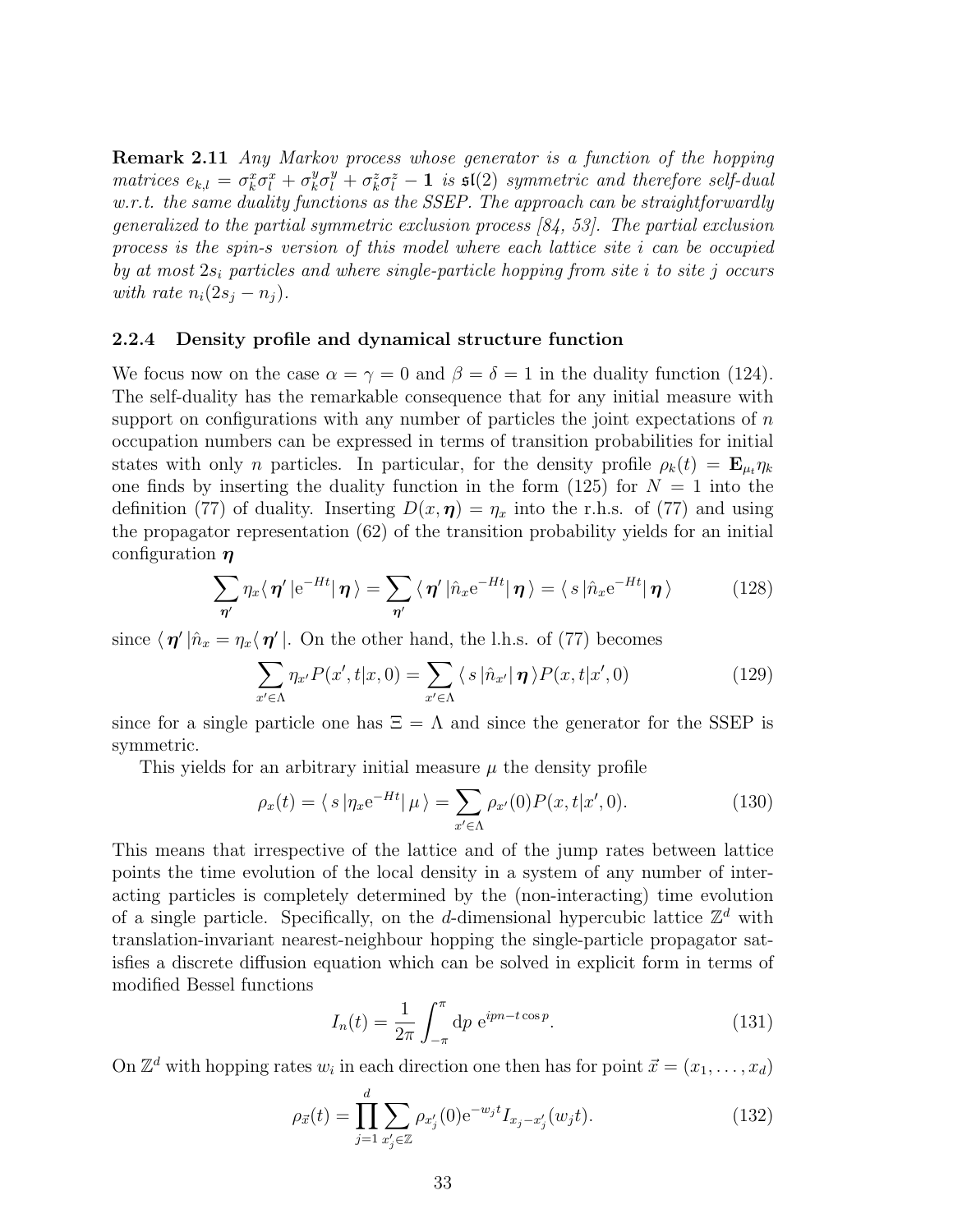As a corollary of (130) we note

$$
\langle s | \eta_x e^{-Ht} = \sum_{x' \in \Lambda} P(x, t | x', 0) \langle s | \hat{n}_{x'}.\tag{133}
$$

For the dynamical structure function defined by

$$
S_{x,y}(t) := \mathbf{E}_{\rho} \left( \eta_x(t) \eta_y(0) \right) - \rho^2 \tag{134}
$$

this yields

$$
S_{x,y}(t) = \langle s | \eta_x e^{-Ht} \eta_y | \rho \rangle - \rho^2
$$
  
\n
$$
= \sum_{x' \in \Lambda} P(x, t | x', 0) \langle s | \hat{n}_{x'} \hat{n}_y | \rho \rangle - \rho^2
$$
  
\n
$$
= \sum_{x' \in \Lambda} P(x, t | x', 0) (\rho^2 + \rho (1 - \rho) \delta_{x',y}) - \rho^2
$$
  
\n
$$
= \rho (1 - \rho) P(x, t | y, 0)
$$
\n(135)

where we have used reversibility of the SSEP and conservation of probability which gives  $\sum_{x' \in \Lambda} P(x, t | x', 0) = \sum_{x' \in \Lambda} P(x', t | x, 0) = 1$  for the single-particle process.

On the translation-invariant hypercubic lattice with nearest-neighbour jumps with rates  $w_i$  in direction i the dynamical structure function  $S_{\vec{x}}(t) := S_{\vec{x},\vec{0}}(t)$  becomes

$$
S_{\vec{x}}(t) = \prod_{j=1}^{d} e^{-2w_j t} I_{x_j - x'_j} (2w_j t).
$$
 (136)

In the scaling limit  $x_i(t) = r_i$ √  $\overline{4w_it}$  and  $t\to\infty$  the modified Bessel function becomes a Gaussian. Thus

$$
\prod_{j=1}^{d} \sqrt{4\pi w_j} \lim_{t \to \infty} t^{d/2} S_{\vec{x}(t)}(t) = e^{-\sum_{j=1}^{d} r_j^2}.
$$
 (137)

We read off the dynamical exponent  $z = 2$  and the universal Gaussian scaling function with diagonal diffusion matrix  $D_{ij} = 2w_i \delta_{ij}$ .

Higher order correlation functions can be studied using the Bethe ansatz [35, 52, 87]. One finds that all n-point correlation functions of the symmetric exlusion process are, to leading order in time, identical to the same n-point correlators of noninteracting particles. Corrections are of order  $1/\sqrt{t}$ , see [14] for a related rigorous result. Hence diffusive scaling with dynamical exponent  $z = 2$  leaves finite-order correlation functions invariant up to an overall amplitude.

# 2.3 Selfduality of the 1-d ASEP

The ASEP on the graph  $\Gamma$  is the asymmetric generalization of the SSEP with directed hopping rates  $w_{kl}$  for jumps from site k to site l and  $w_{lk}$  for the reversed jump. Little is known about this process on general graphs where it does not have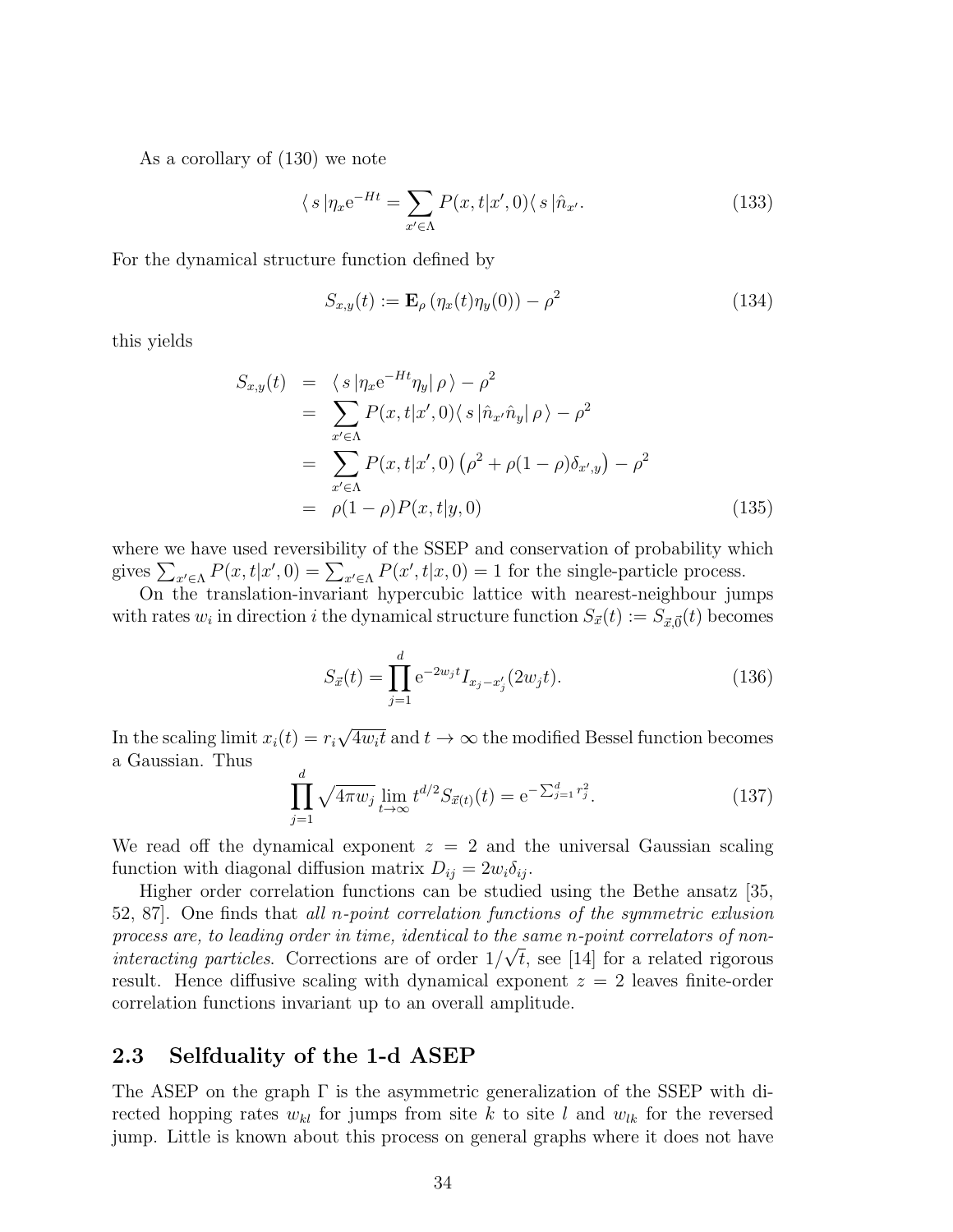a symmetry analogous to the  $\mathfrak{sl}(2)$ -symmetry of the SSEP and where not even the invariant measure is known. We restrict our attention to the most-studied onedimensional finite integer lattice  $\Lambda = [L^-, L^+] \setminus \mathbb{Z}$  with nearest-neighbour jumps with rates  $r_k \equiv w_{kk+1} > 0, \ell_{k+1} \equiv w_{k+1,k} > 0$  for constant hopping bias.

#### 2.3.1 Periodic boundary conditions with constant rates

For constant bond hopping rates  $r_k = r$ ,  $\ell_k = \ell$  it is straightforward to prove that for periodic boundary conditions the product measure (106) is a family of stationary distribution of the ASEP [96]. Therefore the stationary distribution is the same as the equilibrium distribution of the SSEP, even though the ASEP does not satisfy detailed balance and hence is not an equilibrium process. The lack of reversibility is reflected in the fact that the stationary current

$$
j = r \langle \eta_k (1 - \eta_{k+1}) \rangle - \ell \langle \eta_{k+1} (1 - \eta_k) = (r - \ell) \rho (1 - \rho) \tag{138}
$$

is non-zero.

#### 2.3.2 Generator of the ASEP with reflecting boundaries

For reflecting boundaries where hopping between the boundary sites  $L^-$  and  $L^+$  is not allowed it is convenient to define the parameters

$$
q \equiv e^f = \sqrt{\frac{r_k}{\ell_{k+1}}}, \quad w_k = \sqrt{r_k \ell_{k+1}}
$$
\n(139)

and define the system size

$$
L = L^+ + 1 - L^-. \tag{140}
$$

With the local hopping rates

$$
w_{kk+1}(\boldsymbol{\eta}) = w_k \left( q \eta_k (1 - \eta_{k+1}) + q^{-1} (1 - \eta_k) \eta_{k+1} \right), \quad k \in \{L^-, \dots, L^+ - 1\} \quad (141)
$$

the transition rate from a configuration  $\eta$  to a configuration  $\eta'$  is given by

$$
w_{\eta',\eta} = \sum_{k=L^{-}}^{L^{+}-1} w_{kk+1}(\eta) \delta_{\eta',\eta^{kk+1}}.
$$
\n(142)

and the generator reads

$$
\mathcal{L}f(\boldsymbol{\eta}) = \sum_{k=L^-}^{L^+-1} w_{kk+1}(\boldsymbol{\eta}) [f(\boldsymbol{\eta}^{kk+1}) - f(\boldsymbol{\eta})]. \tag{143}
$$

Using the Pauli matrices (90) one finds

$$
H = \sum_{k=L^{-}}^{L^{+}-1} w_{k} h_{k}
$$
 (144)

with non-symmetric hopping matrices

$$
h_k = -q \left( \sigma_k^+ \sigma_{k+1}^- - \hat{n}_k \hat{v}_{k+1} \right) - q^{-1} \left( \sigma_k^- \sigma_{k+1}^+ - \hat{v}_k \hat{n}_{k+1} \right). \tag{145}
$$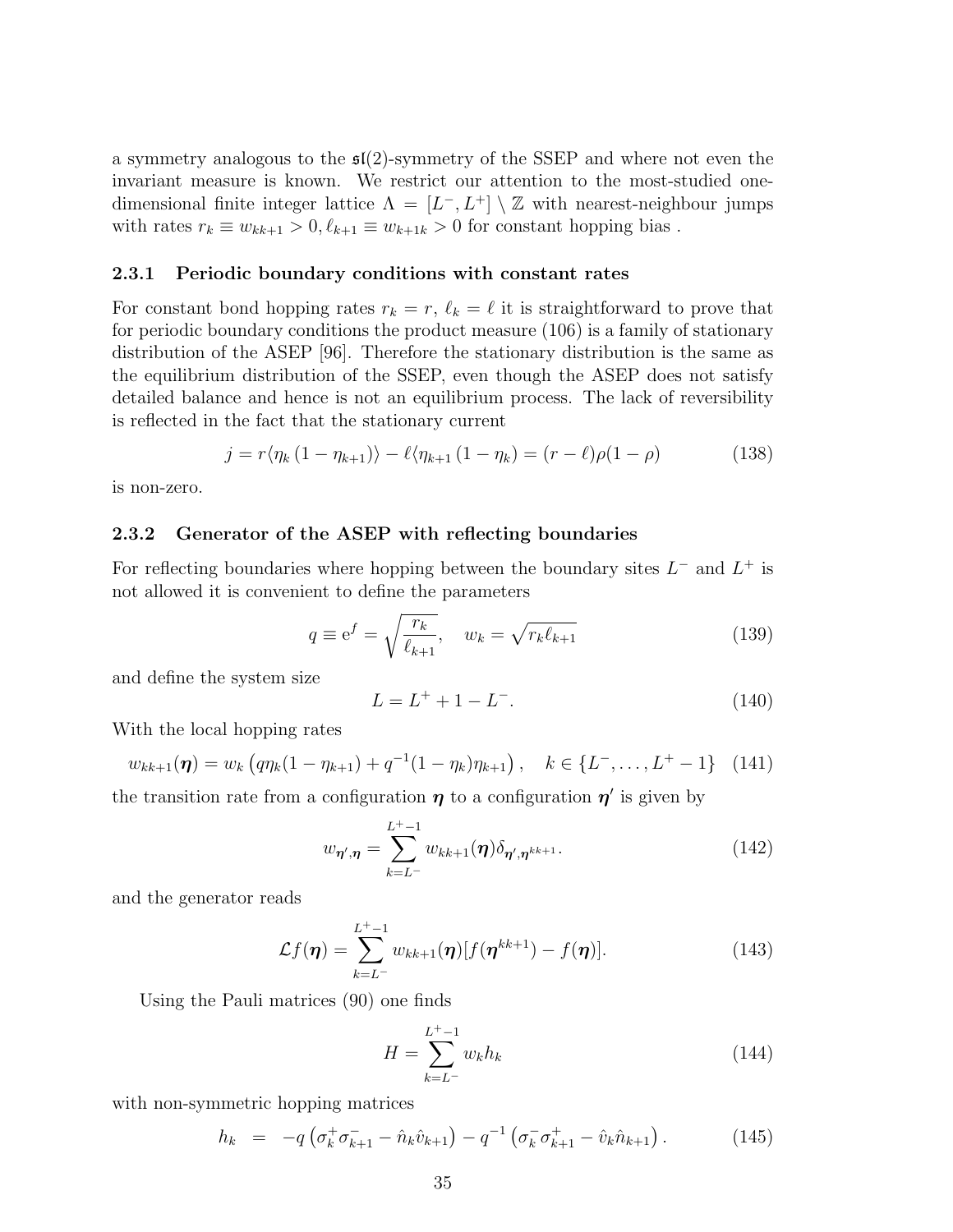#### 2.3.3 Grandcanonical equilibrium measure

The hopping matrices can be symmetrized by the ground state transformation

$$
V := q^{\sum_{k=L}^{L^{+}} k \hat{n}_{k}}.
$$
\n(146)

One has

$$
h_k^T = V^{-2} h_k V^2 \tag{147}
$$

$$
\tilde{h}_k := V^{-1} h_k V = \tilde{h}_k^T. \tag{148}
$$

This implies that this ASEP is reversible and together with particle number conservation one concludes that

$$
\pi_{L,\phi}^*(\boldsymbol{\eta}) = \frac{1}{Z_{L,\phi}} \langle \boldsymbol{\eta} | V^2 | \boldsymbol{\eta} \rangle = \frac{1}{Z_{L,\phi}} q^{2 \sum_{k=L}^{L^+} (k - \kappa(\phi)) \eta_k}, \quad \kappa(\phi) = -\phi/(2f) \qquad (149)
$$

is an equilibrium measure<sup>2</sup> for any chemical potential  $\phi \in \mathbb{R}$ , corresponding to a linear potential

$$
U(\mathbf{x}) = -\epsilon \sum_{i=1}^{N(\mathbf{x})} x_i
$$
\n(150)

with  $\epsilon = 2k_BT f$  for a configuration **x** with particles at sites  $x_i$ . This is a product measure with grandcanonical partition function

$$
Z_{L,\phi} = \prod_{k=L^-}^{L^+} \left( 1 + q^{2k-2\kappa(\phi)} \right). \tag{151}
$$

Correspondingly the associated probability vector is a tensor product

$$
|\pi_{L,\phi}^*\rangle = \frac{1}{Z_{L,\phi}} e^{\phi \hat{N}} V^2 |s\rangle = |\rho_1\rangle \otimes \cdots \otimes |\rho_L\rangle \tag{152}
$$

with marginals

$$
|\rho_k\rangle = \left(1 + q^{2k - 2\kappa(\phi)}\right)^{-1} \begin{pmatrix} 1 \\ q^{2k - 2\kappa(\phi)} \end{pmatrix}.
$$
 (153)

This is the blocking measure [61] restricted to  $\Lambda$ .

The stationary particle density is not uniform, but given by

$$
\rho_k = \frac{q^{2k - 2\kappa(\phi)}}{1 + q^{2k - 2\kappa(\phi)}} = \frac{1}{2} \left( 1 + \tanh\left(f(k - \kappa(\phi))\right),\right) \tag{154}
$$

see Fig. (??). This means that the stationary local density is approximately equal to 1/2 near the lattice point  $k^* = [\kappa(\phi)]$  provided that  $k^* \in \Lambda$ . The density approaches 1(0) to the right(left) on a length scale of order  $1/f^2$ . Thus on macroscopic scale the density has a shock discontinuity at  $x^* = \kappa(\phi)/L \in [b^-, b^+]$  where  $b^{\pm} = \lim_{L \to \infty} L^{\pm}/L.$ 

<sup>2</sup>The measure (149) as well as all related measures and functions introduced below depend both on  $L^-$  and  $L^+$ . In order to avoid heavy notation we indicate this dependence only by the volume L.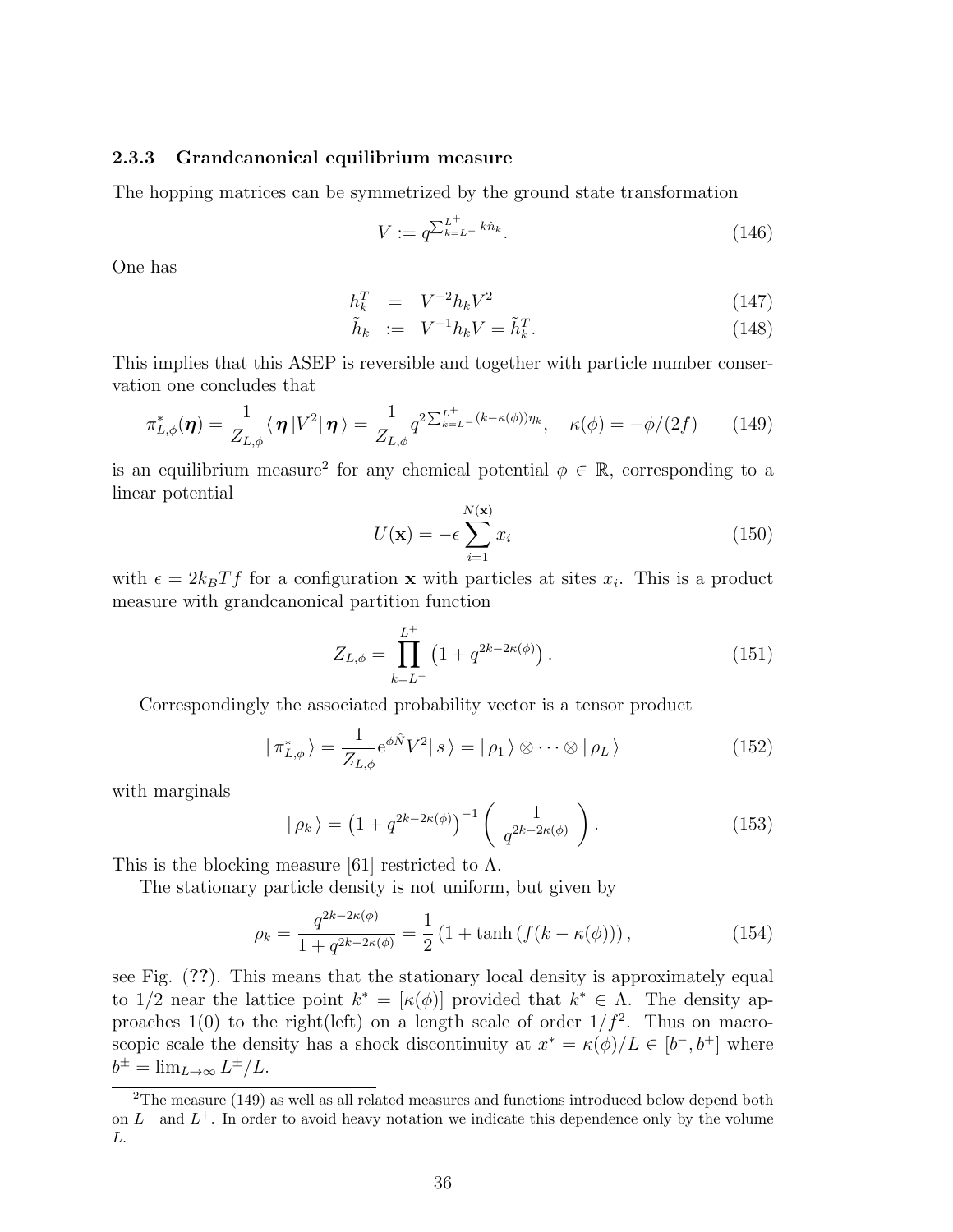

Figure 6: Stationary density profile of the ASEP with reflecting boundaries with 100 sites. The position of the step is determined by the particle number, its width depends on the driving field. Here we have chosen  $\beta f = 1/2$ , corresponding to  $q = \sqrt{e}$ .

#### 2.3.4 Duality functions for the 1-d ASEP

The process is symmetric under the quantum algebra  $U_q[\mathfrak{gl}(2)]$  [68] which is the q-deformed universal enveloping algebra of  $\mathfrak{gl}(2)$  [47, 48]. This implies that the generator H given by (144) commutes with the symmetry operators  $S^{\pm}(q)$  and  $S^z$ where [86]

$$
S^{+}(q) = \sum_{k=L^{-}}^{L^{+}} q^{\hat{N}_k} \sigma_k^{+}, \quad S^{-}(q) = \sum_{k=L^{-}}^{L^{+}} q^{-\hat{V}_k} \sigma_k^{-}
$$
(155)

with the non-local particle balance operators

$$
\hat{N}_k = \sum_{j=k+1}^{L^+} \hat{n}_k - \sum_{j=L^-}^{k-1} \hat{n}_k, \quad \hat{V}_k = \sum_{j=k+1}^{L^+} \hat{v}_k - \sum_{j=L^-}^{k-1} \hat{v}_k,
$$
\n(156)

The particle balance function

$$
N_k(\boldsymbol{\eta}) := \sum_{j=k+1}^{L^+} \eta_k - \sum_{j=L^-}^{k-1} \eta_k
$$
\n(157)

gives the difference between the number of of particles to right and left of site  $k$ . Hence  $N_k(\eta_t) - N_k(\eta_0)$  is the integrated particle current across site k up to time t.

By the duality theorem (2.4) the ASEP with reflecting boundary conditions defined by (144) is self-dual w.r.t.

$$
D^{gen}(\boldsymbol{\zeta}, \boldsymbol{\eta}) = \pi_{L,0}^{-1}(\boldsymbol{\zeta}) \langle \boldsymbol{\zeta} | F(S^+(q), S^-(q), S^z) | \boldsymbol{\eta} \rangle \tag{158}
$$

where  $F(S^+(q), S^-(q), S^z)$  is some bounded function of the symmetry operators and  $\pi_{L,0}^{-1}$  $L_{L,0}^{-1}(\zeta) = q^{-2\sum_{k \in \Lambda} \zeta_k}$  is the unnormalized equilibrium measure of the ASEP.

The computation of the matrix elements of  $F(S^+(q), S^-(q), S^z)$  is less forward than in the  $\mathfrak{sl}(2)$  case. We note [6]

**Proposition 2.12** For all  $q \in \mathbb{C} \setminus 0$  the symmetry operator

$$
Y^{+}(q) = \sum_{r=0}^{L} \frac{(S^{+}(q))^{r}}{[r]_{q}!}
$$
\n(159)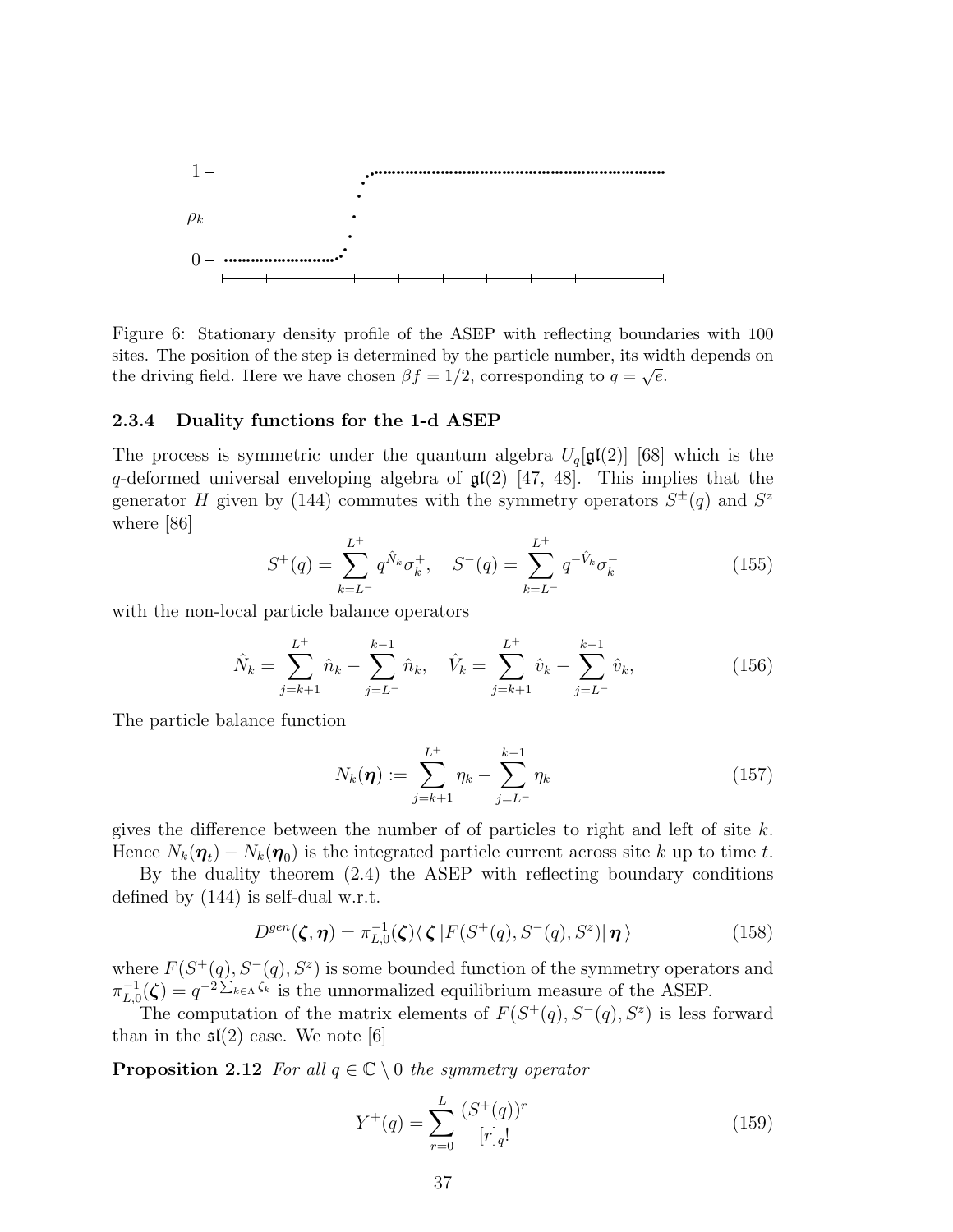with the q-numbers

$$
[x]_q = \frac{q^x - q^{-x}}{q - q^{-1}}, \quad x \in \mathbb{C}, \quad [n]_q! = \prod_{k=1}^n [k]_q, \quad k \in \mathbb{N}
$$
 (160)

has matrix elements

$$
\langle \zeta | Y^{+}(q) | \boldsymbol{\eta} \rangle = \prod_{k=L^{-}}^{L^{+}} (Q_{k}(\boldsymbol{\eta}))^{\zeta_{k}}
$$
(161)

with  $Q_k(\boldsymbol{\eta}) = \eta_k q^{-N_k(\boldsymbol{\eta})}.$ 

This result yields from (158) the duality function of [86] in the coordinate representation **x** of the configuration  $\zeta$ :

**Corollary 2.13** The ASEP defined by  $(144)$  is selfdual w.r.t. the duality function

$$
D_{\omega}(\mathbf{x}, \boldsymbol{\eta}) = \prod_{i=1}^{N(\mathbf{x})} \eta_{x_i} q^{-2 \sum_{k=L}^{x_i-1} (1-\eta_k) + \omega N(\boldsymbol{\eta})}.
$$
 (162)

To see this notice first that Proposition (2.12) together with (158) implies that

$$
\tilde{D}(\mathbf{x}, \boldsymbol{\eta}) = \prod_{i=1}^{N(\mathbf{x})} q^{-2x_i} \eta_{x_i} q^{-N_{x_i}(\boldsymbol{\eta})}
$$
\n(163)

is a duality function. Because of particle conservation this duality function can be multiplied with any function of the particle numbers  $N(\mathbf{x})$  and  $N(\boldsymbol{\eta})$  to obtain a new duality function. So in particular we have that

$$
\tilde{D}(\mathbf{x}, \boldsymbol{\eta}) q^{N(\mathbf{x})\left((1+\omega)N(\boldsymbol{\eta})+2L^{-}-1\right)} = \prod_{i=1}^{N(\mathbf{x})} q^{(1+\omega)N(\boldsymbol{\eta})+2L^{-}-1-2x_i} \eta_{x_i} q^{-N_{x_i}(\boldsymbol{\eta})} = D_{\omega}(\mathbf{x}, \boldsymbol{\eta})
$$
\n(164)

is also a duality function.

#### 2.3.5 Microscopic structure of shocks in the ASEP

This duality function is not local and therefore it cannot be used to compute the dynamical structure of the ASEP. However, it carries non-trivial information about the distribution of the time-integrated current [41] and for constant bond hopping rates  $w_k = w$  also about the microscopic structure and dynamics of shocks [5, 7]. It turns out that just as in the SSEP the time evolution of an  $n$ -point density correlation is given by the transition probabilities of only  $n$  particles in the SSEP, the time evolution of a shock measure for the ASEP defined on the infinite integer lattice  $\mathbb Z$  with n microscopic shocks is given by the transition probabilities of a modified ASEP with only n particles. To be precise, we state the result of  $|5|$  for a single microscopic shock where the modified ASEP reduces to a biased random walk.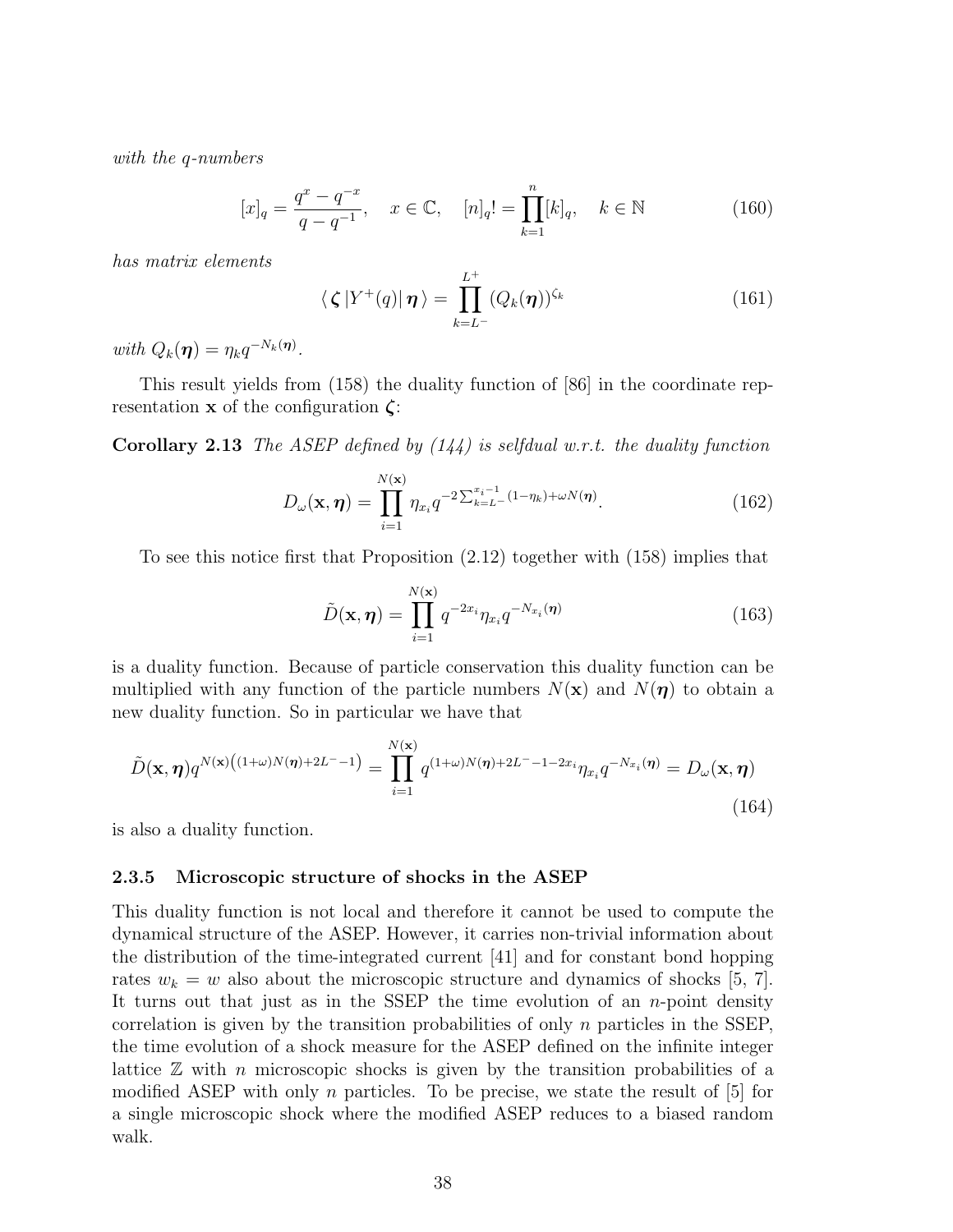**Definition 2.14** (Shock measure) A shock measure  $\nu_x$  on  $\{0,1\}^{\mathbb{Z}}$  indexed by the microscopic shock position  $x \in \mathbb{Z}$  is the product measure given by the marginals

$$
\nu_x(\eta_k) = \begin{cases} 1 & k = x \\ \rho_0 \delta_{\eta_k,1} + (1 - \rho_-) \delta_{\eta_k,0} & k < x \\ \rho_1 \delta_{\eta_k,n} + (1 - \rho_+) \delta_{\eta_k,0} & k > x \end{cases}
$$
(165)

The restriction to  $\Lambda$  for  $x \in \Lambda$ 

$$
\mu_{\mathbf{x}}^{L}(\boldsymbol{\eta}) := \prod_{k=L^{-}}^{L^{+}} \nu_{x}^{k}(\eta_{k})
$$
\n(166)

is also called shock measure with microscopic shock position x.

Then one has  $[5, 3, 7]$ :

**Theorem 2.15** Let  $\nu_x(t)$  denote the measure at time t of the ASEP on  $\mathbb Z$  with constant rates  $r = wq > 0$ ,  $\ell = wq^{-1} > 0$ , starting from a shock measure  $\nu_x$  defined in (2.14) with

$$
\frac{\rho_+(1-\rho_-)}{\rho_-(1-\rho_+)} = q^2.
$$
\n(167)

Then, for any  $x \in \mathbb{Z}$ 

$$
\nu_x(t) = \sum_{y \in \mathbb{Z}} P(y, t | x, 0) \nu_y \tag{168}
$$

where  $P(y, t|x, 0)$  is the transition probability of a biased random walk with jump rates

$$
p_{\pm} = (r - \ell) \frac{\rho_{\pm} (1 - \rho_{\pm})}{\rho_{+} - \rho_{-}} \tag{169}
$$

to the right  $(+)$  and left  $(-)$  respectively.

Corollary 2.16 The shock is microscopically sharp at all times and performs on macroscopic scale a diffusive motion with drift velocity

$$
v_s = p_+ - p_- = (r - \ell)(1 - \rho_+ - \rho_-) \tag{170}
$$

and diffusion coefficient

$$
D_s = \frac{1}{2} (p_+ + p_-) = (r - \ell) \frac{\rho_-(1 - \rho_-) + \rho_+(1 - \rho_+)}{\rho_+ - \rho_-}.
$$
 (171)

Remark 2.17 The microscopic sharpness follows from the product structure of the shock measure (166). One recognizes in the microscopic shock velocity (170) the Rankine-Hugoniot velocities (6) since  $j_{\pm} := w(q - q^{-1})\rho_{\pm}(1 - \rho_{\pm})$  is the expectation of the particle current to the right and to the left of shock. The shock diffusion coefficients (171) are consistent with the general result (7) of [29] on shock motion in the ASEP on diffusive scale.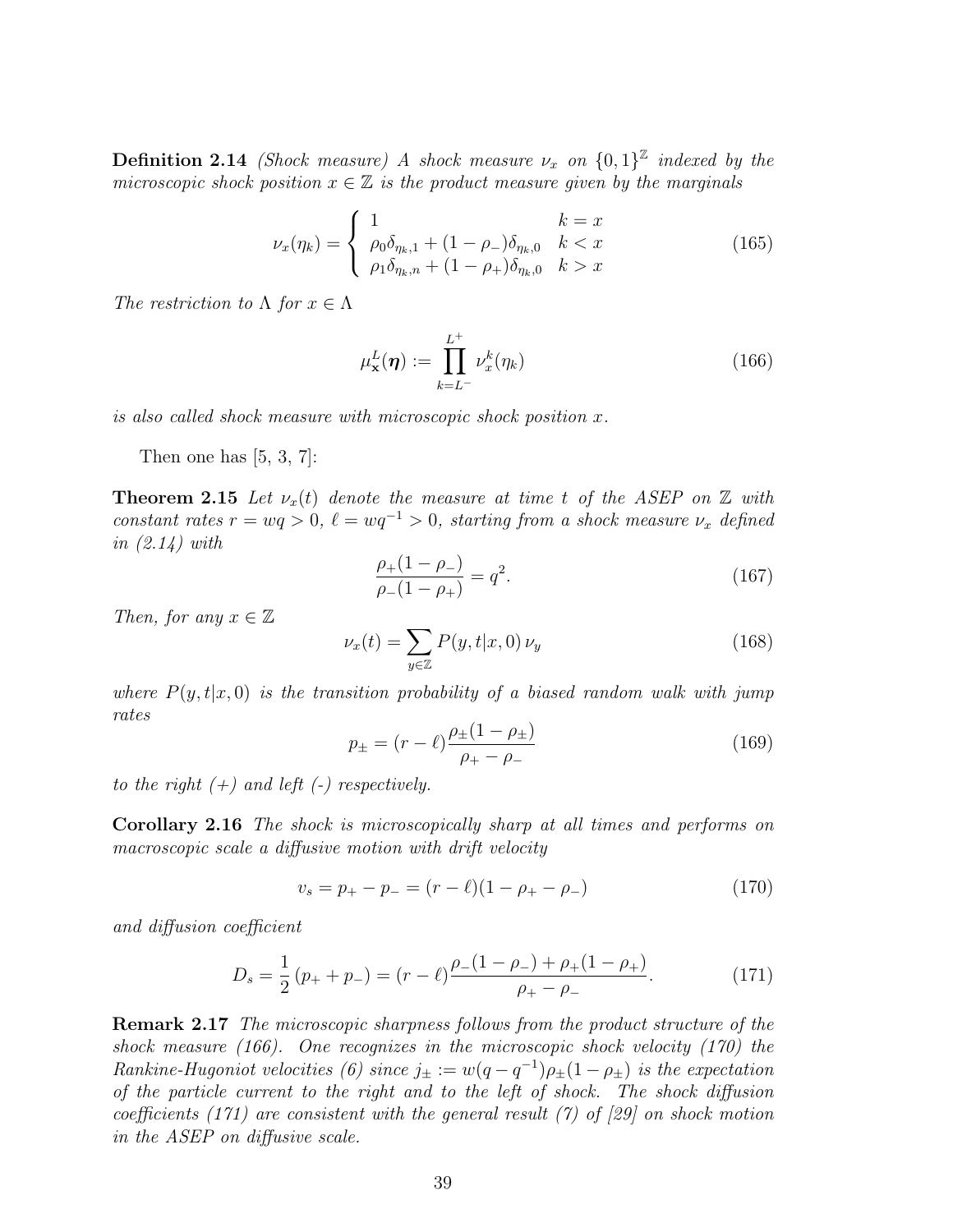We outline the proof and refer for the technical details to [5, 7]. Al alternative probabilistic proof is given in [3].

Consider first the finite lattice  $\Lambda$ . We recall (77) which reads for the duality function (162) with a single-particle configuration  $\zeta$ 

$$
\sum_{y \in \Lambda} D_{\omega}(y, \eta) P(y, t | x, 0) = \sum_{\eta' \in \Omega} \eta'_x q^{-2 \sum_{k=L}^{x-1} (1 - \eta'_k) + \omega N(\eta')} \langle \eta' | e^{-Ht} | \eta \rangle
$$
  
\n
$$
= \sum_{\eta' \in \Omega} \langle \eta' | \hat{n}_x q^{-2 \sum_{k=L}^{x-1} (1 - \hat{n}_k) + \omega \hat{N}} e^{-Ht} | \eta \rangle
$$
  
\n
$$
= \langle s | \hat{n}_x q^{-2 \sum_{k=L}^{x-1} (1 - \hat{n}_k) + \omega \hat{N}} e^{-Ht} | \eta \rangle
$$
  
\n
$$
= \langle \eta | e^{-H^T t} \hat{n}_x q^{-2 \sum_{k=L}^{x-1} (1 - \hat{n}_k) + \omega \hat{N}} | s \rangle
$$
(172)

On the other hand, for the l.h.s. we have

$$
D_{\omega}(y,\eta) = \eta_y q^{-2\sum_{k=L}^{y-1} (1-\eta_k) + \omega N(\eta)} = \langle \eta | \hat{n}_y q^{-2\sum_{k=L}^{y-1} (1-\hat{n}_k) + \omega \hat{N}(\eta)} | s \rangle \tag{173}
$$

Next we observe that

$$
\hat{n}_x q^{-2 \sum_{k=L}^{x-1} (1-\hat{n}_k) + \omega \hat{N}(\eta)} \, | \, s \, \rangle = Z_x^{-1} | \, \nu_x \, \rangle \tag{174}
$$

with densities

$$
\rho_{-} = \frac{q^{\omega}}{q^{-2} + q^{\omega}}, \quad \rho_{+} = \frac{q^{\omega}}{1 + q^{\omega}} \tag{175}
$$

and normalization constant

$$
Z_x = \left(q^{-2} + q^{\omega}\right)^{x - L^{-}} \left(1 + q^{\omega}\right)^{L^{+} - x} = \frac{\left(1 + q^{\omega}\right)^{L^{+}}}{\left(q^{-2} + q^{\omega}\right)^{L^{-}}} \left(\frac{\rho_{+}}{\rho_{-}}\right)^{x} \tag{176}
$$

Thus selfduality yields

$$
\sum_{y \in \Lambda} Z_y^{-1} |\nu_y \rangle P(y, t | x, 0) = e^{-H^T t} Z_x^{-1} |\nu_x \rangle.
$$
 (177)

or equivalently

$$
\sum_{y \in \Lambda} |\nu_y\rangle \left(\frac{\rho_+}{\rho_-}\right)^{x-y} P(y, t|x, 0) = e^{-H^T t} |\nu_x\rangle.
$$
 (178)

Notice now the trivial random walk property that up to a boundary term

$$
\left(\frac{\rho_{+}}{\rho_{-}}\right)^{x-y} P(y,t|x,0) = e^{-\lambda t} \tilde{P}(y,t|x,0)
$$
\n(179)

where  $\tilde{P}(y, t|x, 0)$  is the transition probability of a random walk with rates  $\tilde{p}_{\pm} =$  $(q\rho_-/\rho_+)^{\pm 1}$  and  $\lambda = p_+ + p_- - q - q^{-1}$ . Thus

$$
\sum_{y \in \Lambda} \tilde{P}(y, t | x, 0) | \nu_y \rangle = e^{-(H^T - \lambda)t} | \nu_x \rangle.
$$
 (180)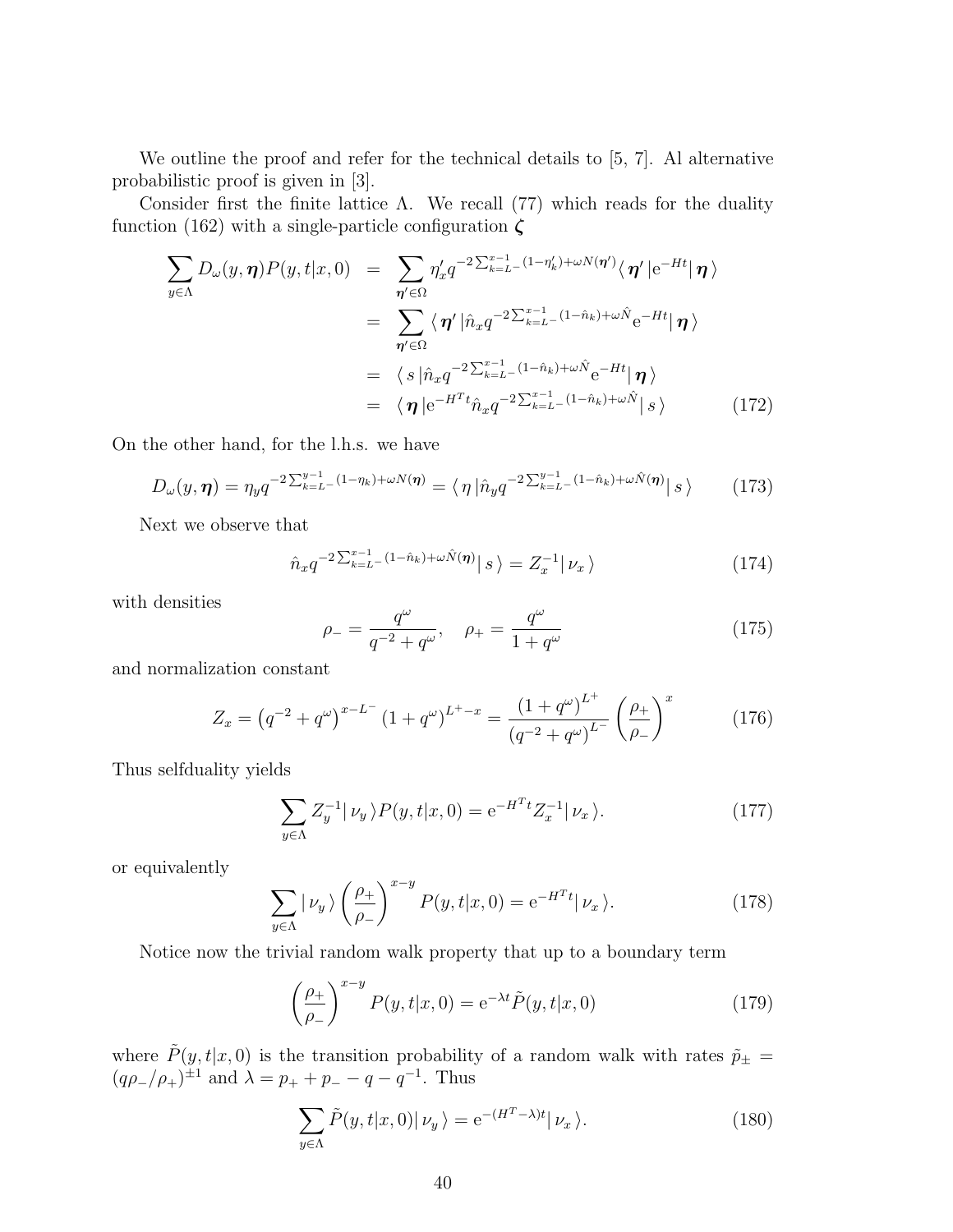On the other hand,  $\tilde{H} = H^T - \lambda$  is, up to another boundary term, the generator of the ASEP with inverse hopping asymmetry  $q^{-1}$ . Using coupling arguments it can be shown that in the thermodynamic limit these boundary terms are irrelevant [5]. Thus we arrive at

$$
\sum_{y \in \mathbb{Z}} \tilde{P}(y, t | x, 0) | \nu_y \rangle = | \nu_x(t) \rangle^{\triangleleft}
$$
 (181)

where the upper left-pointing triangle indicates the evolution under the ASEP on  $\mathbb Z$ with reversed bias.

The densities satisfy

$$
\frac{\rho_+(1-\rho_-)}{\rho_-(1-\rho_+)} = q^{-2}.\tag{182}
$$

Therefore

$$
q - q^{-1} = q(1 - q^{-2}) = \frac{p_+}{w} \frac{\rho_- - \rho_+}{\rho_+(1 - \rho_+)}
$$
(183)

$$
= q^{-1}(q^2 - 1) = \frac{p_-}{w} \frac{\rho_- - \rho_+}{\rho_-(1 - \rho_-)}
$$
(184)

which yields the transition rates

$$
p_{\pm} = (r - \ell) \frac{\rho_{-} - \rho_{+}}{\rho_{\pm} (1 - \rho_{\pm})}
$$
(185)

for the random walk. Substituting  $q \to q^{-1}$  then proves the theorem.

# 2.4 Recipe for the quantum Hamiltonian of exclusion processes

To construct  $H$  for a given process without going through the explicit matrix multiplications we note that any changes of the state of the system are represented by offdiagonal matrices. To be precise, they represent attempts rather than actual changes: Acting on a state with an already occupied site with  $\sigma^-$  yields zero, i.e. no change in the probability vector. This reflects the rejection of any attempt at creating a second particle on a given site. Thus the exclusion of double occupancy is encoded in the properties of the Pauli matrices.

Simultaneous events are represented by products of Pauli matrices acting on different sites. E.g. hopping of a particle from site i to site j is equivalent to annihilating a particle at site i and at the same time creating one at site j. Thus it is given by the matrix  $\sigma_i^+ \sigma_j^$  $j$ . The hopping attempt is successful only if site i is occupied and site j is empty. Otherwise acting with  $\sigma_i^+ \sigma_j^ \bar{j}$  on the state gives zero and hence no change. The rate of hopping (or of any other possible stochastic event) is the numerical prefactor of each hopping matrix (or other attempt matrix). Of course, in principle the rate may depend on the configuration of the complete system. Suppose the hopping rate is given by a function  $w(\eta)$  where  $\eta$  is the configuration prior to hopping. In this case the hopping matrix is given by  $\sigma_i^+ \sigma_j^- \hat{w}$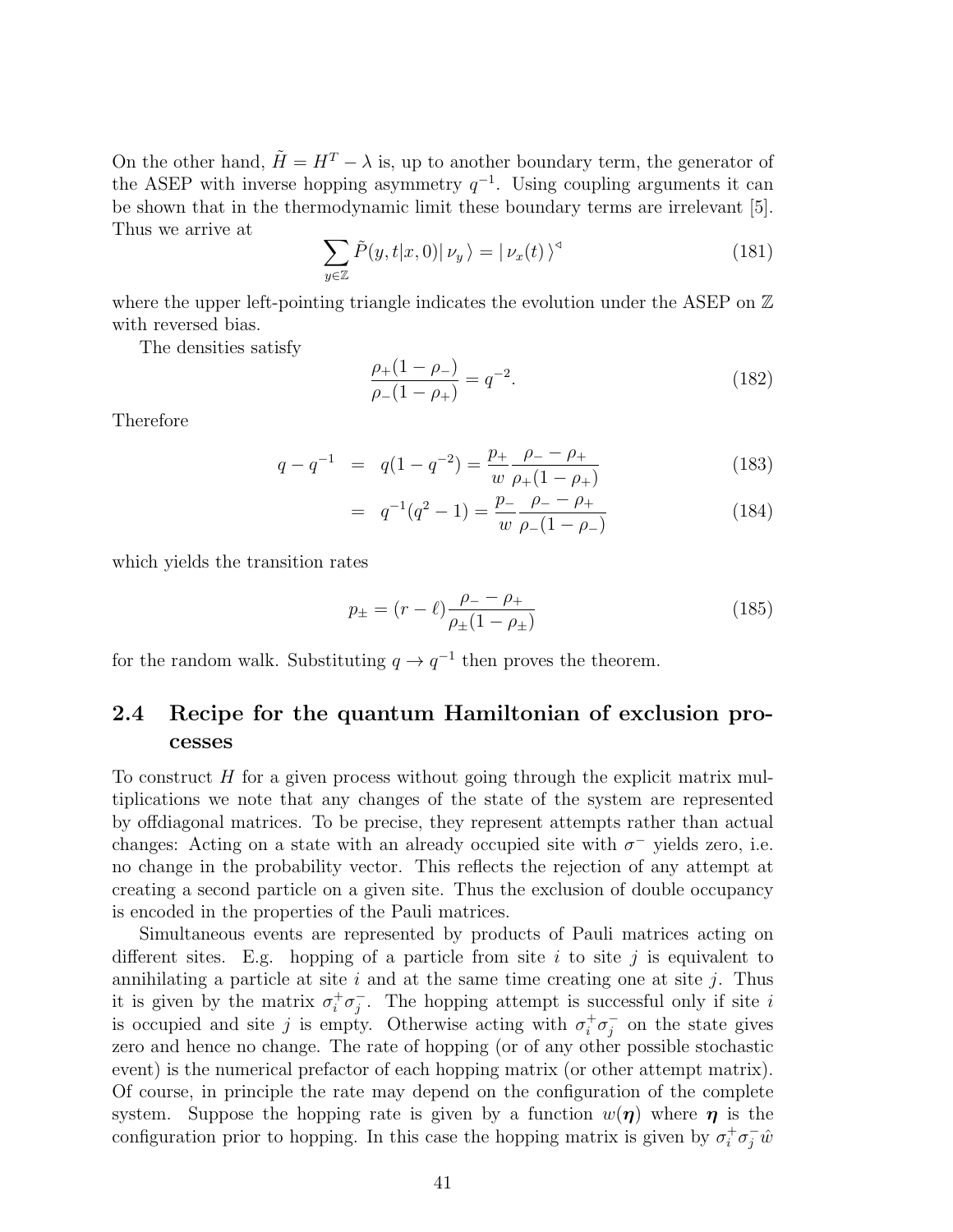where the diagonal operator  $\hat{w}$  is obtained form the rate  $w(\eta)$  by replacing any  $\eta_i$ by the projector  $hat_i$ . If e.g. for some reason hopping from site i to site j should occur only if a third site site  $k$  is empty, then the hopping matrix would be given by  $\sigma_i^+ \sigma_j^$  $j(1-n_k)$ . For a hopping rate which is proportional to the number of particles on neighboring sites one finds the matrix  $\sigma_i^+ \sigma_j^$  $j(1 + w \sum_k \hat{n}_k)$ . The construction of the attempt matrices for other processes or for n-states model is analogous.

For two-states models one notes the useful identities

$$
\langle s | \sigma_i^+ = \langle s | \hat{n}_i \,, \ \langle s | \sigma_i^- = \langle s | (\hat{v}_i \tag{186})
$$

which follow immediately from the tensor structure of the summation vector and the definition of the local Pauli matrices. With these relations it is easy to construct the diagonal part of the quantum Hamiltonian in order ensure conservation of probability. To each off-diagonal attempt matrix one constructs a diagonal matrix by replacing all  $\sigma_i^+$  by  $\hat{n}_i$  and by replacing all  $\sigma_i^-$  by  $\hat{v}_i$ . E.g. to hopping from *i* to *j* with rate w represented by  $-w\sigma_i^+\sigma_j^$  $j$  one adds  $w\hat{n}_i\hat{v}_j$ . The (negative) sum of all attempt matrices minus their diagonal counterparts is then the full generator. In the same way one constructs the diagonal parts of n-states models by using the analogues of Eqs. (186). Conservation of probability (59) is then automatically satisfied.

# 3 Fluctuations of current and density

Fluctuation theorems relate the probability of a positive value of some observable to the probability of the negative of that quantity [26, 38, 91, 40]. Prominent examples for such relations include the Jarzynski relation for the distribution of nonequilibrium work [44] and the Gallavotti-Cohen theorem [30] for the distribution of the entropy production in deterministic dynamics and a related result by Lebowitz and Spohn for the particle current in stochastic interacting particle systems [59]. The latter two have been established in a mathematically rigorous fashion.

It has become clear that currents play an important role in understanding the non-equilibrium properties of a particle system. Therefore we consider here fluctuation theorems that concern currents such as the current of particles in a particle system such as the ASEP (cf. (2)). To this end we keep track of the trajectory of a process, i.e., the whole sequence of transitions from an initial configuration  $\eta_0$  at time 0 to a final state  $\eta_t$  at time  $t > 0$ . In order to do so we first need to introduce some more tools.

# 3.1 Tools

#### 3.1.1 Counting processes

The time-integrated particle current provides an example of what we shall call a *counting process*  $C_t$  with state space  $\mathbb{R}$ , defined informally by the following properties [38].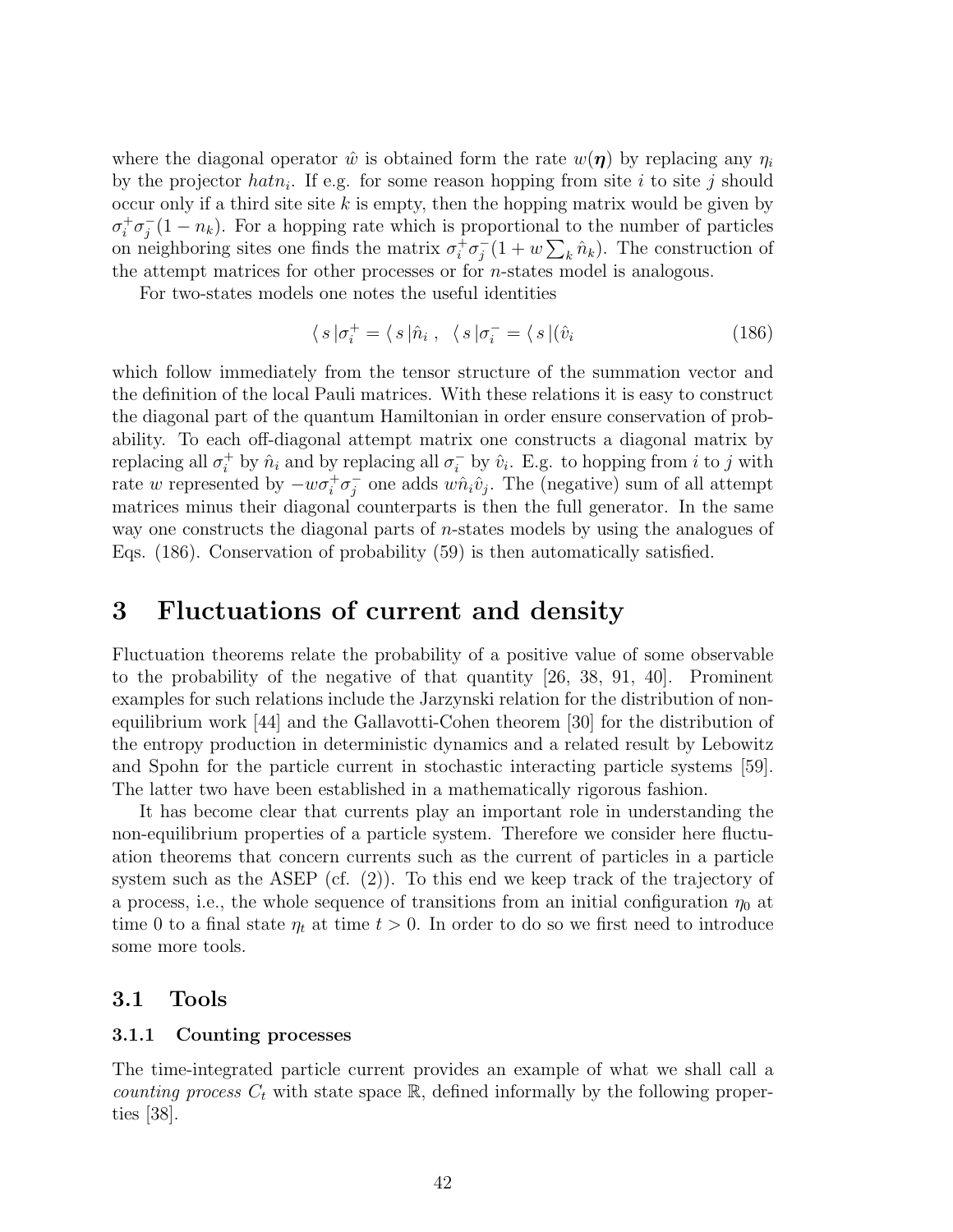*Property 1:* The value of  $C_t$  changes only at a transition of the underlying process with an increment  $r_{\eta',\eta} \in \mathbb{R}$  for a transition  $\eta \to \eta'$ .

Property 2: The transition rates  $w_{\eta',\eta}$  of the process  $\eta_t$  do not depend on  $C_t$ .

We also introduce the extended counting process by adding "boundary values" that do not depend on  $C_t$ :

Property 3: For given functions  $r^i : \Omega \to \mathbb{R}$ ,  $r^F : \Omega \to \mathbb{R}$  the extended counting process is the random number  $R_t = r_{\eta_0}^i + C_t + r_{\eta_t}^f$ .

Notice that in general a counting process  $C_t$  is not Markovian. The joint process  $\sigma_t = (\eta_t, C_t)$  with state space  $\Xi = \Omega \times \mathbb{R}$ , however, is Markov with generator

$$
Sf(\eta, C) = \sum_{\eta' \in \Omega \setminus \eta} w_{\eta', \eta} \left[ f(\eta', C + r_{\eta', \eta}) - f(\eta, C) \right]. \tag{187}
$$

The values  $C_t$ ,  $R_t$  of a counting process at time t can be regarded as a functional of the trajectories of the underlying process  $\eta_t$  as we note in the following proposition which is an immediate consequence of the definition of the counting process, see Fig. 7 illustration.



Figure 7: A stochastic trajectory with the sequence of configurations  $\{\sigma_0, \sigma_1, \sigma_2\}$ such that  $\sigma_t = \sigma_2$ . Time points upwards, the horizontal direction is the abstract space of configurations. The increment  $r_{\sigma_i,\sigma_j}(\tau)$  is abbreviated as  $r_{i,j}$  and the boundary values are  $r^i = \ln f(\sigma_0)$  and  $r^f = -\ln g(\sigma_2)$ . Therefore  $C_t = r_{0,1} + r_{1,2}$  and  $R_t = \ln f(\sigma_0) + r_{0,1} + r_{1,2} - \ln g(\sigma_2).$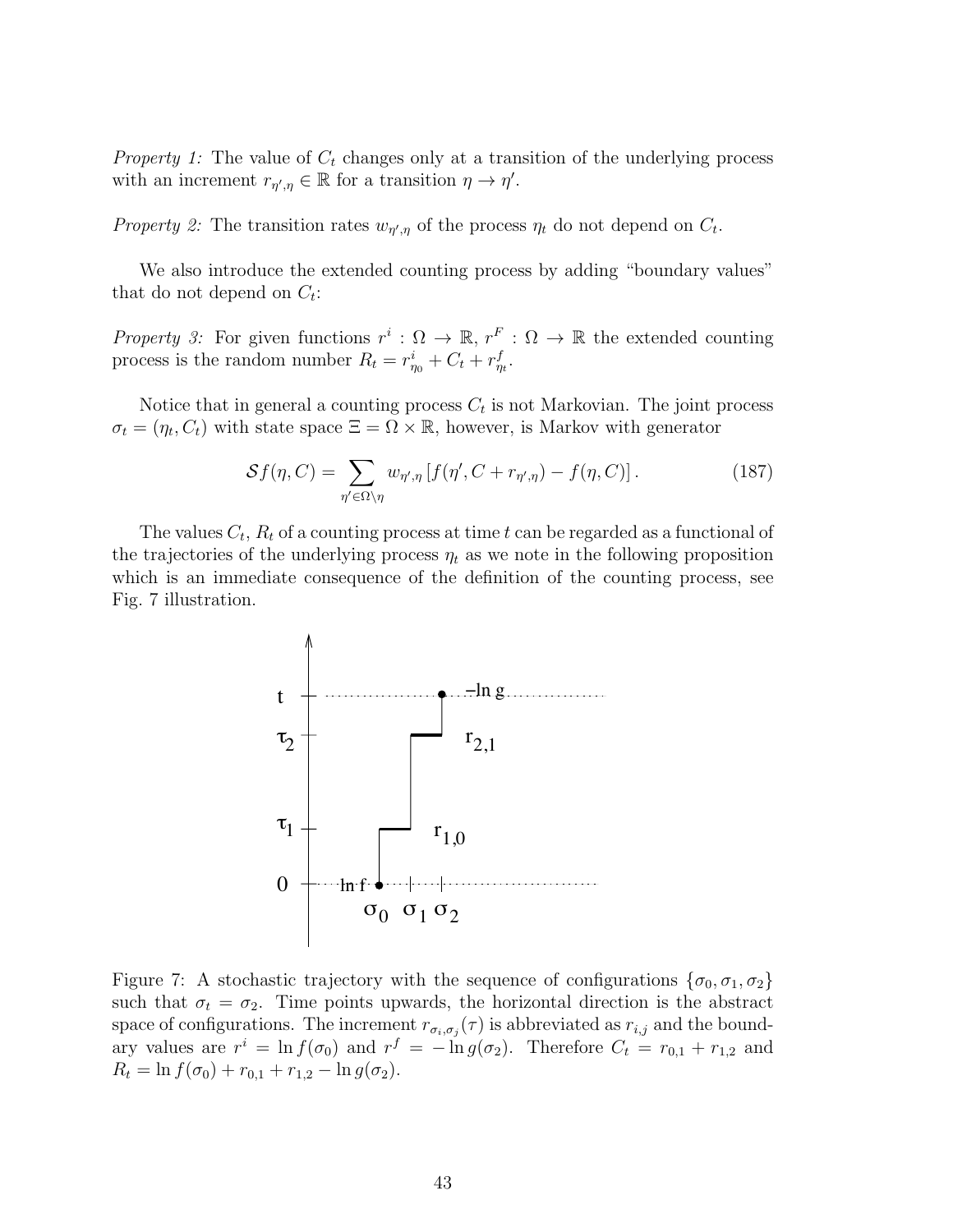**Proposition 3.1** Let  $\eta_t$  be a Markov process with finite state space  $\Omega$  and  $C_0 = 0$ . Then for a trajectory  $\eta_{[0,t]}$  of the process with  $n_t \geq 0$  transitions at random times  $t_k \in (0,t)$ ,  $1 \leq k \leq n_t$  and  $\eta_{\tau} = \eta_{t_k}$  for  $t_k \leq \tau < t_{k+1} \leq t$ ,  $0 \leq k < n_t$  and  $\eta_{\tau} = \eta_t$ for  $t_{n_t} \leq \tau \leq t$  one has

$$
C_t = \sum_{k=1}^{n_t} r_{\eta_{t_k}, \eta_{t_{k-1}}} \tag{188}
$$

and

$$
R_t = r_{\eta_0}^i + \sum_{k=1}^{n_t} r_{\eta_{t_k}, \eta_{t_{k-1}}} + r_{\eta_t}^f.
$$
 (189)

The physical scenario described by a counting process is the following. One imagines that besides the physical random process described by  $\eta_t$  there is some physical property such as the energy of a heat reservoir that can be measured and whose value is  $C_t$ . This quantity does not directly depend on the state  $\eta_t$  but changes by an amount  $r_{\eta',\eta}$  whenever the underlying transition  $\eta \to \eta'$  occurs. Moreover, it is assumed that this physical property does not perturb the dynamics of the process. The extended counting process then yields a physical property that depends also on the boundary states of the physical random process. Here "boundary" refers to the temporal boundaries of the trajectory at times  $\tau = 0$  and  $\tau = t$  (Fig. 7). Concrete examples of physical importance will be discussed below.

As a direct consequence of (187) we note the factorization property

$$
\mathcal{S}\left(f(\eta)\mathrm{e}^{-\lambda C}\right) = \mathrm{e}^{-\lambda C} \tilde{\mathcal{L}}_{\lambda} f(\eta) \tag{190}
$$

with the *tilted* generator

$$
\tilde{\mathcal{L}}_{\lambda} f(\eta) = \sum_{\eta' \in \Omega \setminus \eta} w_{\eta',\eta} \left[ e^{-\lambda r_{\eta',\eta}} f(\eta') - f(\eta) \right]. \tag{191}
$$

This factorization property of the generator has the important consequence that for a factorized initial measure  $\mu(\eta, C) = \mu(\eta)\delta_{C,0}$  one has

$$
\langle f_t e^{-\lambda C_t} \rangle_{\mu} = e^{-\lambda C_0} \sum_{\eta \in \Omega} f(\eta) \tilde{\mu}_{\lambda, t}(\eta)
$$
 (192)

where the tilted measure  $\tilde{\mu}_{\lambda,t}$  with  $\tilde{\mu}_{\lambda,0} = \mu$  derives from the time evolution of the initial measure  $\mu =$  under the semigroup generated by the tilted generator  $\tilde{\mathcal{L}}_{\lambda}$  [16].

In matrix form one has

$$
\tilde{H}_{\lambda} = -\sum_{\eta \in \Omega} \sum_{\eta' \in \Omega \setminus \eta} w_{\eta'\eta} \left( e^{-\lambda r_{\eta',\eta}} E^{\eta'\eta} - \hat{1}_{\eta} \right)
$$
(193)

with the transition matrix  $E^{\eta'\eta}$  defined in (53). Even though  $\tilde{H}$  is not a stochastic generator the evolution under  $H$  has a straightforward stochastic interpretation by appealing to the interpretation of  $C_t$  as a trajectory functional. Each stochastic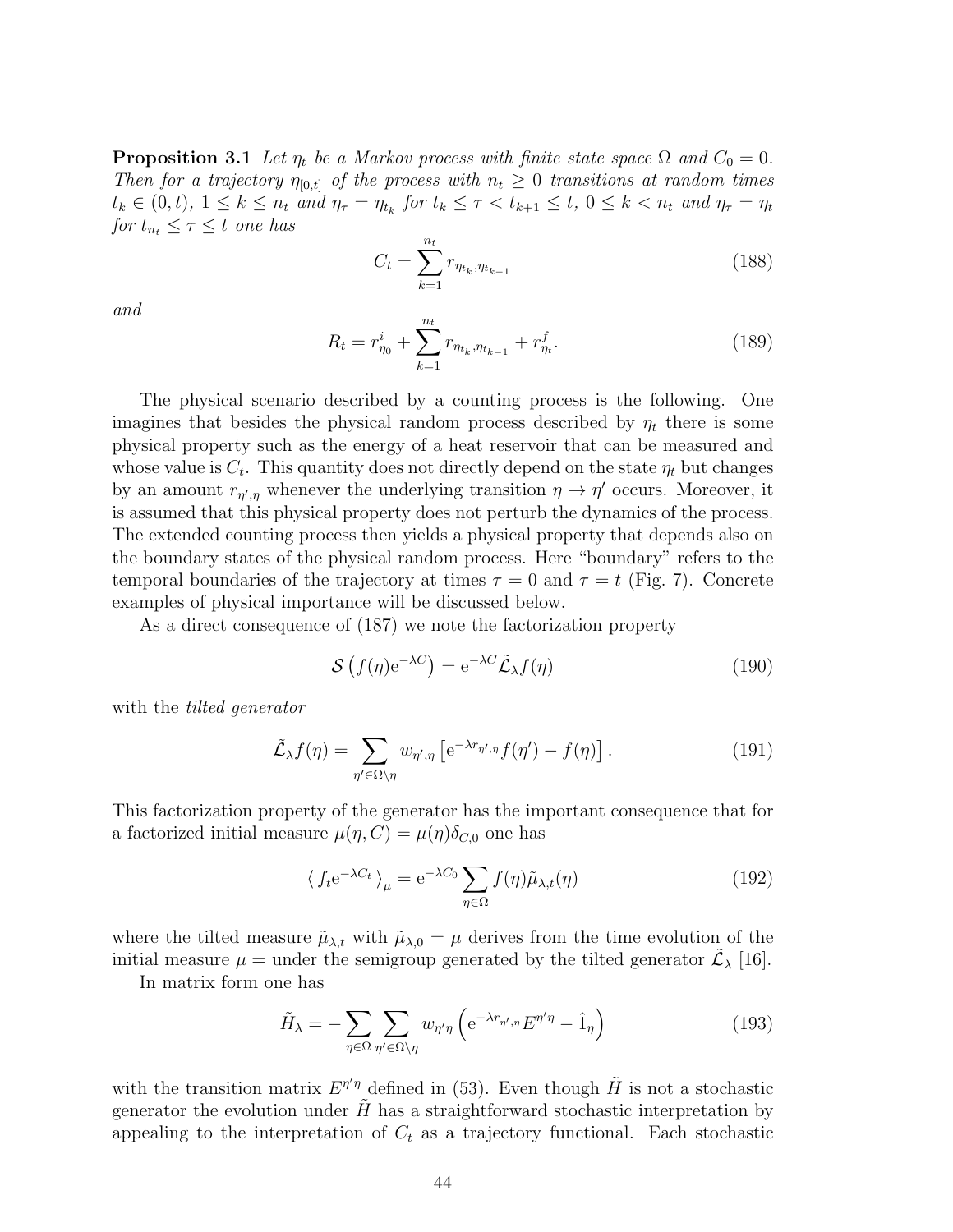trajectory generated by the underlying process  $H$  gets weighted under the evolution of  $\tilde{H}$  by a factor  $e^{-\lambda r_{\eta',\eta}}$  whenever a transition  $\eta \to \eta'$  occurs. Hence the tilted transition probability, or equivalently the generating function (192) of the counter  $C_t$  for  $f(\cdot) = 1_{\eta'}(\cdot)$  and initial measure concentrated on  $\eta$ ,

$$
P_{\lambda}(\eta';t|\eta;0) = \langle \eta' | e^{-\tilde{H}_{\lambda}t} | \eta \rangle \tag{194}
$$

can be interpreted as a measure for the weighted trajectories from a configuration  $\eta$  to a configuration  $\eta'$  for a time interval of length t.

Thus, taking  $f_t(\eta) = 1$  and arbitrary initial measure  $\mu(\eta)$  one obtains the generating function

$$
G(\lambda, t) := \langle e^{-\lambda C_t} \rangle_{\mu} = \langle s | e^{-\tilde{H}_{\lambda}t} | \mu \rangle \tag{195}
$$

of the counting function  $C_t$ . Likewise, the tilted correlation function

$$
C_{12}(\lambda, t) := \langle s | \hat{f}_2 e^{-\tilde{H}_{\lambda} t} \hat{f}_1 | \mu \rangle \tag{196}
$$

is the measure for the weighted trajectories drawn from an initial distribution  $\mu$ with boundary weights  $r_{\eta_0}^i = \ln(f_1(\eta_0))$  and  $r_{\eta_t}^f = \ln(f_2(\eta_t))$ . Therefore, choosing  $f_1(\eta) = f^{-\lambda}(\eta)$ ,  $f_2(\eta) = g^{\lambda}(\eta)$  and initial measure  $\mu(\eta) = f(\eta)/Z$  with partition function  $Z = \langle s | f \rangle$ , one thus finds for the extended counting process

$$
\langle e^{-\lambda R_t} \rangle_f = \langle s | \hat{g}^{\lambda} e^{-\tilde{H}_{\lambda} t} \hat{f}^{-\lambda} | f \rangle \tag{197}
$$

which means that the generating function of the extended counting process is a tilted correlation function.

#### 3.1.2 Time-dependent transition rates

Above we have tacitly assumed that the transition rates of the Markov process were independent of time. When we make them explicitly time-dependent the finite-time transition matrix is no longer  $\exp(-Ht)$ , but given by the time-ordered exponential  $\mathcal{T}\left[\exp\left(-\int_0^t \mathrm{d}\tau H(\tau)\right)\right]$  defined for general square matrices as follows.

**Definition 3.2** Let  $H(t)$  be a finite-dimensional square matrix parametrized by time t. The time-ordered exponential of  $\int_0^t d\tau H(\tau)$  is the infinite sum

$$
\mathcal{T}\left[e^{-\int_0^t d\tau H(\tau)}\right] = \sum_{n=0}^\infty (-1)^n G_n(t) \tag{198}
$$

where the matrix  $G_n(t)$  is defined recursively by

$$
G_n(t) := \int_0^t d\tau H(\tau) G_{n-1}(\tau), \quad n \ge 1
$$
\n(199)

and  $G_0(t) = 1$ .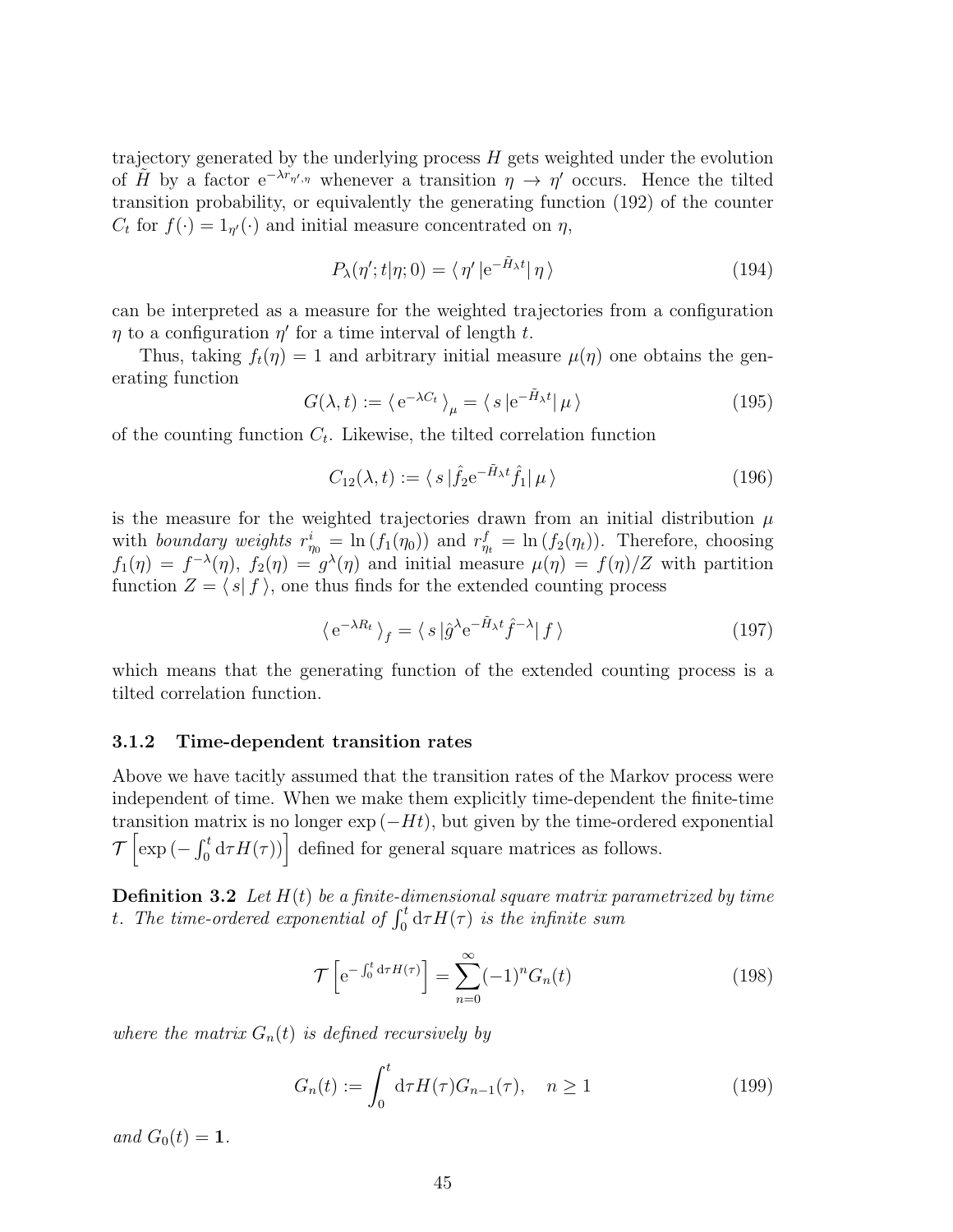For illustration we write out explicitly the first few terms:

$$
\mathcal{T}\left[e^{-\int_0^t d\tau H(\tau)}\right] = \mathbf{1} - \int_0^t d\tau H(\tau) + \int_0^t d\tau_1 H(\tau_1) \int_0^{\tau_1} d\tau_2 H(\tau_2) - \dots \tag{200}
$$

Evidently one has  $\frac{d}{dt}G_n(t) = H(t)G_{n-1}(t)$  for  $n \geq 1$  and  $\frac{d}{dt}G_0(t) = 0$ . Thus, with the short-hand notation

$$
P(t) = \mathcal{T}\left[e^{-\int_0^t d\tau H(\tau)}\right],\tag{201}
$$

one has

$$
\frac{\mathrm{d}}{\mathrm{d}t}P(t) = -H(t)P(t). \tag{202}
$$

Since also  $\lim_{t\searrow0} P(t) = 1$  we find that

$$
|\mu(t)\rangle = P(t)|\mu\rangle \tag{203}
$$

is the time-dependent measure satisfying the master equation

$$
\frac{\mathrm{d}}{\mathrm{d}t}|\,\mu(t)\,\rangle = -H(t)|\,\mu(t)\,\rangle\tag{204}
$$

of a time-inhomogeneous Markov process with time-dependent transition rates  $w_{\eta',\eta}(t)$ . Thus the time-ordered exponential yields the transition matrix of the time-inhomogeneous Markov process. We shall refer to the time-dependence of the rates as protocol of the process since we have in mind an experiment where one changes a process in time in some specific way (called protocol) by means of some technical device.

For a similarity transformation (not dependent on  $t$ ) one has

$$
AP(t)A^{-1} = \mathcal{T}\left[e^{-\int_0^t d\tau A H(\tau)A^{-1}}\right].
$$
\n(205)

Notice that transposition yields

$$
P^{T}(t) = \mathcal{T}\left[e^{-\int_0^t d\tau H^{T}(t-\tau)}\right]
$$
\n(206)

with transposition *and* time-reversal of the protocol inside the exponential.

Since in defining the time-ordered exponential we have nowhere used that  $H$  is the generator of a stochastic process the formulas (204) - (206) apply also to the tilted generator, including the case where the increments are explicitly time-dependent. We write  $r_{\eta',\eta}(t)$  to make such a dependence clear.

# 3.2 The fundamental fluctuation relation

Loosely speaking, fluctuation relations arise from comparing the probability of a trajectory of a process to the probability of a "time-reversed" trajectory. Here we prove a single master fluctuation theorem from which many fundamental fluctuation relations that have appeared in the literature follow as simple corollaries. It turns out that with the machinery developed above the proof of this master fluctuation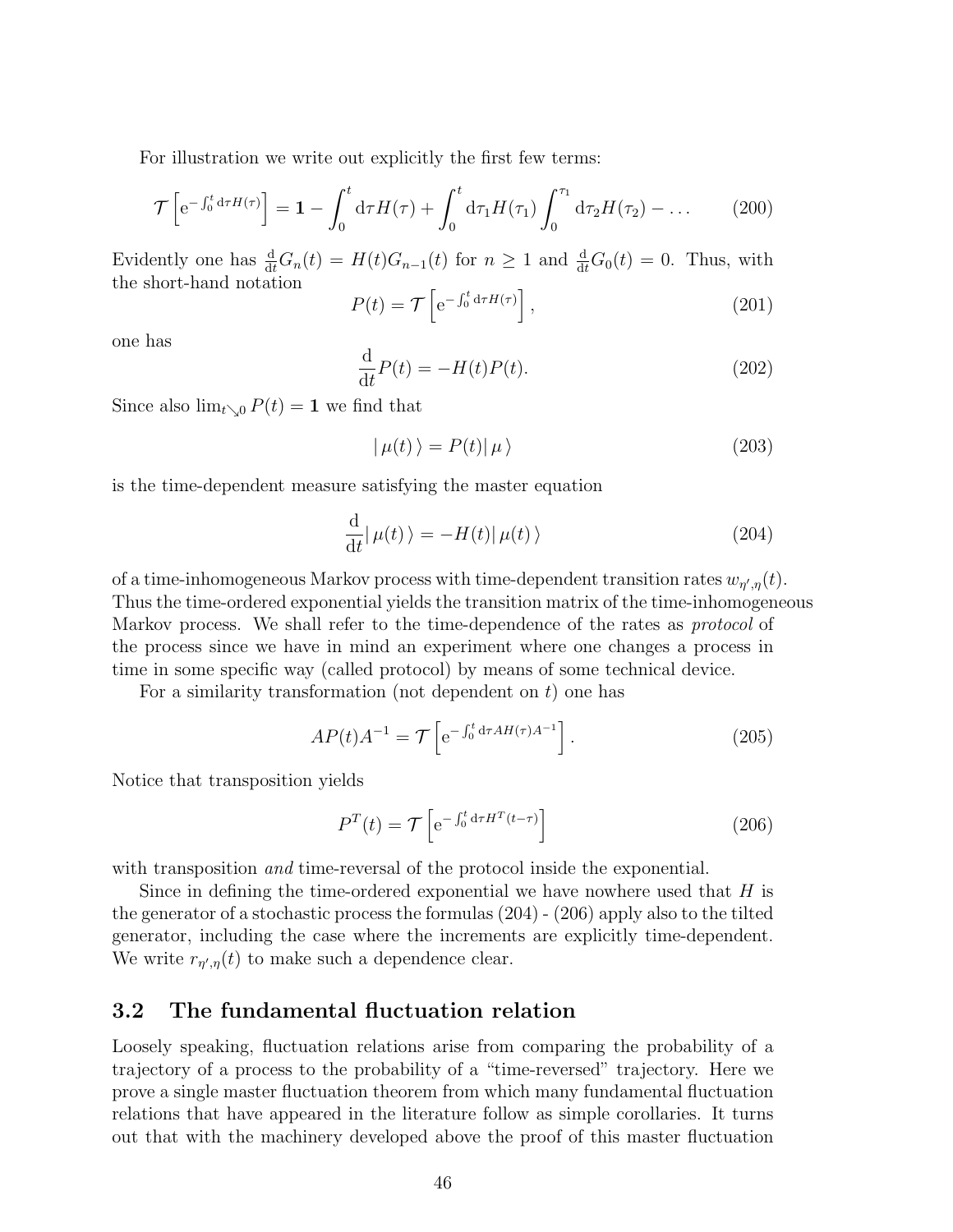theorem itself reduces to a mathematical triviality. The significance of this master fluctuation relation and its famous corollaries is not mathematical depth but lies in the rather general applicability in physics, the validity arbitrarily far from equilibrium, and a unifying description of the various fluctuation theorems available for stochastic dynamics.

We are mostly interested in currents and therefore focus on antisymmetric increments satisfying  $r_{\eta',\eta}(t) = -r_{\eta,\eta'}(t)$ . We denote the associated counting process by  $J_t$ . Since fluctuation theorems arise from time reversal we differentiate between a forward process  $\eta_t^F$  and a backward process  $\eta_t^B$ .

**Definition 3.3** (Forward and backward process) Fix an observation time  $t > 0$ and let  $\eta_{\tau}^{F}$  be a Markov process with countable state space  $\Omega$  and time-dependent transition rates  $w_{\eta'\eta}^F(\tau)$  such that for all  $\tau \in [0,t]$  and all  $\eta, \eta' \in \Omega \times \Omega$  either  $w_{\eta'\eta}^F(\tau)w_{\eta\eta'}^F(\tau) > 0$  or  $w_{\eta'\eta}(\tau) = w_{\eta\eta'}(\tau) = 0$ . We say that for  $\tau \in [0, t]$  the process  $\eta_{\tau}^{B}$  with transition rates  $w_{\eta'\eta}^{B}(\tau) = w_{\eta'\eta}^{F}(t-\tau)$  is the backward process associated to the forward process  $\eta_t^F$  and the set of functions  $w_{\eta'\eta}^B(\tau)$  is the backward protocol associated with the forward protocol  $w_{\eta'\eta}^F(\tau)$ .

Remark 3.4 The backward process should not be confused with the time-reversed process defined by the reversed and weighted transition rates (71).

Expectations for the forward and backward process w.r.t. some initial measure  $\mu$ are denoted by  $\mathbf{E}_{\mu}^{X}$  with  $X \in \{F, B\}$  indicating the process (forward or backward). For expectations with initial measure  $\mu(\eta) = \delta_{\eta,\eta_0}$  concentrated on a fixed initial configuration  $\eta_0$  we use the notation  $\mathbf{E}_{\eta_0}^X$ . Sums over such expectations are denoted by

$$
\langle \cdot \rangle_f^X := \sum_{\eta_0 \in \Omega} f(\eta_0) \mathbf{E}_{\eta_0}^X(\cdot). \tag{207}
$$

The central result from which the various fluctuation theorems derive is the following [38].

**Theorem 3.5** (Fundamental fluctuation relation) Fix  $t > 0$  and let  $\eta_\tau^X$  with  $X \in$  ${F, B}$  be forward and backward Markov processes according to Definition (3.3) with finite state space  $\Omega$  and associated counting processes  $J_\tau^X$  with antisymmetric increments

$$
r_{\eta'\eta}^X(\tau) = \ln\left(\frac{w_{\eta'\eta}^X(t)}{w_{\eta\eta'}^X(\tau)}\right) \tag{208}
$$

for transitions satisfying  $w_{\eta'\eta}^X(\tau)w_{\eta\eta'}^X(\tau)>0$  and  $r_{\eta'\eta}^X(\tau)=0$  otherwise. Furthermore, let

$$
R_t^F := \ln f(\eta_0^F) + J_t^F - \ln g(\eta_t^F), \quad R_t^B := \ln g(\eta_0^B) + J_t^B - \ln f(\eta_t^B) \tag{209}
$$

with  $f(\eta)$ ,  $g(\eta) \neq 0$  for all  $\eta \in \Omega$  be the associated extended counting processes at time t. Then the generating functions

$$
\Phi^F(\lambda, t) := \left\langle e^{-\lambda R_t^F} \right\rangle_f^F, \quad \Phi^B(\lambda, t) := \left\langle e^{-\lambda R_t^B} \right\rangle_g^B \tag{210}
$$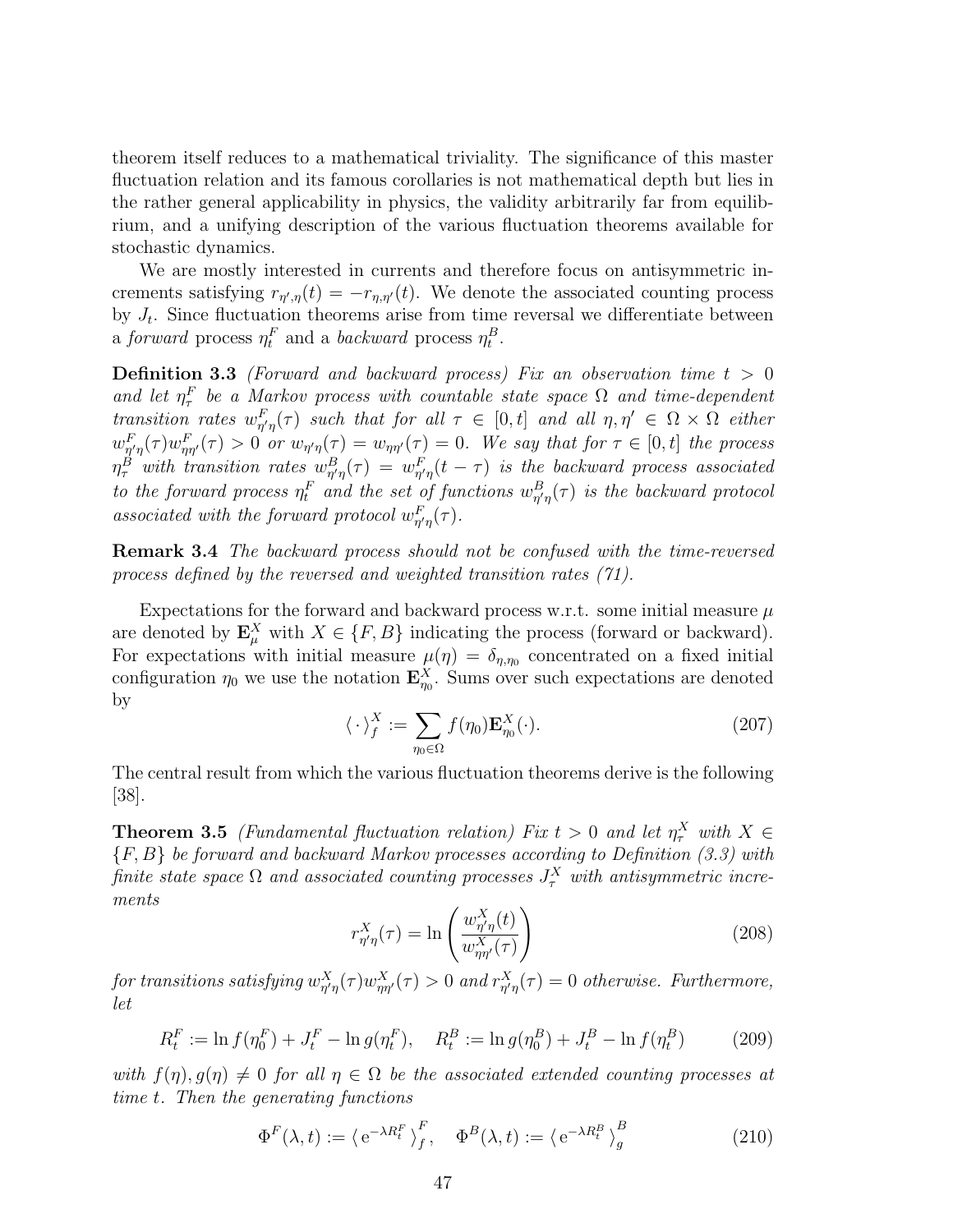of the trajectory functionals  $R_t^{F,B}$  obey the symmetry

$$
\Phi^F(\lambda, t) = \Phi^B(1 - \lambda, t) \tag{211}
$$

for all  $\lambda \in \mathbb{R}$ .

Proof: First we note

**Lemma 3.6** Let  $H^F$  be the generator of the forward process  $\eta_{\tau}^F$  and  $H^B$  be the generator of the backward process  $\eta_{\tau}^{B}$  according to Definition (3.3) and let  $J_{\tau}^{F,B}$ be the associated counting processes with increments (208). Then tilted evolution operators satisfy

$$
\left(\tilde{P}_{\lambda}^{F}(\tau)\right)^{T} = \tilde{P}_{1-\lambda}^{B}(\tau). \tag{212}
$$

for all  $\tau \in [0, t]$  and  $\lambda \in \mathbb{R}$ .

Proof: We recall the matrix representation (193) from which we obtain for the timedependent case

$$
\left(\tilde{H}_{\lambda}^{F}(t-\tau)\right)^{T} = -\sum_{\eta \in \Omega} \sum_{\eta' \in \Omega \setminus \eta} w_{\eta' \eta}^{F}(t-\tau) \left(e^{-\lambda r_{\eta', \eta}^{F}(t-\tau)} E^{\eta \eta'} - \hat{1}_{\eta}\right)
$$
\n
$$
= -\sum_{\eta \in \Omega} \sum_{\eta' \in \Omega \setminus \eta} w_{\eta' \eta}^{F}(t-\tau) \left(\left(\frac{w_{\eta\eta'}^{F}(t-\tau)}{w_{\eta'\eta}^{F}(t-\tau)}\right)^{\lambda} E^{\eta \eta'} - \hat{1}_{\eta}\right)
$$
\n
$$
= -\sum_{\eta \in \Omega} \sum_{\eta' \in \Omega \setminus \eta} \left(w_{\eta\eta'}^{F}(t-\tau) \left(\frac{w_{\eta\eta'}^{F}(t-\tau)}{w_{\eta'\eta}^{F}(t-\tau)}\right)^{\lambda-1} E^{\eta \eta'} - w_{\eta'\eta}^{F}(t-\tau) \hat{1}_{\eta}\right)
$$
\n
$$
= -\sum_{\eta \in \Omega} \sum_{\eta' \in \Omega \setminus \eta} \left(w_{\eta\eta'}^{B}(\tau) \left(\frac{w_{\eta\eta'}^{B}(\tau)}{w_{\eta'\eta}^{B}(\tau)}\right)^{\lambda-1} E^{\eta \eta'} - w_{\eta'\eta}^{B}(\tau) \hat{1}_{\eta}\right)
$$
\n
$$
= -\sum_{\eta \in \Omega} \sum_{\eta' \in \Omega \setminus \eta} \left(w_{\eta\eta'}^{B}(\tau) \left(\frac{w_{\eta\eta'}^{B}(\tau)}{w_{\eta\eta'}^{B}(\tau)}\right)^{1-\lambda} E^{\eta \eta'} - w_{\eta'\eta}^{B}(\tau) \hat{1}_{\eta}\right)
$$
\n
$$
= -\sum_{\eta \in \Omega} \sum_{\eta' \in \Omega \setminus \eta} w_{\eta'\eta}^{B}(\tau) \left(\left(\frac{w_{\eta\eta'}^{B}(\tau)}{w_{\eta'\eta}^{B}(\tau)}\right)^{1-\lambda} E^{\eta'\eta} - \hat{1}_{\eta}\right)
$$
\n
$$
= -\sum_{\eta \in \Omega} \sum_{\eta' \in \Omega \setminus \eta} w_{\eta\eta'}^{B}(\tau) \left(e^{-(1-\lambda)r_{
$$

where we have used the antisymmetry of the increments. Thus

$$
\left(\tilde{H}_{\lambda}^{F}(t-\tau)\right)^{T} = \tilde{H}_{1-\lambda}^{B}(\tau). \tag{214}
$$

The transposition property (206) of the time-ordered exponential then proves the Lemma.  $\square$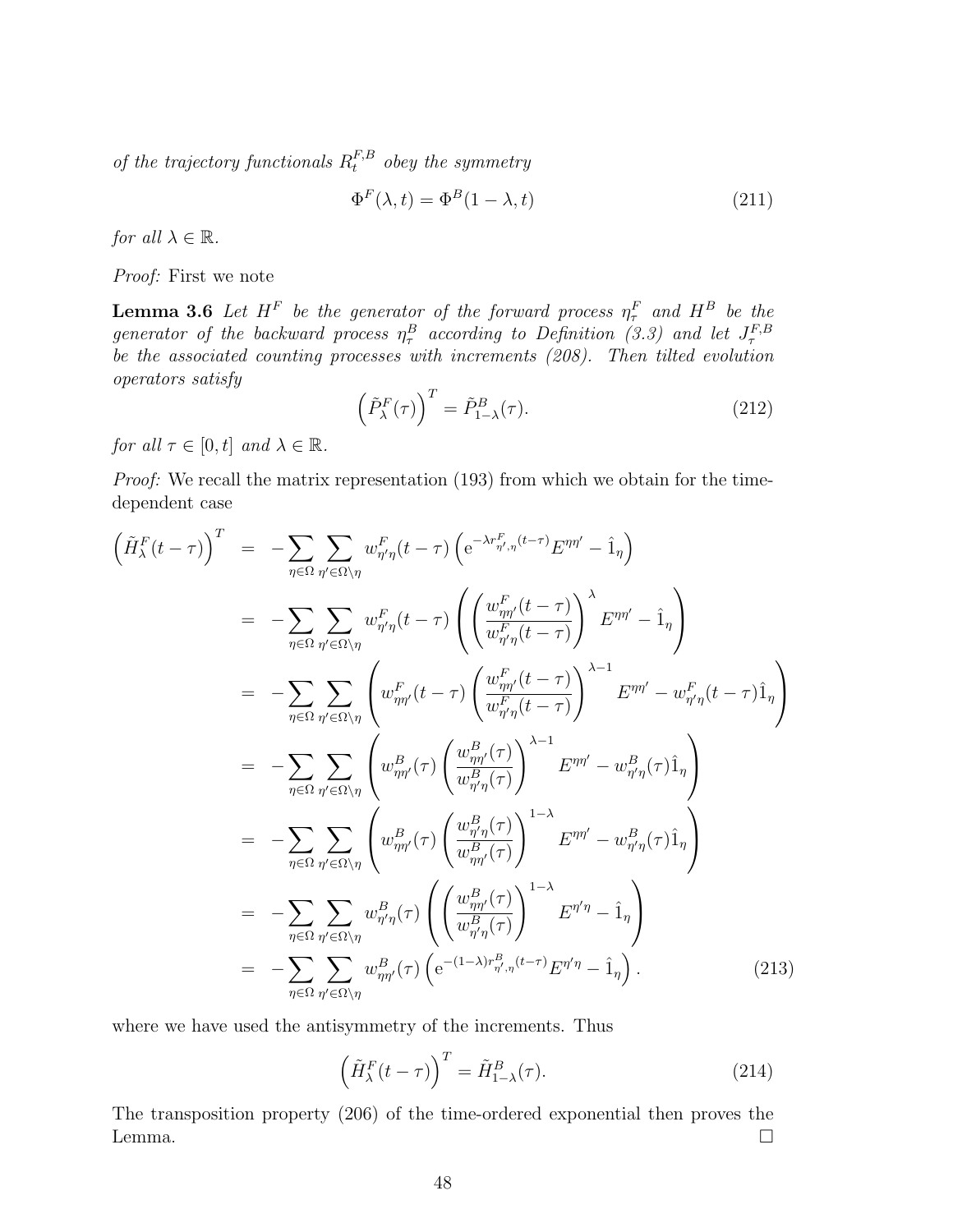Continuing with the proof of Theorem (3.5) we include now the boundary terms. We have

$$
\Phi^F(\lambda, t) = \langle s | \hat{g}^\lambda \tilde{P}^F_\lambda(t) \hat{f}^{-\lambda} | f \rangle, \quad \Phi^B(\lambda, t) = \langle s | \hat{f}^\lambda \tilde{P}^B_\lambda(t) \hat{g}^{-\lambda} | g \rangle \tag{215}
$$

with  $| f \rangle = \sum_{\eta \in \Omega} f(\eta) | \eta \rangle$  and  $| g \rangle = \sum_{\eta \in \Omega} g(\eta) | \eta \rangle$ . By transposition we obtain

$$
\Phi^F(\lambda, t) = \langle f | \hat{f}^{-\lambda} \left( \tilde{P}_t^F(\lambda) \right)^T \hat{g}^{\lambda} | s \rangle = \langle s | \hat{f}^{1-\lambda} \left( \tilde{P}_t^F(\lambda) \right)^T \hat{g}^{-(1-\lambda)} | g \rangle. \tag{216}
$$

Lemma (3.6) then concludes the proof.

**Remark 3.7** We required the functions f and q to be non-vanishing for all  $\eta$ . However, one can generalize Theorem (3.5) by introducing indicator functions  $1_X$ ,  $1_Y$ on subsets  $X, Y \in \Omega$ . Going through the same steps as above one obtains for

$$
\Phi_{YX}^F(\lambda, t) := \left\langle I_Y(\eta_t) e^{-\lambda R_t^F} I_X(\eta_0) \right\rangle_f^F, \quad \Phi_{YX}^B(\lambda, t) := \left\langle I_X(\eta_t) e^{-\lambda R_t^B} I_Y(\eta_0) \right\rangle_g^B \tag{217}
$$

the extended fluctuation theorem

$$
\Phi_{YX}^F(\lambda, t) = \Phi_{XY}^B(1 - \lambda, t)
$$
\n(218)

In particular, choosing  $X = |\eta_a\rangle\langle\eta_a|$  and  $Y = |\eta_b\rangle\langle\eta_b|$  one obtains a symmetry relation for trajectories between fixed configurations  $\eta_a$ ,  $\eta_b$ . This yields the detailed fluctuation theorems introduced in [45].

### 3.3 Some specific fluctuation theorems

In applications one thinks of a stochastic transition as being triggered by thermal processes in the physical environment into which the system described by the process is embedded. The choice of increments (208) then means that  $J_t$  is the change of entropy  $\Delta S_{\text{env}}$  of the physical environment along a trajectory of the process [90]. Since for thermal systems at temperature  $T$ , the dissipated heat is given by

$$
Q = T\Delta S_{\text{env}}\tag{219}
$$

we can also think of this current  $J_t$  as defining a non-equilibrium heat term. Different physical scenarios are then described an appropriate choice of the boundary terms  $r^{i}(\eta)$  and  $r^{f}(\eta)$  in the extended process  $R_{t}$ . We list some well-known cases.

#### 3.3.1 Integral fluctuation relations

Setting  $\lambda = 1$  in (211) gives the "integral fluctuation relation" [65]

$$
\left\langle e^{-R_t^F} \right\rangle_f^F = 1 \tag{220}
$$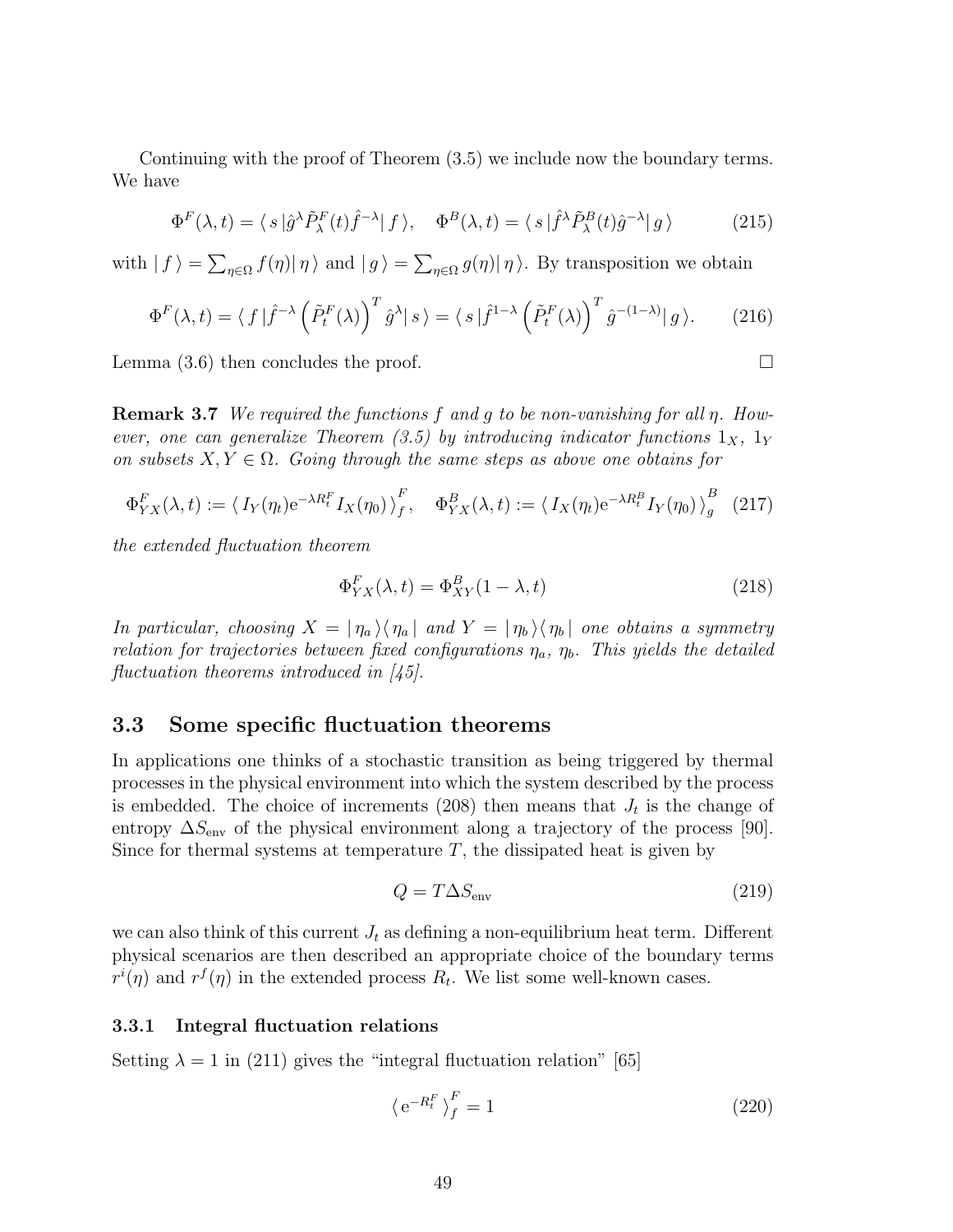with any normalized choice of  $r^i = \ln f$  and  $r^f = -\ln g$ . The specific choice of f and g determines the physical interpretation of  $R_t^F$ .

#### 1) Jarzynski equality

Consider a process in which the rates obey detailed balance (68) at all times w.r.t. a time-dependent distribution

$$
\mu_\tau^*(\eta) = e^{-\beta U_\tau(\eta)}/Z_\tau \tag{221}
$$

with temperature  $T = 1/\beta$ , internal energy  $U_{\tau}(\eta)$  of the configuration  $\eta$ , partition function

$$
Z_{\tau} = \sum_{\eta \in \Omega} e^{-\beta U_{\tau}(\eta)} \tag{222}
$$

and free energy

$$
F_{\tau} = -T \ln Z_{\tau}.\tag{223}
$$

Now we imagine preparing an experiment in which we start with initial distribution  $f(\eta) = \mu_0^*(\eta)$  and measure at some fixed time  $t > 0$  the quantity

$$
g(\eta) = \mu_t^*(\eta). \tag{224}
$$

Then (220) reads

$$
\langle e^{-R_t^F} \rangle_f^F = \frac{Z_0}{Z_t} \langle s | e^{-\beta \hat{U}} \tilde{P}_1(t) e^{\beta \hat{U}} | \mu_0^* \rangle \tag{225}
$$

In this case  $R_t^F$  is proportional to the dissipated work, which can be seen as follows.

Using the Boltzmann form of the time-dependent pseudo-equilibrium distribution  $\mu^*$  the boundary part of the functional  $R_t^F$  becomes

$$
\ln f(\eta_0) - \ln g(\eta_t) = \frac{\Delta U}{T} - \frac{\Delta F}{T}
$$
\n(226)

with the changes of internal energy  $\Delta U := U(\eta_t) - U(\eta_0)$  and free energy  $\Delta F :=$  $F_t - F_0$  resp. during the exerimental time span t. Since the current part  $J_t$  is proportional to dissipated heat (219) one finds

$$
R_t^F = \frac{Q}{T} + \frac{\Delta U}{T} - \frac{\Delta F}{T}
$$
\n(227)

According to the first law of thermodynamics the work is given by  $W = (Q + \Delta U)/T$ and hence  $R_t^F$  is the dissipated work.

Thus (220) yields the Jarzynski relation [44]

$$
\langle e^{-W/T} \rangle = e^{-\Delta F/T}.
$$
 (228)

Notice that it is not assumed that the system during its time evolution is in its time-dependent pseudo-equilibrium state  $\mu^*$ , not even at the final measurement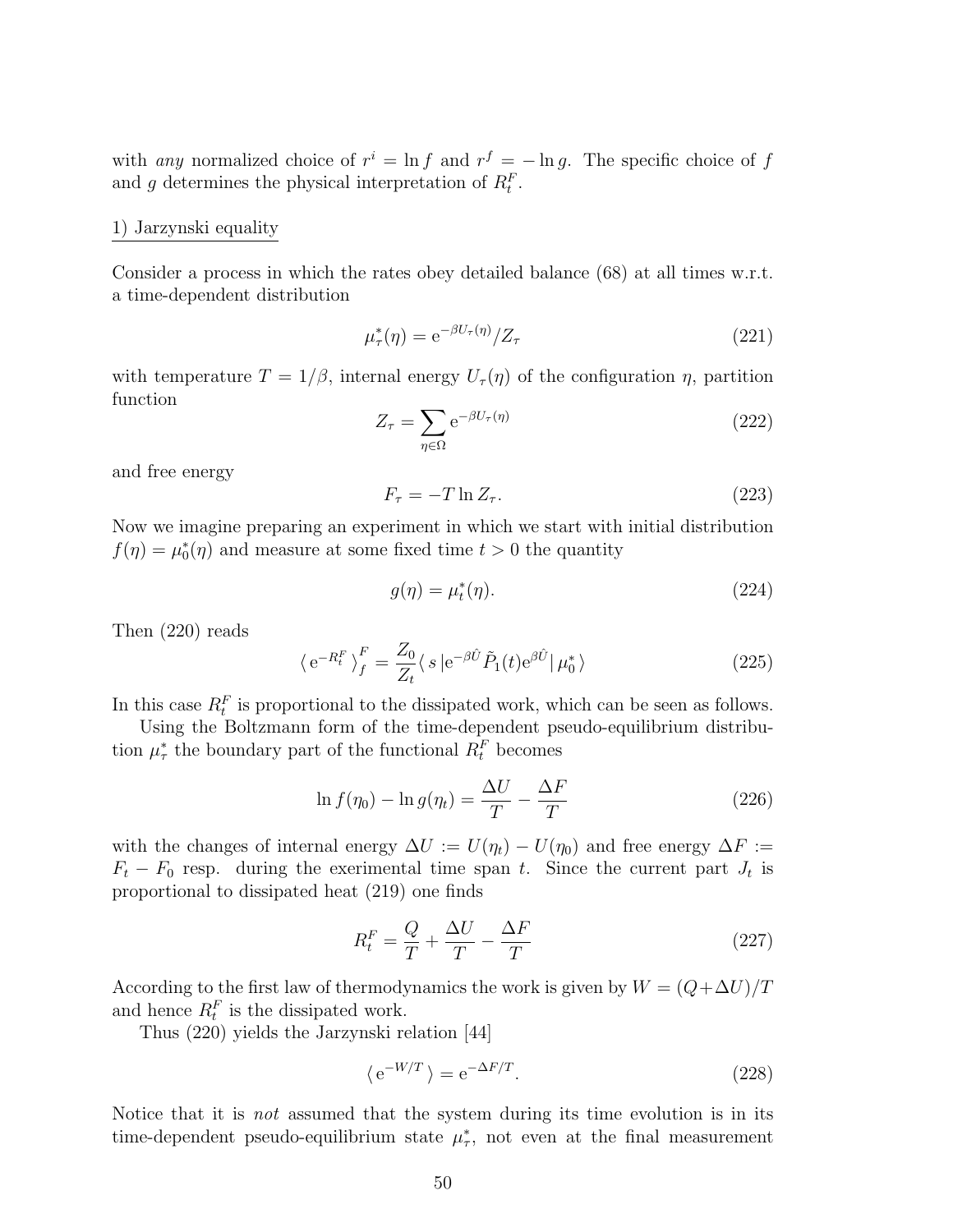time  $\tau = t$ . This is important as it implies one can measure equilibrium free energies from an average of the non-equilibrium work performed. The Jarzynski equality can also be related to some earlier work theorems [11, 12, 13]. A discussion of the connections can be found in [46].

#### 2) Integral fluctuation theorem for entropy

Now consider a different experimental scenario. Prepare experimentally an initial distribution  $\mu = f$  and measure a quantity g chosen to correspond to the final probability distribution of the process, i.e.,

$$
g(\eta) = \langle \eta | P_t | f \rangle. \tag{229}
$$

Then the boundary term of  $R_t^F$  can be written as

$$
f(\eta_0) - g(\eta_t) = \ln \mu(\eta_0, 0) - \ln \mu(\eta_t, t)
$$
\n(230)

where  $\mu(\eta_t, t)$  is the solution of the time-dependent master equation (204).

Using the general definition

$$
S = \mathbf{E}_{\mu} \ln \mu(\eta) = \sum_{\eta \in \Omega} \mu(\eta) \ln \mu(\eta)
$$
 (231)

of entropy these boundary terms can be interpreted as the change in "system" entropy  $\Delta S_{\rm sys} := S_{\rm sys}(t) - S_{\rm sys}(0)$  along a trajectory [90]. Hence in this case we have

$$
R_t^F = \Delta S_{\text{env}} + \Delta S_{\text{sys}} =: \Delta S_{\text{tot}},\tag{232}
$$

and (220) becomes an integral relation for the total entropy change [90]

$$
\langle e^{-\Delta S_{\text{tot}}} \rangle = 1. \tag{233}
$$

Jensen's inequality then implies  $\langle \Delta S_{\text{tot}} \rangle \geq 0$ . In other words, the fluctuation theorem is entirely consistent with the Second Law of Thermodynamics which, properly interpreted, is a statement about averages, not individual trajectories.

#### 3.3.2 Detailed fluctuation relations

For general  $\lambda$  the master theorem (3.5) leads to various "stronger" fluctuation relation. To fix the idea we write the generating-function relation (211) formally as

$$
\sum_{R} \operatorname{Prob}^{F}(R_{t}^{F} = R) e^{-\lambda R} = \sum_{R} \operatorname{Prob}^{B}(R_{t}^{B} = R) e^{-(1-\lambda)R}.
$$
 (234)

where  $\text{Prob}^F(R_t^F = R)$  denotes the probability  $R_t^F = R$  in the forward process (with initial distribution  $\mu^F$ ) and analogously for the backward process. This is trivially equivalent to

$$
\sum_{R} \text{Prob}^{F}(R_t^F = R) e^{-\lambda R} = \sum_{R} \text{Prob}^{B}(R_t^B = R) e^{(1-\lambda)R}.
$$
 (235)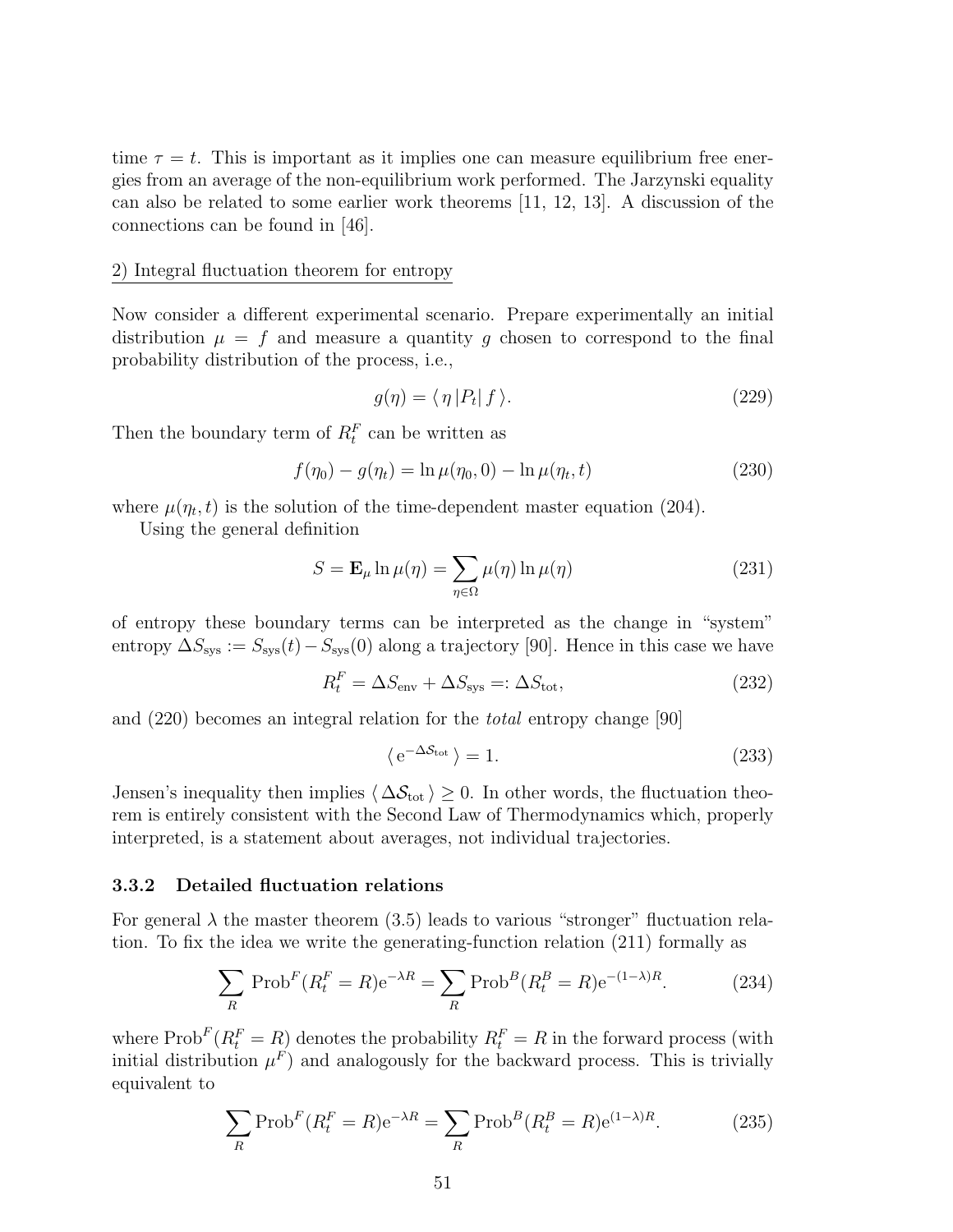Validity for all  $\lambda \in \mathbb{R}$  implies

$$
\frac{\text{Prob}^B(R_t^B = -R)}{\text{Prob}^F(R_t^F = R)} = e^{-R}
$$
\n(236)

which is time-reversal symmetry of the extended forward and backward counting processes, or, equivalently, of the generating function of the forward and backward trajectory functionals.

We point that if  $r^i$  and  $r^f$  are related by reversal of protocol, then  $R_t^F$  and  $R_t^B$ measure the same physical quantity in forward and reverse processes (with initial distributions f and g respectively). We can then denote this quantity by  $R_t$  without subscript and write (236) in the simplified form

$$
\frac{p_B(-R_t)}{p_F(R_t)} = e^{-R_t} \tag{237}
$$

which is known as the transient fluctuation theorem, see [38] for a more detailed discussion. Here  $p_F(R_t)$  denotes the probability distribution for the physical quantity R in the forward process and  $p_B(R_t)$  is the corresponding distribution for the backward process. We point out some examples.

#### 1) Crooks' fluctuation theorem

Choose for rates obeying time-dependent detailed balance,

$$
f(\eta_0) = \mu^*(\eta_0)
$$
 and  $g(\eta_t) = \mu^*(\eta_t)$ . (238)

which allows the identification of  $R_t$  as proportional to the dissipated work  $W_d =$  $Q + \Delta U - \Delta F$ . 237 then becomes the fluctuation theorem

$$
\frac{p_B(-W_d)}{p_F(W_d)} = e^{-\mathcal{W}_d/T},\tag{239}
$$

which is due to  $|17|$ .

#### 2) Evans-Searles fluctuation theorem

For constant rates the forward and reverse processes are obviously identical. If we also take  $f = g$  then we can drop the subscripts on the probability distributions  $p_F(R_t)$  and  $p_B(R_t)$  and one obtains the Evans-Searles fluctuation theorem [25, 89, 26].

A special case corresponds to taking  $f = g = \mu^*$ . Experimentally, this simply means allowing a system (with time-independent rates) to relax to stationarity before starting the measurement. In this case we can identify  $R_t$  with the total entropy change. This yields a fluctuation theorem for entropy changes in the steady state [90]

$$
\frac{p(-\Delta S_{\text{tot}})}{p(\Delta S_{\text{tot}})} = e^{-\Delta S_{\text{tot}}},\tag{240}
$$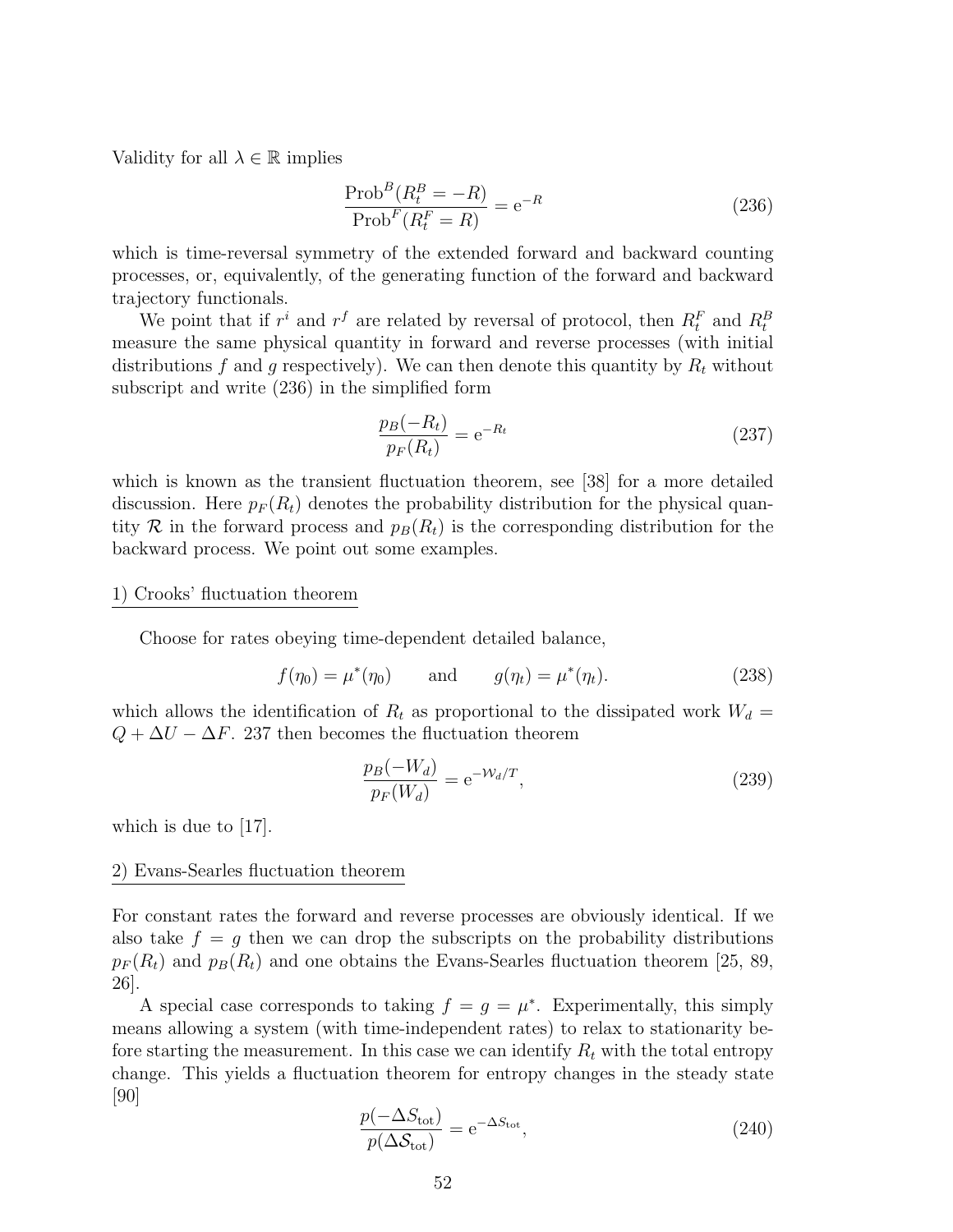which is essentially a stochastic form of the original fluctuation theorem proposed by [24].

# 3.3.3 Gallavotti-Cohen-Theorem for stochastic interacting particle systems

In this subsection we focus on time-independent rates (in which case backward and forward processes are identical) and discuss the limit  $t \to \infty$  of the fundamental fluctuation relation (218). For finite state space the result is quite simple [59] and the analogue of the Gallavotti-Cohen theorem [30].

**Theorem 3.8** (Gallavotti-Cohen symmetry) Let  $\eta_t$  be an ergodic Markov process with finite state space  $\Omega$  and transition rates  $w_{\eta'\eta}$  satisfying either  $w_{\eta'\eta}w_{\eta\eta'} > 0$ or  $w_{\eta'\eta} = w_{\eta\eta'} = 0$ . Furthermore, let  $J_t$  be the associated counting processes with antisymmetric increments

$$
r_{\eta'\eta} = \ln\left(\frac{w_{\eta'\eta}}{w_{\eta\eta'}}\right) \tag{241}
$$

for transitions where  $w_{\eta'\eta}w_{\eta\eta'} > 0$  and  $r_{\eta'\eta} = 0$  otherwise and let

$$
R_t := \ln f(\eta_0^F) + J_t - \ln g(\eta_t^F)
$$
\n(242)

with  $f(\eta), g(\eta) \neq 0$  for all  $\eta \in \Omega$  be the associated extended counting process at time t. Then for the generating function

$$
\Phi_{\mu}(\lambda, t) := \left\langle e^{-\lambda R_t} \right\rangle_{\mu} \tag{243}
$$

with any initial measure  $\mu$  one has the asymptotic behaviour

$$
\lim_{t \to \infty} \frac{1}{t} \ln \Phi_{\mu}(\lambda, t) = -E_0(\lambda) \quad \forall \lambda \in \mathbb{R}
$$
\n(244)

and the Gallavotti-Cohen symmetry

$$
E_0(\lambda) = E_0(1 - \lambda) \quad \forall \lambda \in \mathbb{R} \tag{245}
$$

where  $E_0(\lambda) \in \mathbb{R}$  is the lowest eigenvalue of the tilted generator  $\tilde{H}_{\lambda}$ .

Proof: By definition

$$
\Phi_{\mu}(\lambda, t) = \langle s | \hat{g}^{\lambda} e^{-\tilde{H}_{\lambda} t} \hat{f}^{-\lambda} | \mu \rangle. \tag{246}
$$

The spectral decomposition

$$
e^{-\tilde{H}_{\lambda}t} = \sum_{k} e^{-E_{k}(\lambda)t} |\Phi_{k}(\lambda)\rangle\langle\Psi_{k}(\lambda)|
$$
\n(247)

into the dyadic product of biorthogonal left and right eigenvectors of  $\tilde{H}_{\lambda}$  yields

$$
\Phi_{\mu}(\lambda, t) = e^{-E_0(\lambda)t} \sum_{k} e^{-(E_k(\lambda) - E_0(\lambda))t} a_k(\lambda) b_k(\lambda)
$$
\n(248)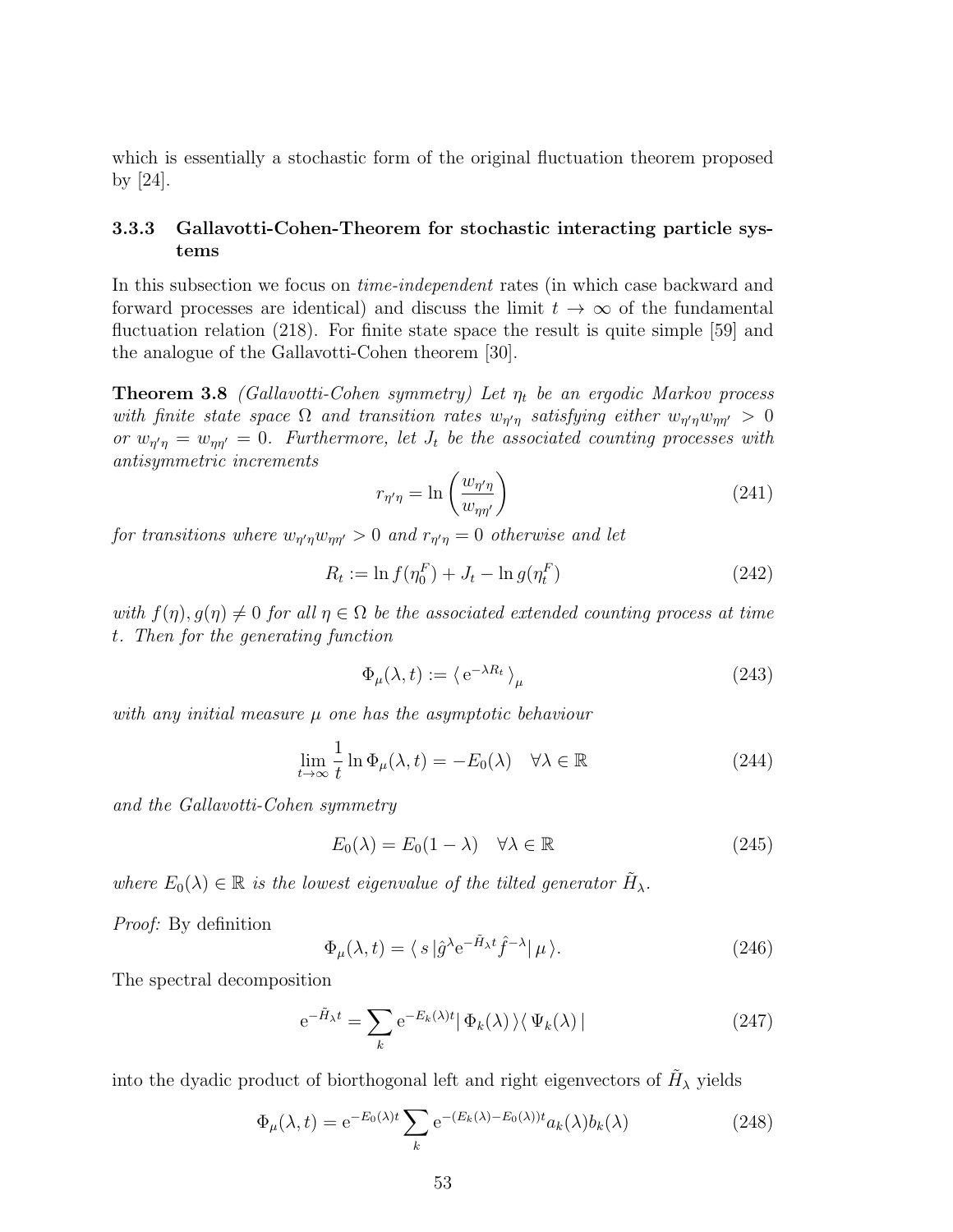where  $E_0(\lambda)$  denotes the lowest eigenvalue of  $\tilde{H}_\lambda$  and

$$
a_k(\lambda) := \langle s | \hat{g}^{\lambda} | \Phi_k(\lambda) \rangle, \quad b_k(\lambda) := \langle \Psi_k(\lambda) | \hat{f}^{-\lambda} | \mu \rangle. \tag{249}
$$

By Perron-Frobenius the lowest eigenvalue corresponding to index  $k = 0$  in the decomposition is unique. Thus  $\Re(E_k(\lambda) - E_0(\lambda)) > 0$  for all  $k \neq 0$ . Since in finite state space  $a_k(\lambda)$  and  $b_k(\lambda)$  are bounded (244) is proved. The Gallavotti-Cohen symmetry (244) then follows from (214) which here reduces to  $\tilde{H}_{\lambda}^T = \tilde{H}_{1-\lambda}$ .  $\Box$ 

Remark 3.9 The assumption of finite state space is not a minor technicality, but essential for the validity of the theorem. For infinite state space the coefficients  $a_0(\lambda)$ and/or  $b_0(\lambda)$  may diverge so that  $(244)$  is not valid. A simple lattice gas model where this happens is the zero-range process where each lattice site can occupied by an arbitrary number of particles, see [37, 78, 39].

**Remark 3.10** If  $(244)$  holds then the symmetry relation  $(245)$  for the lowest eigenvalue implies the more popular (but not precise) version of the Gallavotti-Cohen symmetry

$$
\frac{p(J,t)}{p(-J,t)} = e^{-Jt}
$$
\n(250)

for the probability density  $p(J, t) = Prob[J_t = J]$  of the entropy production  $J_t$ .

Notice the independence of (244) and (245) of boundary terms. Heuristically this corresponds to the intuition that  $J_t \propto t^{\alpha}$  for large t with some positive power  $\alpha$ , while the boundary terms (which depend only one point in time) are bounded as  $t\to\infty$ .

As pointed out in [59] the existence of the limit (244) implies a large deviation property for the probability distribution  $p(j, t) := \text{Prob}[j_t = j]$  of the observed "average" current  $j_t = J_t/t$ . Specifically, the long-time limiting behaviour is given by

$$
p(j,t) \sim e^{-t\hat{E}(j)}\tag{251}
$$

where the large deviation function  $\hat{E}(j)$  is the Legendre transformation, i.e.,

$$
\hat{E}(j) = \max_{\lambda} \{ E_0(\lambda) - \lambda j \}.
$$
\n(252)

of  $E_0(\lambda)$ .

# 4 Dynamical universality classes

In the SSEP we have seen that local perturbation spread diffusively with dynamical exponent  $z = 2$  while in the ASEP the spreading is superdiffusive and the KPZuniversality class with dynamical exponent  $z = 3/2$ . For a long time these were the only universality known to appear in driven diffusive systems. However, based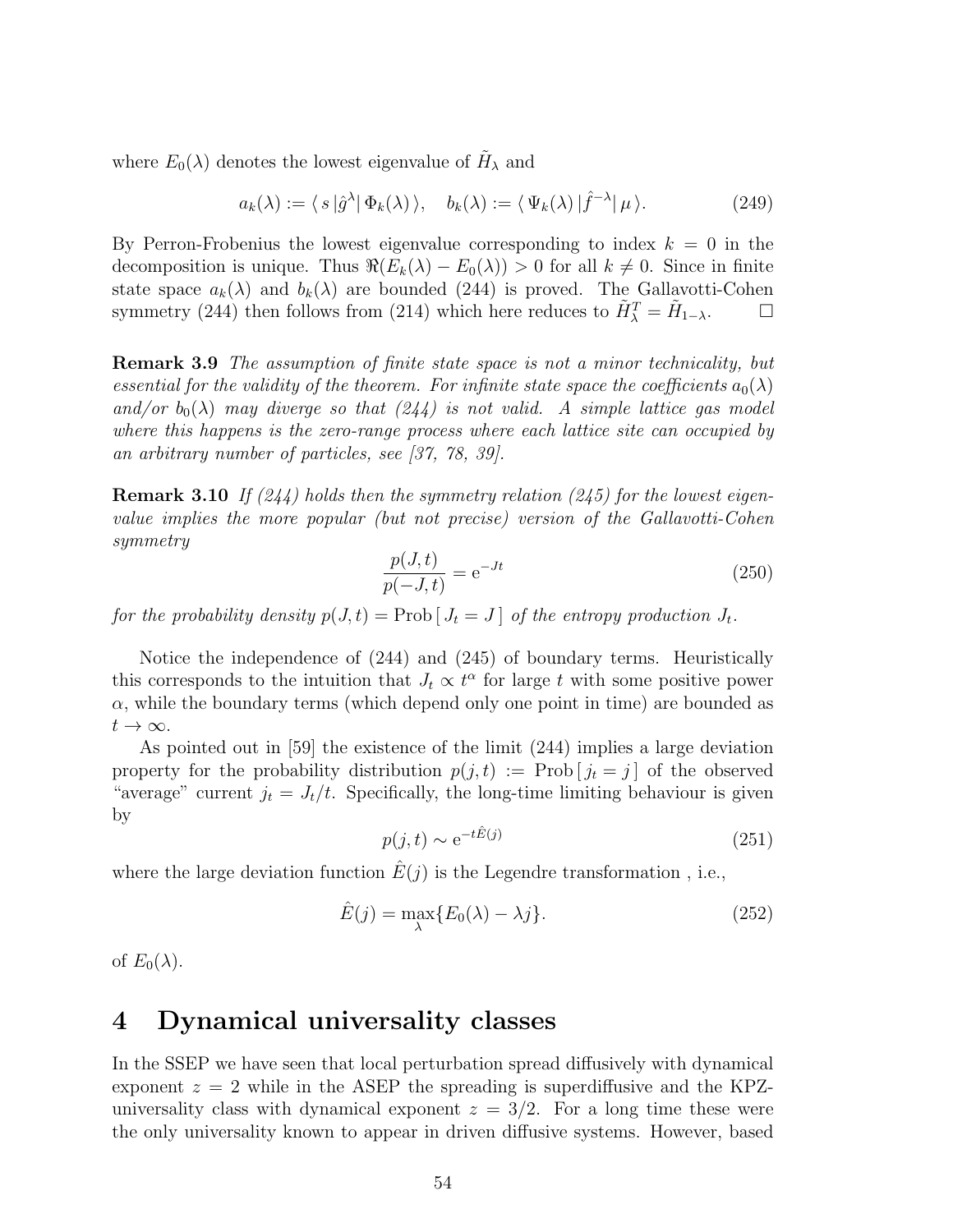

Figure 8: Schematic representation of the two-lane partially asymmetric simple exclusion process. A particle on lane 1 (2) hops to the neighbouring site (provided this target site is empty) with to the right or left with rates (253) that depend on the particle configuration on the adjacent sites of the other lane that are marked by a cross.

on numerical evidence and analytical results for other types of models also a dynamical exponent  $z = 5/3$  has been reported [15, 100]. Thus the question arises which dynamical exponent can generally arise and what universal scaling functions describe the dynamical structure function. Of course, this question is posed rather imprecisely and very generally. We shall narrow down the quest for an answer to systems with n locally conserved species of particles and dynamics whose large scale behaviour is determined by the slow relaxation of these densities and not by other local kinetic constraints on the transition rates for the particles.

### 4.1 Multi-lane exclusion processes

We consider a two-lane asymmetric simple exclusion process on two parallel chains with L sites each and periodic boundary conditions. Particles do not change lanes. We denote the particle occupation number on site  $k$  in the first (upper) lane by  $\eta_k^{(1)} \in \{0,1\}$ , and on the second (lower) lane by  $\eta_k^{(2)} \in \{0,1\}$ . The total particle number is conserved in each lane and denoted  $N_{\lambda}$ .

The jump rates for particle on lane  $\lambda$  depend on the particle configuration on the adjacent lane. Particles on lane  $\lambda$  jump from site k to site  $k+1$  with rate  $r_{\lambda}(k, k+1)$ and from site  $k + 1$  to site k with rate  $\ell_{\lambda}(k + 1, k)$  (Fig. 8) as given by [72]

$$
r_1(k, k+1) = p_1 + b_1 n_k^{(2)} + c_1 n_{k+1}^{(2)} + d_1 n_k^{(2)} n_{k+1}^{(2)}
$$
  
\n
$$
\ell_1(k+1, k) = q_1 + e_1 n_k^{(2)} + f_1 n_{k+1}^{(2)} + g_1 n_k^{(2)} n_{k+1}^{(2)}
$$
  
\n
$$
r_2(k, k+1) = p_2 + b_2 n_k^{(1)} + c_2 n_{k+1}^{(1)} + d_2 n_k^{(1)} n_{k+1}^{(1)}
$$
  
\n
$$
\ell_2(k+1, k) = q_2 + e_2 n_k^{(1)} + f_2 n_{k+1}^{(1)} + g_2 n_k^{(1)} n_{k+1}^{(1)}.
$$
\n(253)

The stationary distribution for this model is uniform distribution if  $b_1 - e_1 =$  $c_2 - f_2$ ,  $b_2 - e_2 = c_1 - f_1$ ,  $d_1 = g_1$  and  $d_2 = g_2$ . Corresponingly one has stationary grandcanonical product measures where each site of lane  $\lambda$  is occupied independently of the other sites with probability  $\rho_{\lambda} \in [0,1]$ . Hence the  $\rho_{\lambda}$  are the conserved densities. From the hopping rates (253) and the product form of the grandcanonical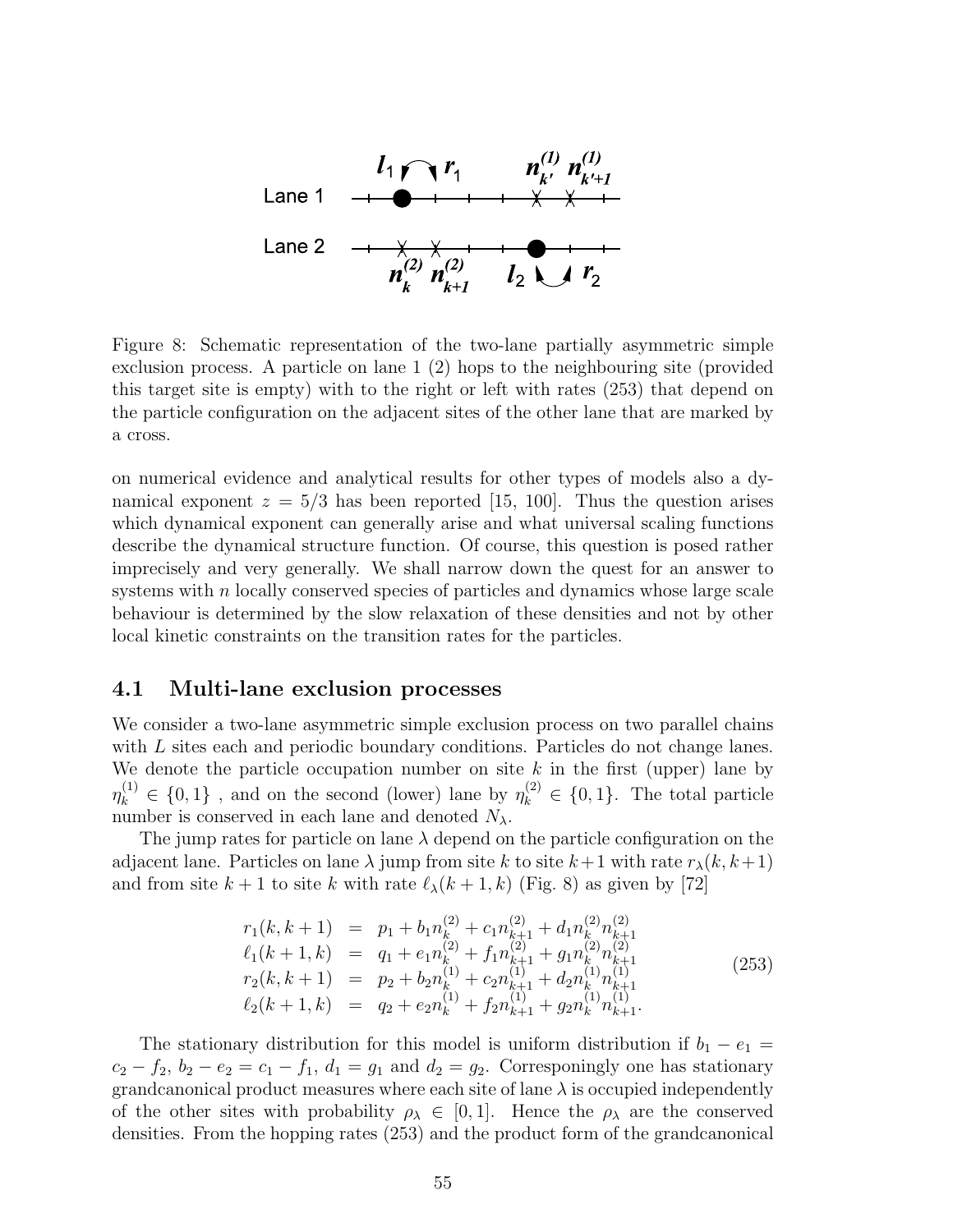distribution one thus obtain the stationary current vector  $\vec{j}$  with components

$$
j_1(\rho_1, \rho_2) = \rho_1(1 - \rho_1)(a + \gamma \rho_2), \n j_2(\rho_1, \rho_2) = \rho_2(1 - \rho_2)(b + \gamma \rho_1).
$$
\n(254)

where

$$
a = p_1 - q_1, \, b = p_2 - q_2, \, \gamma = b_1 + c_1 - e_1 - f_1. \tag{255}
$$

For  $b = 1$  we recover the totally asymmetric two-lane model of [70] which is a special case of the multi-lane model of [71]. We consider  $a = 1, \gamma \neq 0$ .

The fluctuation of the total particle number in the grandcanonical ensemble are described by the compressibility matrix  $K$  with matrix elements

$$
K_{\lambda\mu} := \frac{1}{L} \left\langle (N_{\lambda} - \rho_{\lambda} L)(N_{\mu} - \rho_{\mu} L) \right\rangle = \rho_{\lambda} (1 - \rho_{\lambda}) \delta_{\lambda, \mu}.
$$
 (256)

where  $\lambda, \mu \in \{1, 2\}$ . This corresponds to

$$
\kappa_{\lambda} := K_{\lambda\lambda} = \rho_{\lambda}(1 - \rho_{\lambda}), \quad \bar{\kappa} := K_{12} = 0. \tag{257}
$$

# 4.2 Brief outline of nonlinear fluctuating hydrodynamics

In order to study fluctuations in this process we follow [94] and take the non-linear fluctuating hydrodynamics approach together with a mode-coupling analysis of the non-linear equation. We summarize here the main ingredients of this well-established description.

Let us denote microscopic time by the symbol  $\tau$  rather than t as done in the previous section. We begin by describing the large-scale dynamics of the process under Eulerian scaling where the lattice spacing  $\alpha$  is taken to zero such that the macroscopic coordinate  $x = ka$  remains finite and where the microscopic time  $\tau$  is taken to infinity such that the macroscopic time  $t = \tau a$  is finite. One then assumes the validity of a law of large numbers such that the local distribution of particles can be described by a coarse-grained local density  $\rho_{\lambda}(x,t)$  of the particle component  $\lambda$ . This leads the system of conservation laws [92, 54]

$$
\frac{\partial}{\partial t}\vec{\rho}(x,t) + \frac{\partial}{\partial x}\vec{j}(x,t) = 0
$$
\n(258)

which follow rigorously or heuristically from the microscopic local conservation of the particle number. Here  $\rho_{\lambda}(x,t)$  is a component of the density vector  $\vec{\rho}(x,t)$ , and  $j_{\lambda}(x, t)$  is a component of the current vector  $\vec{j}(x, t)$  which we regard as column vectors.

According to the assumption of local stationarity the current is a function of  $x$ and t only through its dependence on the local conserved densities. Therefore

$$
\frac{\partial}{\partial t}\vec{\rho}(x,t) + J\frac{\partial}{\partial x}\vec{\rho}(x,t) = 0
$$
\n(259)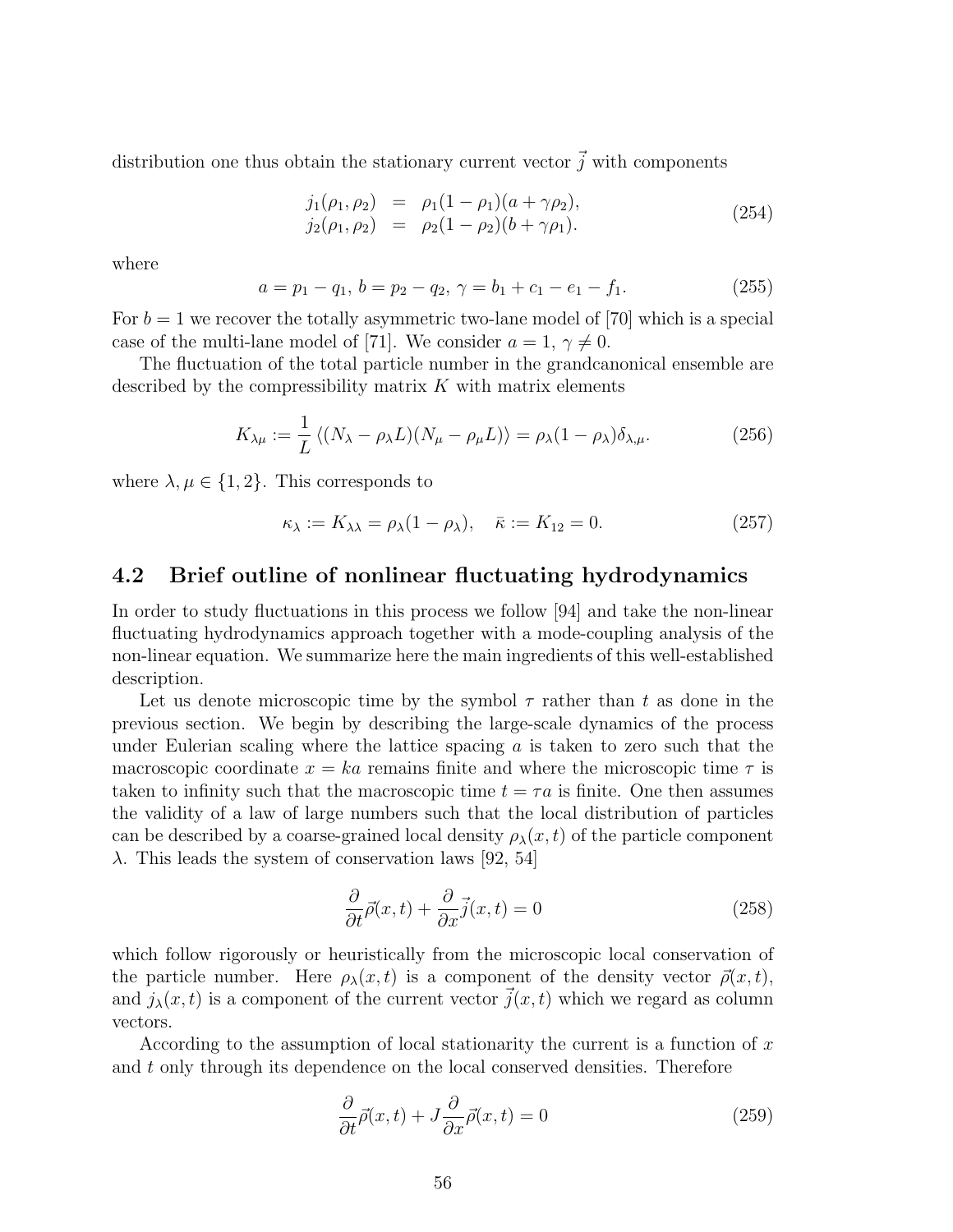where J is the current Jacobian with matrix elements  $J_{\lambda\mu} = \partial j_{\lambda}/\partial \rho_{\mu}$ . The product  $JK$  of the Jacobian with the compressibility matrix  $(256)$  is symmetric [34] which guarantees hyperbolicity of the system (259) [98]. The eigenvalues  $v_{\alpha}$  of J are the characteristic velocities of the system. If  $v_1 \neq v_2$  the system is called strictly hyperbolic.

In order to extract information from this non-linear system of PDE's one expands the local densities  $\rho_{\lambda}(x,t) = \rho_{\lambda} + u_{\lambda}(x,t)$  around their long-time stationary values ρλ. To linear order one gets

$$
\partial_t \vec{u} = -J \partial_x \vec{u}.\tag{260}
$$

where  $J$  is now fixed at the values stationary values  $\rho_{\lambda}$ . We transform to normal modes  $\vec{\phi} = R\vec{u}$  where  $RJR^{-1} = \text{diag}(v_{\alpha})$  and the transformation matrix R is normalized such that  $RKR^{T} = 1$ . Thus we get, since we have a linear system,

$$
\phi_{\alpha}(x,t) = \phi_0(x + v_{\alpha}t) \tag{261}
$$

with initial data  $\phi_{\alpha}(x,0) = \phi_0(x)$ . This result demonstrates the significance of the eigenvalues of the current Jacobian which are called characteristic velocities  $v_{\alpha}$ . They are the velocities at which perturbations of the flat stationary density profile move.

In order to study the effect of the non-linearity we now expand to second order. This yields

$$
\partial_t \vec{u} = -\partial_x \left( J\vec{u} + \frac{1}{2} \vec{u}^T \vec{H} \vec{u} \right) \tag{262}
$$

where  $\vec{H}$  is a column vector whose entries  $(\vec{H})_{\lambda} = H^{\lambda}$  are the Hessians with matrix elements  $H^{\lambda}_{\mu\nu} = \frac{\partial^2 j_{\lambda}}{\partial \rho_{\mu} \partial \rho_{\nu}}$ . The term  $\vec{u}^T H^{\lambda} \vec{u}$  denotes the inner product in component space. One recognizes in (262) a system of coupled Burgers equations.

Finally, the effect of fluctuations, which occur on finer space-time scales where  $t =$  $\tau a^z$  with dynamical exponent  $z > 1$ , can be captured by adding phenomenological diffusion matrix D and white noise terms  $\xi_i(x, t)$ . For quadratic nonlinearities (259) then yields

$$
\partial_t \vec{u} = -\partial_x \left( J\vec{u} + \frac{1}{2} \vec{u}^T \vec{H} \vec{u} - D\partial_x \vec{u} + B\vec{\xi} \right). \tag{263}
$$

If the quadratic non-linearity is absent one has diffusive behaviour, up to possible logarithmic corrections that may arise from cubic non-linearities [22]. In normal modes one has

$$
\partial_t \phi_\alpha = -\partial_x \left( v_\alpha \phi_\alpha + \vec{\phi}^T G^\alpha \vec{\phi} - \partial_x (\tilde{D}\vec{\phi})_\alpha + (\tilde{B}\vec{\xi})_\alpha \right) \tag{264}
$$

with  $\tilde{D} = RDR^{-1}$ ,  $\tilde{B} = RB$  and

$$
G^{\alpha} = \frac{1}{2} \sum_{\lambda} R_{\alpha\lambda} (R^{-1})^T H^{\lambda} R^{-1}
$$
 (265)

are the called the mode coupling matrices.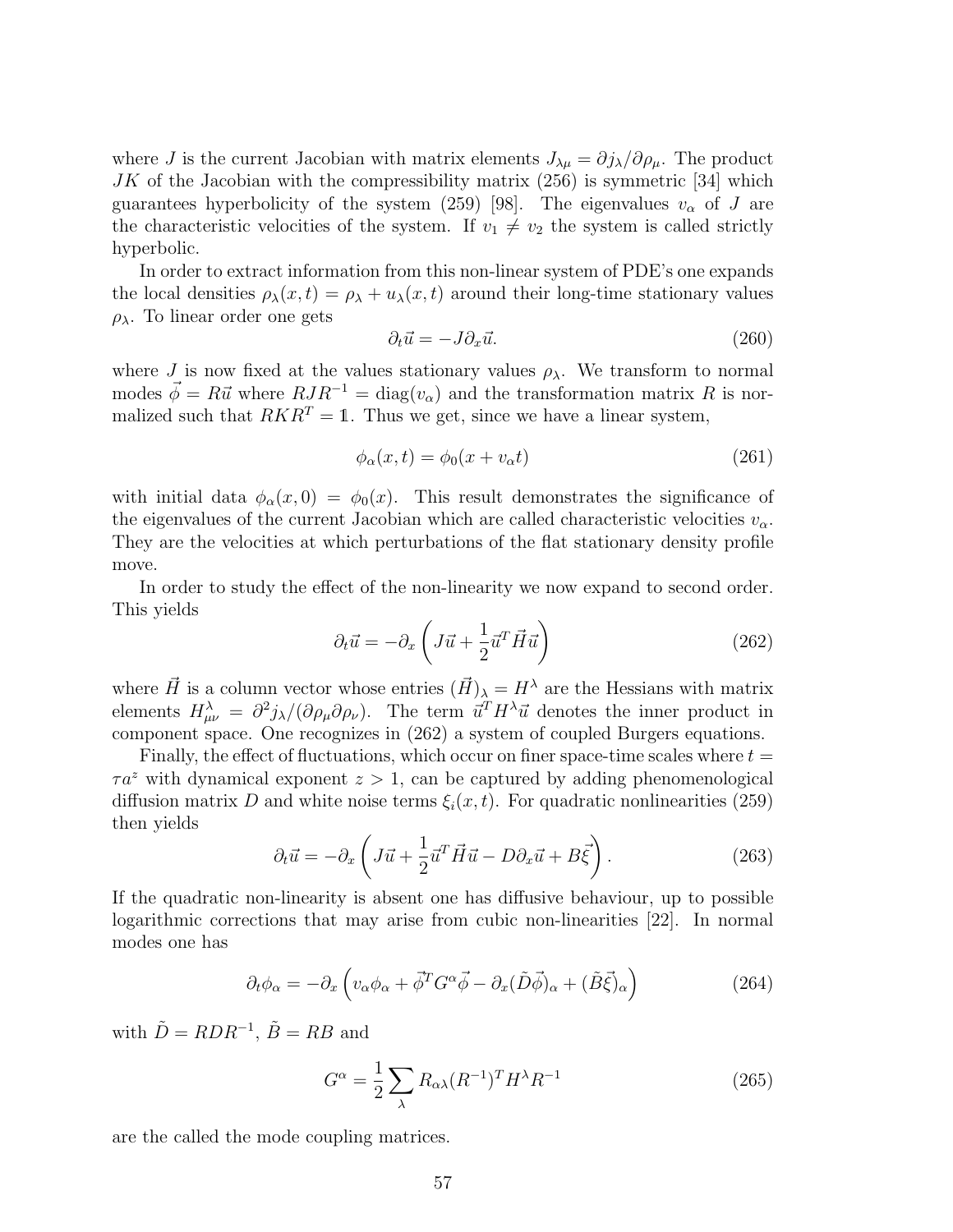Consider now the dynamical structure matrix  $\bar{S}_k(t)$  of the microscopic model defined on the lattice. Its matrix elements are the dynamical structure functions

$$
\bar{S}_{k}^{\lambda\mu}(t) := \langle (n_k^{(\lambda)}(t) - \rho_\lambda)(n_0^{(\mu)}(t) - \rho_\mu) \rangle \tag{266}
$$

which measure density fluctuations in the stationary state. In normal modes one then has

$$
S_k^{\alpha\beta}(t) = [R\bar{S}_k(t)R^T]_{\alpha\beta} = \langle \phi_k^{\alpha}(t)\phi_0^{\beta}(0) \rangle \tag{267}
$$

where the transformation  $R$  acts on the lattice density vector.

We focus from now on on strictly hyperbolic systems where all characteristic velocities are different. Then one expects that the off-diagonal elements of S decay quickly and for long times and large distances the diagonal elements which we denote by

$$
S_{\alpha}(x,t) := S^{\alpha\alpha}(x,t)
$$
\n(268)

with initial value  $S_{\alpha}(x,0) = \delta(x)$  remain significant. One expects the the scaling form

$$
S_{\alpha}(x,t) \sim t^{-1/z_{\alpha}} f_{\alpha}((x - v_{\alpha}t)^{z_{\alpha}}/t)
$$
\n(269)

with a dynamical exponent  $z_{\alpha}$  that may be different for the different modes. The exponent in the power law prefactor is determined by mass conservation.

The dynamical structure function can interpreted as describing the stationary two-time correlations of the local density fluctuations. Alternatively, it can regarded as the expectation of the local density evolving from an initial initial distribution that is microscopically peaked around the origin  $k = 0$  [72], corresponding to a  $\delta$ -peak on macroscopic scale. Thus the characteristic velocity describes the velocity at which the center of mass of these peaks move [70] and the dynamical exponent describes the spreading around the center of mass.

# 4.3 Fibonacci universality classes

In order to analyze the system of nonlinear stochastic PDE's in more detail we employ mode coupling theory [94, 74]. The starting point for computing the  $S_{\alpha}(x,t)$ are the one-loop mode coupling equations

$$
\partial_t S_{\alpha}(x,t) = (-v_{\alpha}\partial_x + D_{\alpha}\partial_x^2)S_{\alpha}(x,t) + \int_0^t ds \int_{-\infty}^{\infty} dy \, S_{\alpha}(x-y,t-s)\partial_y^2 M_{\alpha\alpha}(y,s)
$$
\n(270)

with the diagonal element  $D_{\alpha} := \tilde{D}_{\alpha\alpha}$  of the phenomenological diffusion matrix and the memory kernel

$$
M_{\alpha\alpha}(y,s) = 2 \sum_{\beta,\gamma} (G^{\alpha}_{\beta\gamma})^2 S_{\beta}(y,s) S_{\gamma}(y,s).
$$
 (271)

The strategy is to rewrite this equation in terms of the Fourier transform

$$
\hat{S}_{\alpha}(p,t) := \frac{1}{\sqrt{2\pi}} \int_{-\infty}^{\infty} dx \, e^{-ipx} S_{\alpha}(x,t). \tag{272}
$$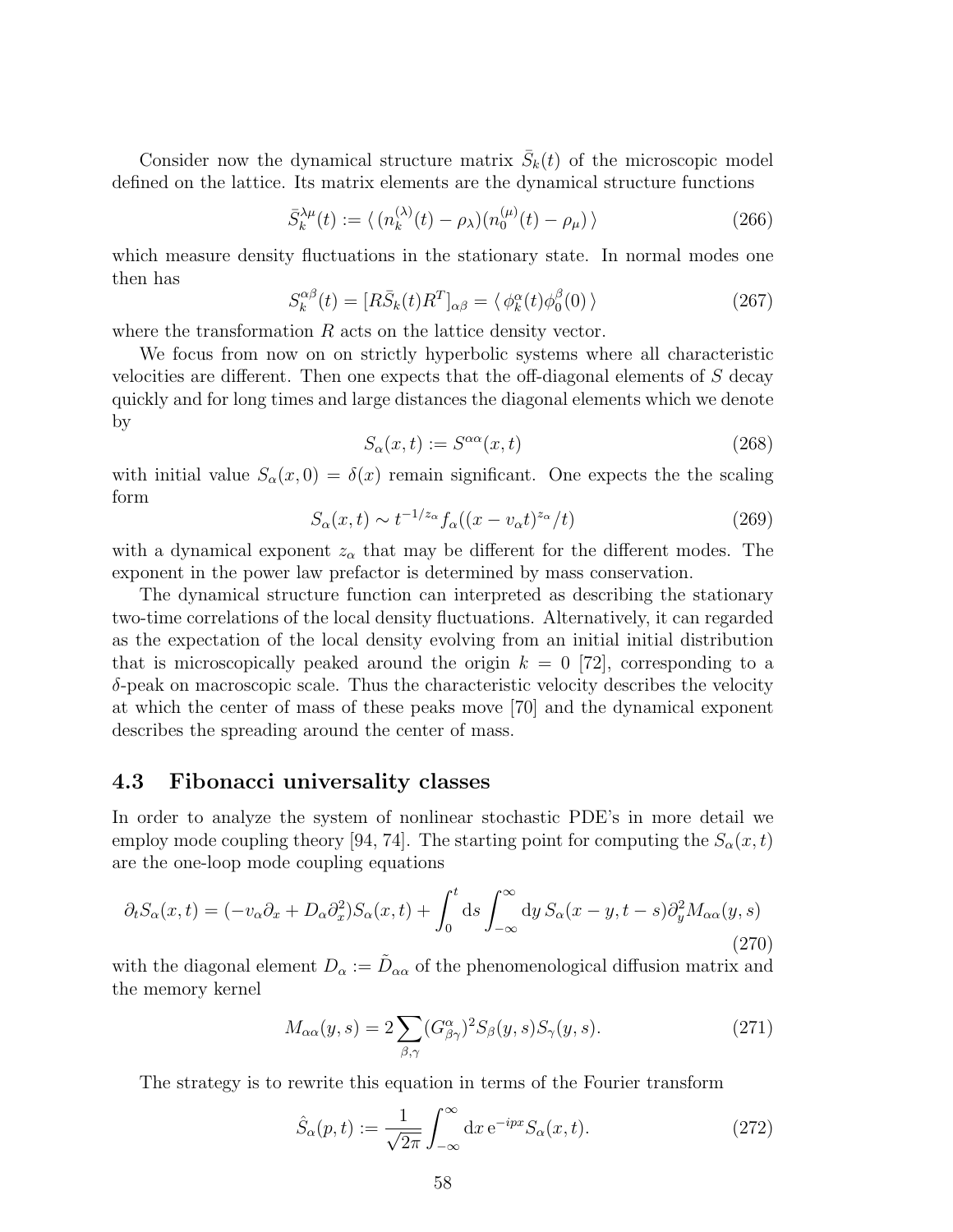and then to plug into this equation the scaling ansatz

$$
\hat{S}_{\alpha}(p,t) \sim e^{-iv_{\alpha}pt} \hat{f}_{\alpha}(p^{z_{\alpha}}t). \tag{273}
$$

Remarkably, the coupled system of equation then becomes exactly solvable [73, 74]. One obtains equations for the dynamical exponents arising from requiring non-trivial scaling solutions and using the known results  $z = 3/2$  for KPZ and  $z = 2$  for diffusion. In a next step one can then solve for the actual scaling functions.

The scaling behaviour of the solutions of (270) is turns out to be determined by the diagonal terms  $G^{\alpha}_{\beta\beta}$  of the mode coupling matrices  $G^{\alpha}$ . We define the set

$$
\mathbb{I}_{\alpha} := \{ \beta : G^{\alpha}_{\beta\beta} \neq 0 \}
$$
\n
$$
(274)
$$

of non-zero diagonal mode coupling coefficients. This means that  $\mathbb{I}_{\alpha}$  is the set of modes  $\beta$  that give rise to a non-linear term in the time evolution of the mode  $\alpha$ whose dynamical exponent and scaling function one wishes to compute.

The equations that determine the dynamical exponents for a system with  $n$ modes are then:

$$
z_{\alpha} = \begin{cases} 2 & \text{if } \mathbb{I}_{\alpha} = \emptyset \\ 3/2 & \text{if } \alpha \in \mathbb{I}_{\alpha} \\ \min_{\beta \in \mathbb{I}_{\alpha}} \left[ \left( 1 + \frac{1}{z_{\beta}} \right) \right] & \text{else} \end{cases}
$$
 (275)

and

$$
1 < z_{\alpha} \le 2 \quad \forall \alpha \tag{276}
$$

Remarkably the solution to this non-linear recursion yields as possible dynamical exponents the Kepler ratios of neighbouring Fibonacci numbers  $z_{\alpha} = 2, 3/2, 5/3, 8/5, \ldots$ ponents the Repler ratios of heighbouring F homacci numbers  $z_{\alpha}$  =  $(z + \sqrt{5})/2$ .

Specifically, if all self-coupling term  $G^{\alpha}_{\alpha\alpha}$  vanish then mode  $\alpha$  is diffusive with  $z_{\alpha} = 2$  and Gaussian scaling function (except for possible logarithmic corrections). If  $G^{\alpha}_{\alpha\alpha} \neq 0$  and there is no diffusive mode  $\beta$  such that  $G^{\alpha}_{\beta\beta} \neq 0$  then the mode is KPZ with  $z_{\alpha} = 3/2$  and Prähofer-Spohn scaling function [75, 76]. If  $G_{\alpha\alpha}^{\alpha} \neq 0$ , but there is a diffusive mode  $\beta$  such that  $G^{\alpha}_{\beta\beta} \neq 0$  then again  $z_{\alpha} = 3/2$ , but the scaling function is unknown [95]. If the self-coupling  $G^{\alpha}_{\alpha\alpha} = 0$  but some  $G^{\alpha}_{\beta\beta} \neq 0$  then the mode is a Fibonacci mode where the scaling function is an asymmetric Lévy distribution [73, 74]. The lowest Fibonacci mode has  $z = 3/2$  like KPZ, but is not KPZ. The scaling function for this mode satisfies a fractional diffusion equation which has been proved rigorously in a system of harmonic oscillators that are perturbed by a conservatve noise [8].

Thus non-linear hydrodynamics yields an infinite discrete family of dynamical universality classes. The ubiquitous diffusive universality class and the celebrated KPZ universality class are the lowest members of this family. We stress that this result is not confined to lattice gases but generally to any system with slow relaxation of the conserved modes.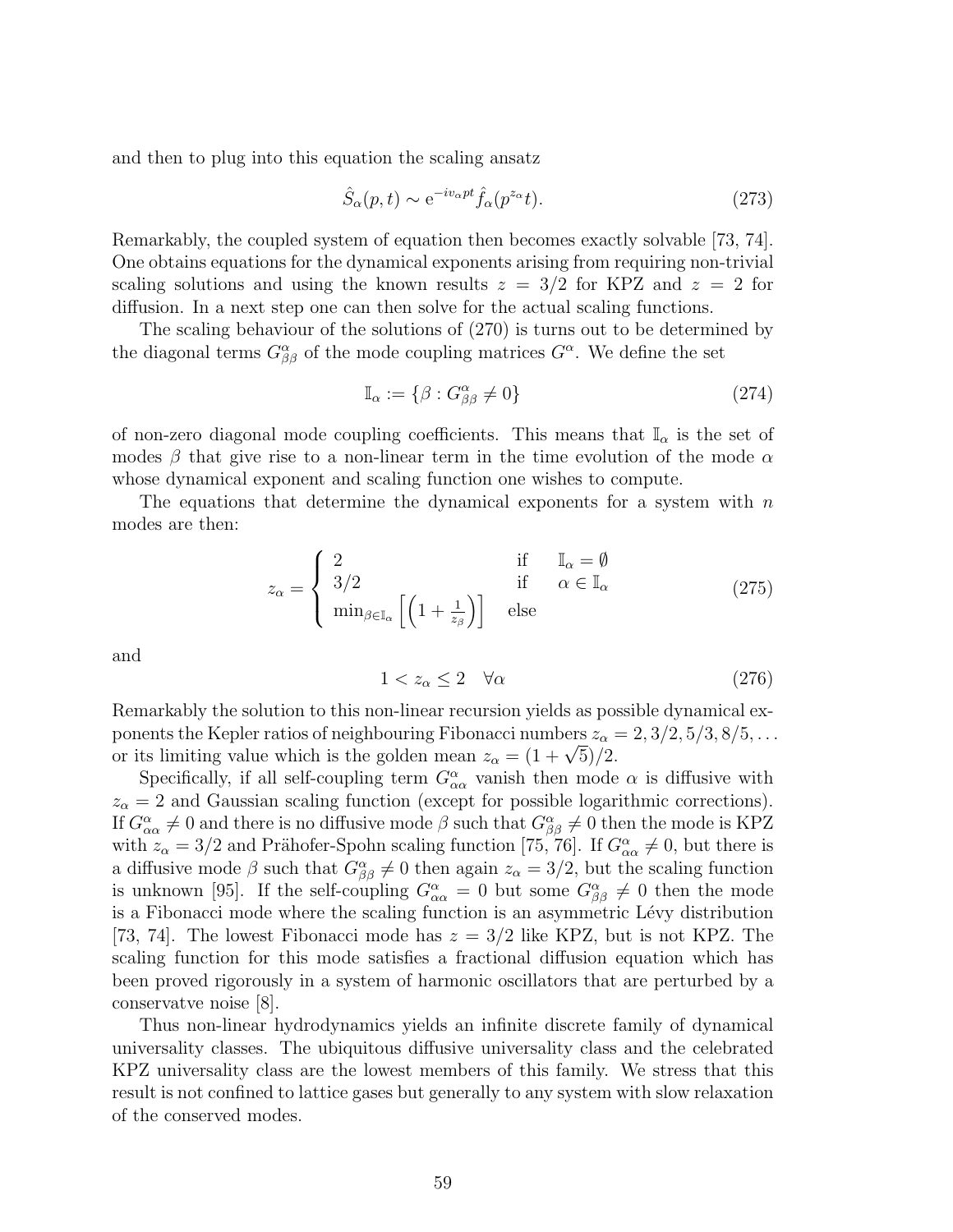# 4.4 Ballistic universality class in conditioned dynamics

Finally we consider the question whether one can have a "ballistic" universality class with  $z = 1$ . Such a universality class indeed exists as shown by Spohn for an exclusion process with long-range interactions [93]. No models with short-range interactions and  $z = 1$  are known. However, the model of Spohn arises as "conditioned" dynamics of the usual ASEP, viz. the ASEP conditioned on carrying a large current. This observation then points to the existence of a much larger family of models with  $z = 1$  with the conjecture that all stationary space-time correlation functions can be predicted from conformal invariance [51]. This conjecture arises from the mapping to quantum spin systems and then using well-established properties of the quantum ground state which is known to be described by conformal field theory.

# 5 Conclusions

It has been realized in recent years that the stochastic time evolution of many stochastic interacting particle systems can be mapped to quantum spin systems, and in special one-dimensional cases to integrable quantum chains. This insight has made available the tool box of quantum mechanics for these interacting particle systems far from equilibrium. With these methods many new exact results for their dynamical and stationary properties have been derived. It is also amusing to note that the Hamiltonians for such systems are mostly not hermitian and therefore from a quantum mechanical point of view not interesting. Stochastic interacting particle systems which can be described in this way comprise a large variety of phenomena in physics and beyond. In this way one obtains detailed information about the microscopic properties and large-scale fluctuations of lattice gas models with conserved particle species.

Going beyond these exact results we have shown that non-linear fluctuating hydrodynamics predicts an infinite discrete family of dynamical universality classes whose dynamical exponents are the Kepler ratios of neighbouring Fibonacci numbers. This fact encourages the search for other discrete families of nonequilibrium universality classes.

# References

- [1] F.C. Alcaraz and V. Rittenberg, Reaction-diffusion processes as physical realizations of Hecke algebras, Phys. Lett. B 314, 377–380 (1993).
- [2] C. Bahadoran, Hydrodynamics and Hydrostatics for a Class of Asymmetric Particle Systems with Open Boundaries, Commun. Math. Phys. 310(1), 1–24 (2012).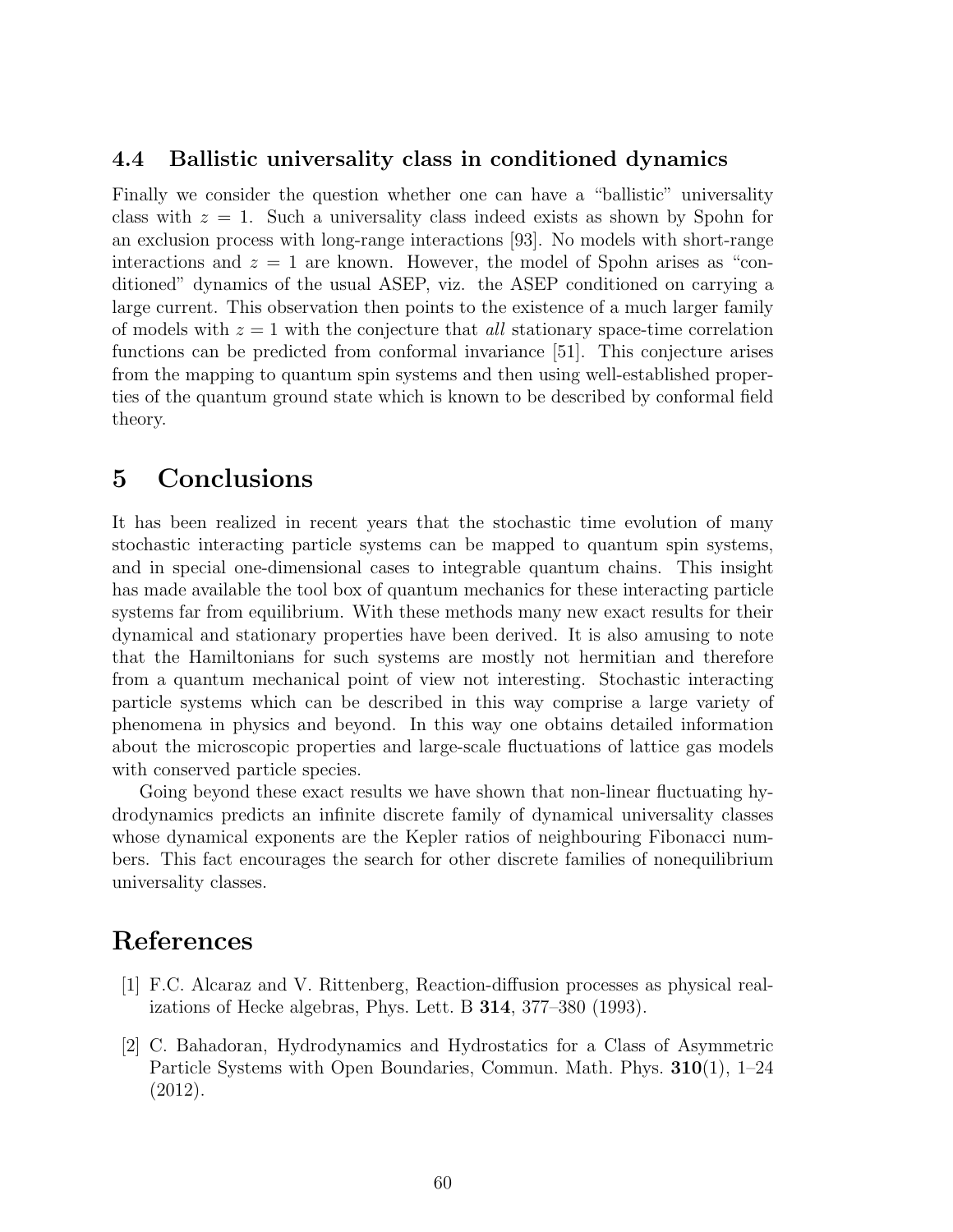- [3] M. Balázs, G. Farkas, P. Kovács, and A. Rákos, Random walk of second class particles in product shock measures, J. Stat. Phys.  $139(2)$ ,  $252-279$  (2010).
- [4] R.J. Baxter, Exactly solved models in statistical mechanics (New York, Academic Press, 1982).
- [5] V. Belitsky and G.M. Schütz, Diffusion and coalescence of shocks in the partially asymmetric exclusion process, Electron. J. Prob. 7, Paper No. 11, 1–21 (2002).
- [6] V. Belitsky and G.M. Schütz, Self-duality for the two-component asymmetric simple exclusion process, J. Math. Phys. 56, 083302 (2015).
- [7] V. Belitsky and G.M. Schütz, Self-duality and shock dynamics in the ncomponent priority ASEP, https://arxiv.org/abs/1606.04587 (2016).
- [8] C. Bernardin, P. Gonçalves, and M. Jara,  $3/4$ -fractional superdiffusion in a system of harmonic oscillators perturbed by a conservative noise, Arch. Rational Mech. Anal. 220, 505–542 (2016).
- [9] L. Bertini, A. De Sole, D. Gabrielli, DG. Jona Lasinio, and C. Landim, Macroscopic fluctuation theory Rev. Mod. Phys. 87, 593–636 (2015)
- [10] R.A. Blythe and M.R. Evans, Nonequilibrium steady states of matrix product form: a solvers guide, J. Phys. A: Math. Theor. 40, R333–R441 (2007).
- [11] G.N. Bochkov and Y.E.Kuzovlev, General theory of thermal fluctuations in nonlinear systems, Sov. Phys.—JETP 45, 125–130 (1977).
- [12] G.N. Bochkov and Y.E.Kuzovlev, Fluctuation-dissipation relations for nonequilibrium processes in open systems, Sov. Phys.—JETP 49, 543–551 (1979).
- [13] G.N. Bochkov and Y.E.Kuzovlev, Nonlinear fluctuation-dissipation relations and stochastic models in nonequilibrium thermodynamics I. Generalized fluctuation-dissipation theorem, Physica A 106, 443–479 (1981).
- [14] N. Cancrini and A. Galves, Approach to Equilibrium in the Symmetric Simple Exclusion Process Markov Processes Relat. Fields. 1, 175-184 (1995).
- [15] P. Cipriani, S. Denisov A. and Politi, From anomalous energy diffusion to Lévy walks and heat conductivity in one-dimensional systems, Phys. Rev. Lett. **94**, 244301 (2005)
- [16] Chetrite, R., Touchette, H.: R. Chetrite and H. Touchette, Nonequilibrium Markov processes conditioned on large deviations, Ann. Henri Poincaré,  $16(9)$ , 2005–2057 (2015).
- [17] G.E. Crooks, Entropy production fluctuation theorem and the nonequilibrium work relation for free energy differences, Phys. Rev. E 60, 2721–2726 (1999).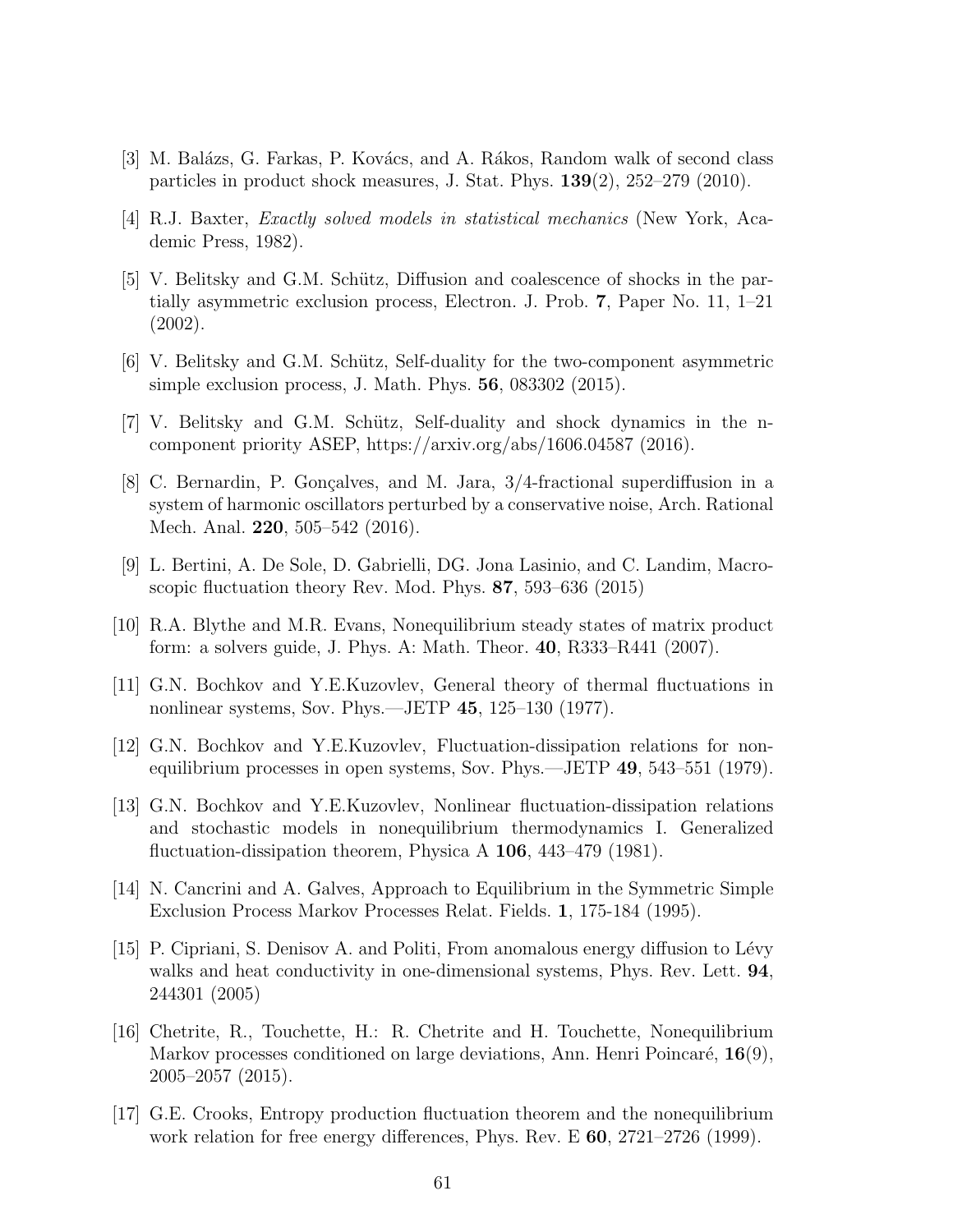- [18] J.A. Cuesta and A. Sánchez, General Non-Existence Theorem for Phase Transitions in One-Dimensional Systems with Short Range Interactions, and Physical Examples of Such Transitions, J. Stat. Phys. 115, 869–893 (2004).
- [19] B. Derrida, M.R. Evans, V. Hakim, and V. Pasquier, Exact solution of a 1D asymmetric exclusion model using a matrix formulation, J. Phys. A: Math. Gen. 26, 1493–1517 (1993).
- [20] B. Derrida, S.A. Janowsky, J.L. Lebowitz, and E.R. Speer, Exact solution of the totally asymmetric simple exclusion process: Shock profiles, J. Stat. Phys. 73, 813–842 (1993).
- [21] B. Derrida, An exactly soluble non-equilibrium system: The asymmetric simple exclusion process, Phys. Rep. 301, 65–83 (1998).
- [22] P. Devillard and H. Spohn, Universality class of interface growth with reflection symmetry. J. Stat. Phys. 66, 1089–1099 (1992).
- [23] M. Doi, Second quantization representation for classical many-particle system, J. Phys. A: Math. Gen. 9, 1465–1477 (1976).
- [24] D.J. Evans, E.G.D. Cohen and G.P. Morriss, Probability of second law violations in shearing steady states, Phys. Rev. Lett.  $71(15)$ ,  $2401-2404$  (1993).
- [25] D.J. Evans and D.J. Searles, Equilibrium microstates which generate second law violating steady states, Phys. Rev. E  $50(2)$ ,  $1645-1648$  (1994).
- [26] D.J. Evans and D.J. Searles, The Fluctuation Theorem, Adv. in Phys. 51, 1529–1585 (2002).
- [27] M.R. Evans and T. Hanney, Nonequilibrium statistical mechanics of the zerorange process and related models, J. Phys. A: Math. Gen. 38, R195–R240  $(2005).$
- [28] P.A. Ferrari, C. Kipnis, and E. Saada, Microscopic Structure of Travelling Waves in the Asymmetric Simple Exclusion Process, Ann. Probab. 19(1), 226– 244 (1991).
- [29] P.A. Ferrari and L.R.G. Fontes, Shock fluctuations in the asymmetric simple exclusion process, Probab. Theory Relat. Fields 99, 305–319 (1994).
- [30] G. Gallavotti and E.G.D. Cohen, Dynamical ensembles in stationary states. J. Stat. Phys. 80, 931–970 (1995).
- [31] C. Giardin`a, J. Kurchan, F. Redig, and K. Vafayi, Duality and Hidden Symmetries in Interacting Particle Systems, J. Stat. Phys. 135, 25–55 (2009).
- [32] I. S. Gradshteyn and I. M. Ryzhik, Tables of Integrals, Series and Products, (Academic Press, Orlando 1981).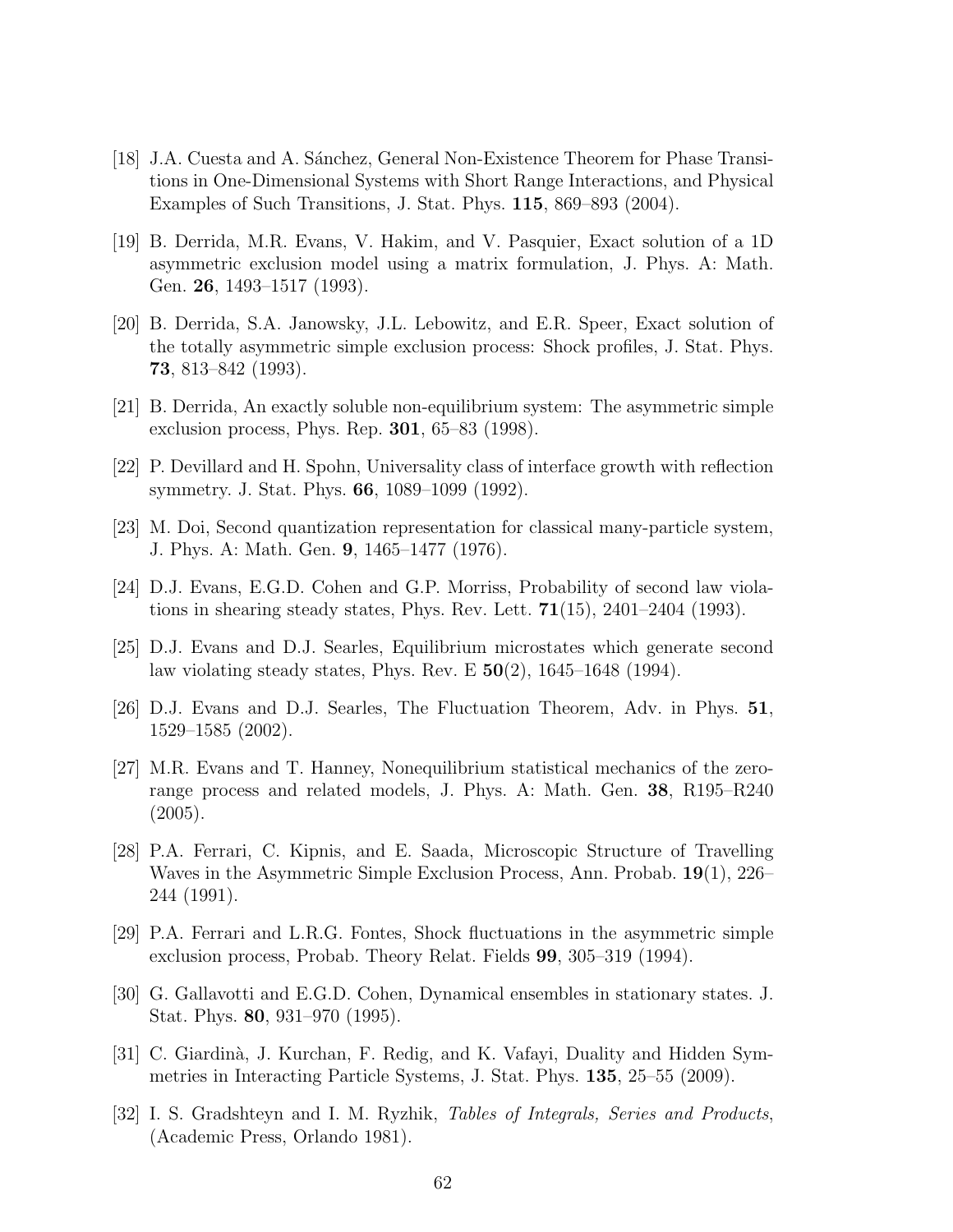- [33] P. Grassberger and M. Scheunert, Fock-space methods for identical classical objects, Fortschr. Phys. 28, 547–578 (1980).
- [34] R. Grisi and G.M. Schütz, Current symmetries for particle systems with several conservation laws, J. Stat. Phys. 145 1499–1512 (2011).
- [35] L.H. Gwa and H. Spohn, Bethe solution for the dynamical-scaling exponent of the noisy Burgers equation, Phys. Rev. A  $46(2)$ , 844–854 (1992).
- [36] T. Halpin-Healy, K.A. Takeuchi, A KPZ Cocktail-Shaken, not Stirred..., J. Stat. Phys. 160(4), 794–814 (2015).
- [37] R.J. Harris, A. Rákos, and G.M. Schütz, Breakdown of Gallavotti-Cohen symmetry for stochastic dynamics, Europhys. Lett. 75, 227–233 (2006).
- [38] R.J. Harris and G.M. Schütz, Fluctuation theorems for stochastic dynamics, J. Stat. Mech. P07020 (2007).
- [39] R.J. Harris, V. Popkov, and G.M. Schütz, Dynamics of Instantaneous Condensation in the ZRP Conditioned on an Atypical Current, Entropy 15, 5065–5083 (2013).
- [40] R.J. Harris and G.M. Schütz, Fluctuation theorems for stochastic interacting particle systems, Markov Processes Relat. Fields. 20, 3-44 (2014).
- [41] T. Imamura and T. Sasamoto, Current Moments of 1D ASEP by Duality, J. Stat. Phys. 142, 919–930 (2011).
- [42] A. P. Isaev, P. N. Pyatov and V. Rittenberg, Diffusion algebras, J. Phys. A: Math. Gen. 34, 5815–5834 (2001).
- [43] S. Jansen and N. Kurt, On the notion(s) of duality for Markov processes, Probab. Surveys 11, 59–120 (2014).
- [44] C. Jarzynski, Nonequilibrium equality for free energy differences, Phys. Rev. Lett. 78, 2690–2693 (1997).
- [45] C. Jarzynski, Hamiltonian derivation of a detailed fluctuation theorem, J. Stat. Phys. 98, 77–102 (2000).
- [46] C. Jarzynski, Comparison of far-from-equilibrium work relations, C. R. Phys. 8, 495–506 (2007).
- [47] M. Jimbo, A q-difference analogue of  $U(\mathfrak{g})$  and the Yang-Baxter equation, Lett. Math. Phys. 10, 63–69 (1985)
- [48] M. Jimbo, A q-Analogue of  $U(\mathfrak{gl}(N+1))$ , Hecke Algebra, and the Yang-Baxter Equation, Lett. Math. Phys. 11, 247–252 (1986).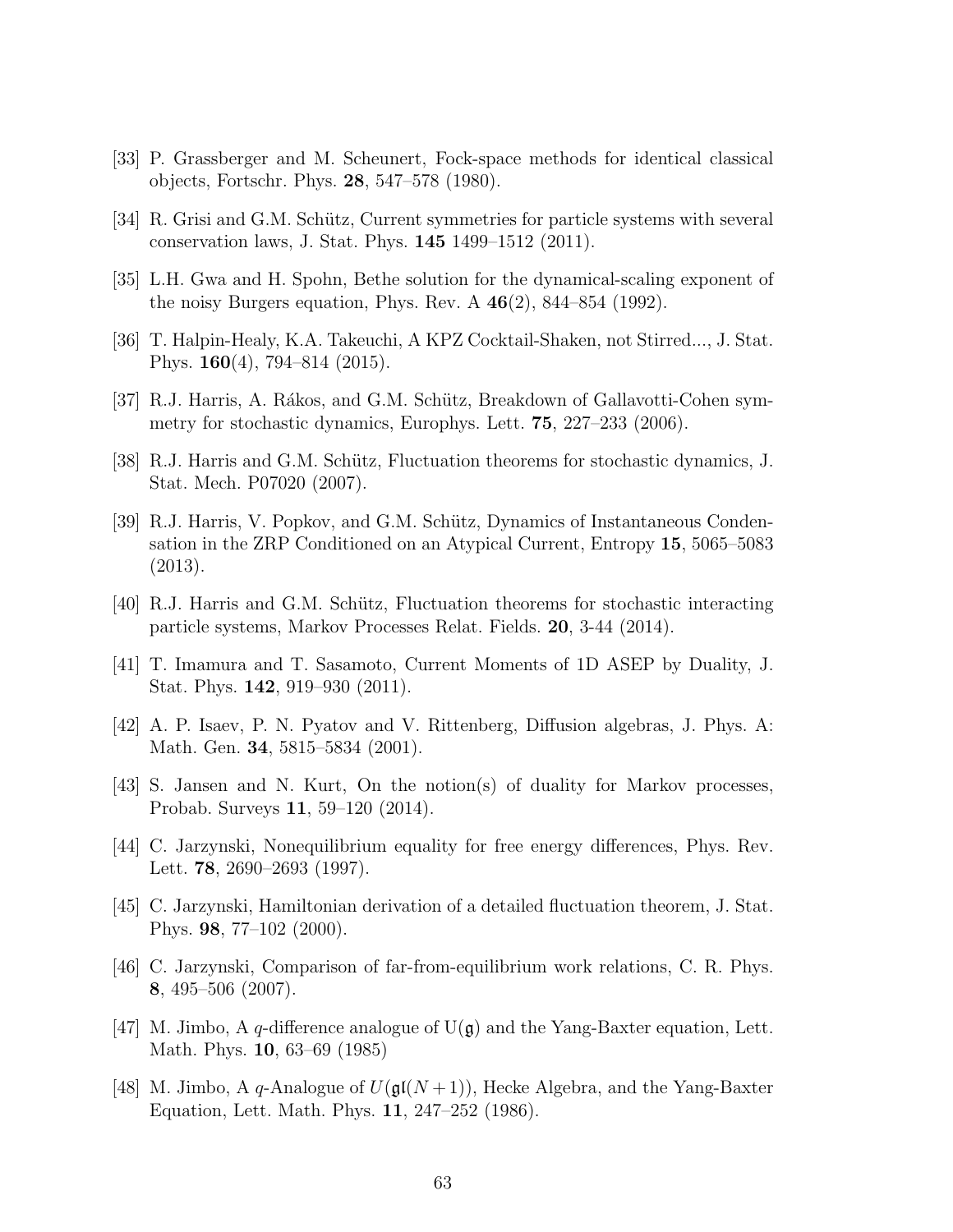- [49] L. P. Kadanoff and J. Swift, Transport Coefficients near the Critical Point: A Master-Equation Approach, Phys. Rev. 165, 310–322 (1968).
- [50] M. Kardar, G. Parisi, and Y.-C. Zhang, Dynamic scaling of growing interfaces. Phys. Rev. Lett. 56, 889–892 (1986).
- [51] D. Karevski and G. M. Schütz, Conformal invariance in driven diffusive systems at high currents, Phys. Rev. Lett. 118, 030601 (2017).
- [52] Kim, D.: Bethe ansatz solution for crossover scaling functions of the asymmetric XXZ chain and the KPZ-type growth model. Phys. Rev. E 52, 3512–3524 (1995).
- [53] C. Kipnis, C. Landim, and S. Olla, Hydrodynamic limit for a nongradient system: the generalized symmetric exclusion process. Commun. Pure Appl. Math. 47 1475–1545 (1994).
- [54] C. Kipnis and C. Landim, Scaling limits of interacting particle systems (Springer, Berlin, 1999).
- [55] A.B. Kolomeisky, G.M. Schütz, E.B. Kolomeisky and J.P. Straley, Phase diagram of one-dimensional driven lattice gases with open boundaries, J. Phys. A: Math. Gen. 31, 6911–6919 (1998).
- [56] J. Krug, Boundary-induced phase transitions in driven diffusive systems, Phys. Rev. Lett. 67, 1882–1885 (1991).
- [57] L.D. Landau and E.M. Lifshitz, Statistical Physics, Part 1 (Pergamon, New York, 1980).
- [58] P.D. Lax, Hyperbolic Systems of Conservation Laws and the Mathematical Theory of Shock Waves, CBMS 11, (Philadelphia: SIAM, 1973)
- [59] J.L. Lebowitz and H. Spohn, A Gallavotti–Cohen–Type Symmetry in the Large Deviation Functional for Stochastic Dynamics, J. Stat. Phys. 95 333– 365 (1999).
- [60] T.M. Liggett, Ergodic theorems for the asymmetric simple exclusion process, Trans. Amer. Math. Soc. 213, 237-261 (1975)
- [61] T.M. Liggett, Interacting Particle Systems, (Springer, Berlin, 1985).
- [62] T.M. Liggett, Stochastic interacting systems: contact, voter and exclusion processes (Springer, Berlin, 1999).
- [63] P. Lloyd, A. Sudbury, and P. Donnelly, Quantum operators in classical probability theory: I. "Quantum spin" techniques and the exclusion model of diffusion, Stoch. Processes Appl. 61(2), 205–221 (1996).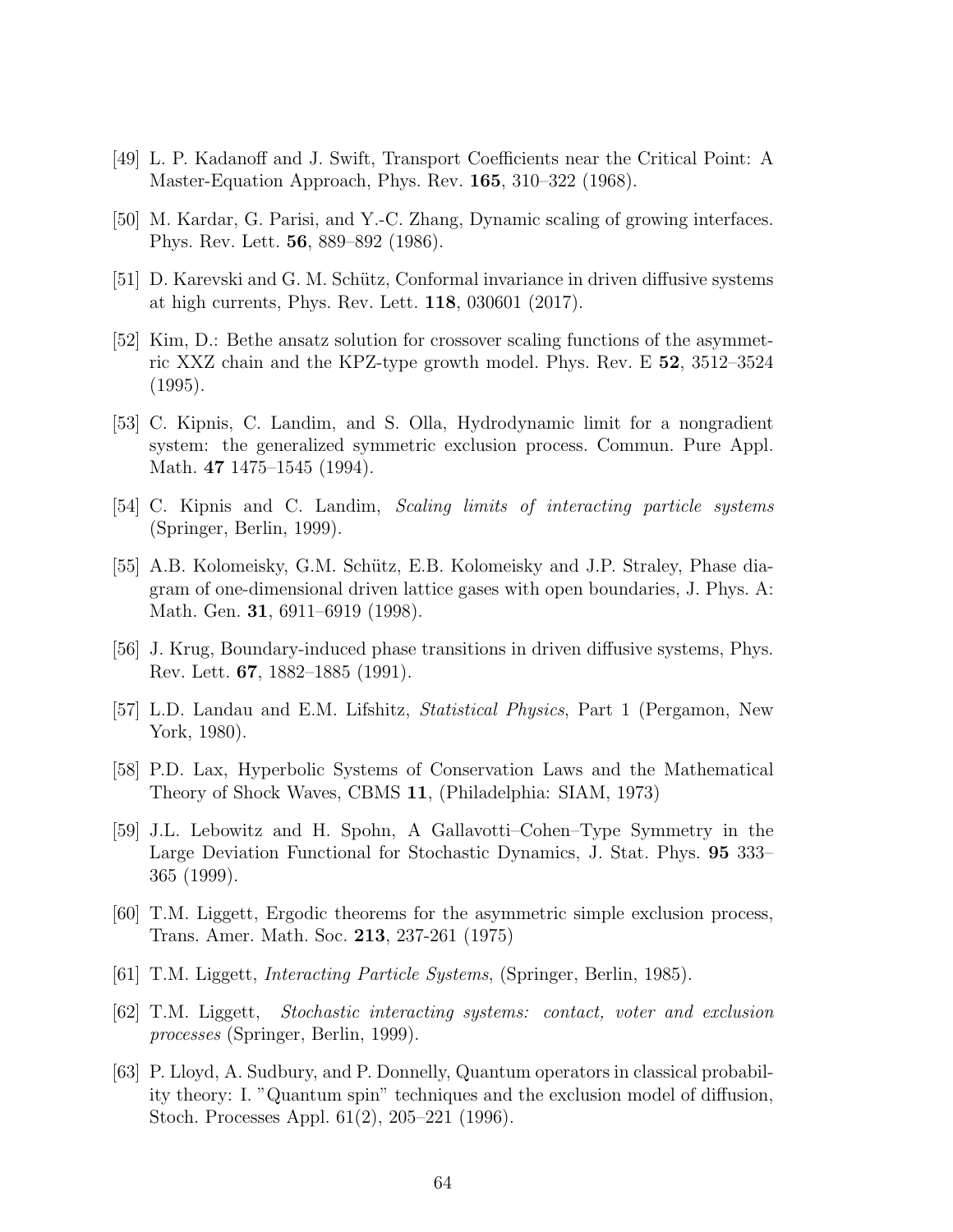- [64] J.T. MacDonald, J.H. Gibbs, and A.C. Pipkin, Kinetics of biopolymerization on nucleic acid templates, Biopolymers 6 1–25 (1968).
- [65] C. Maes, On the origin and the use of fluctuation relations for the entropy, Sém. Poincaré 2, 29–62 (2003).
- [66] H. Minc, Nonnegative matrices, (John Wiley& Sons, New York, 1988).
- [67] K. Nagel and M. Schreckenberg, A cellular automaton model for freeway traffic, J. Phys. I 2, 2221–2229 (1992).
- [68] V. Pasquier and H. Saleur, Common structures between finite systems and conformal field theories through quantum groups, Nucl. Phys. B 330, 523–556 (1990).
- [69] V. Popkov and G.M. Schütz, Steady-state selection in driven diffusive systems with open boundaries, Europhys. Lett. **48**, 257–264 (1999).
- [70] V. Popkov and G.M. Schütz, Shocks and excitation dynamics in a driven diffusive two-channel system, J. Stat. Phys. 112, 523–540 (2003).
- [71] V. Popkov and M. Salerno, Hydrodynamic limit of multichain driven diffusive models. Phys. Rev. E 69, 046103 (2004).
- [72] V. Popkov, J. Schmidt, and G.M. Sch¨utz Universality classes in two-component driven diffusive systems, J. Stat. Phys. 160 835–860 (2015).
- [73] V. Popkov, A. Schadschneider, J. Schmidt, and G.M. Schütz, Fibonacci family of dynamical universality classes, Proc. Natl. Acad. Science (USA)  $112(41)$ , 12645–12650 (2015).
- [74] V. Popkov, A. Schadschneider, J. Schmidt, G.M. Schütz, Exact scaling solution of the mode coupling equations for non-linear fluctuating hydrodynamics in one dimension J. Stat. Mech. 093211 (2016)
- [75] M. Prähofer and H. Spohn, in: In and Out of Equilibrium, edited by V. Sidoravicius, Vol. 51 of Progress in Probability (Birkhauser, Boston, 2002).
- [76] M. Prähofer and H. Spohn, Exact scaling functions for one-dimensional stationary KPZ growth. J. Stat. Phys. 115, 255–279 (2004).
- [77] A. Rákos and G.M. Schütz, Exact shock measures and steady state selection in a driven diffusive system with two conserved densities, J. Stat. Phys. 117, 55–76 (2004).
- [78] A. Rákos and R.J. Harris, On the range of validity of the fluctuation theorem for stochastic Markovian dynamics, J. Stat. Mech. P05005 (2008).
- [79] F. Rezakhanlou, Hydrodynamic limit for attractive particle systems on  $\mathbb{Z}^d$ , Commun. Math. Phys. 140, 417–448 (1991).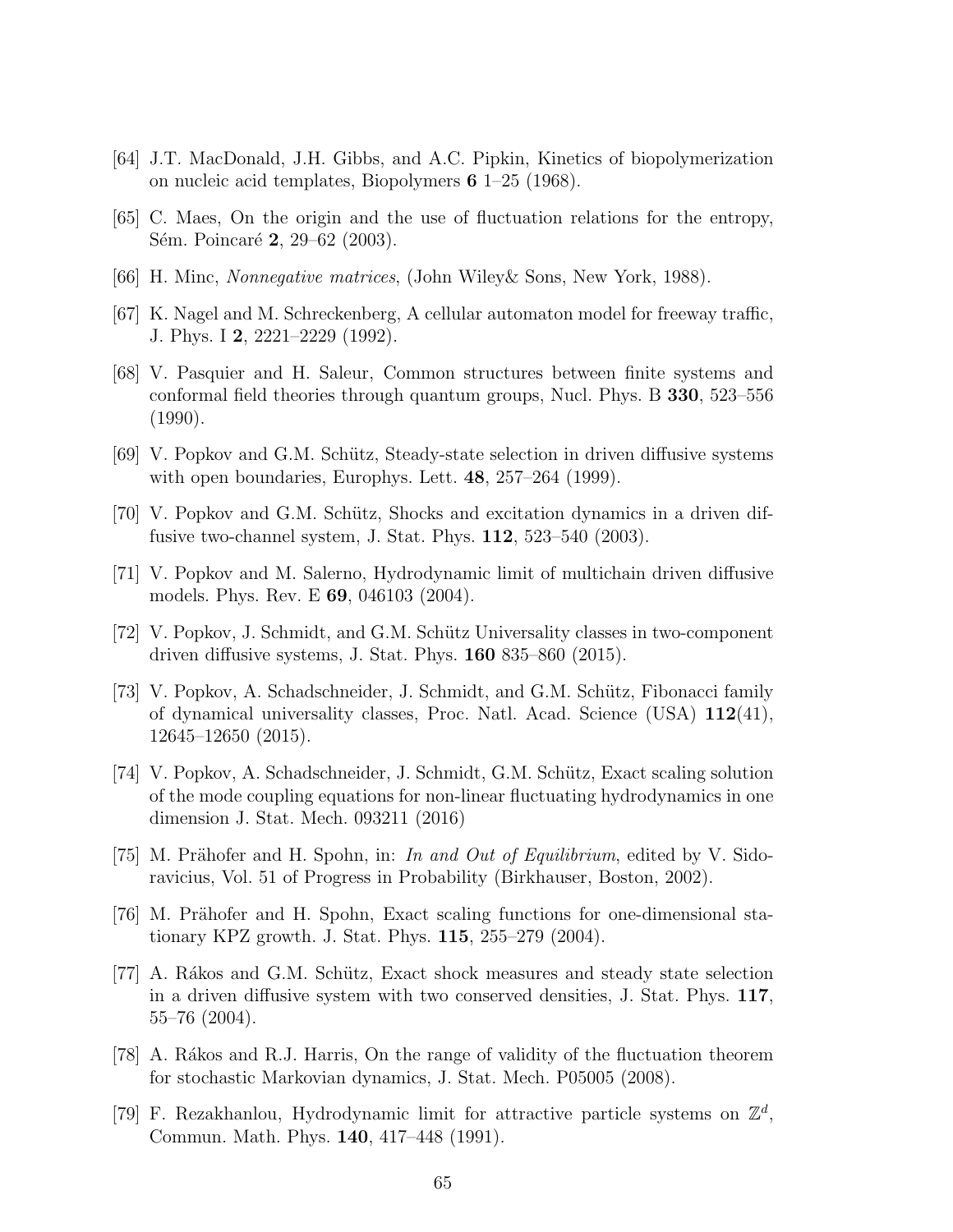- [80] D. Ruelle, Statistical Mechanics: Rigorous Results (AddisonWesley, Reading, 1989).
- [81] S. Sandow and G. Schütz, On  $U_q[SU(2)]$ -symmetric driven diffusion, Europhys. Lett. 26, 7–13 (1994).
- [82] A. Schadschneider, D. Chowdhury, K Nishinari. Stochastic Transport in Complex Systems. Elsevier, Amsterdam (2010).
- [83] G. Schütz and E. Domany, Phase transitions in an exactly soluble one- dimensional asymmetric exclusion model. J. Stat. Phys. 72, 277–296 (1993).
- [84] G. Schütz and S. Sandow, Non-abelian symmetries of stochastic processes: derivation of correlation functions for random vertex models and disordered interacting many-particle systems, Phys. Rev. E 49, 2726–2744 (1994).
- [85] G.M. Schütz, The Heisenberg chain as a dynamical model for protein synthesis - Some theoretical and experimental results Int. J. Mod. Phys. B 11 197–202 (1997)
- [86] G.M. Schütz, Duality relations for asymmetric exclusion processes. J. Stat. Phys. 86, 1265–1288 (1997).
- [87] G.M. Schütz, Solvable models for many-body systems far from equilibrium, in C.Domb and J.Lebowitz (eds.) Phase Transitions and Critical Phenomena, Vol. 19, pp.1-251 (Academic, London, 2001).
- [88] G.M. Schütz, Critical phenomena and universal dynamics in one-dimensional driven diffusive systems with two species of particles. J. Phys. A: Math. Gen. 36, R339–R379 (2003).
- [89] D.J. Searles and D.J. Evans, Fluctuation theorem for stochastic systems, Phys. Rev. E  $60(1)$ , 159–164 (1999).
- [90] U. Seifert, Entropy production along a stochastic trajectory and an integral fluctuation theorem, Phys. Rev. Lett. 95, 040602 (2005).
- [91] U. Seifert, Stochastic thermodynamics, fluctuation theorems, and molecular machines. Rep. Prog. Phys. 75, 126001 (2012).
- [92] H. Spohn, Large Scale Dynamics of Interacting Particles, (Springer, Berlin, 1991).
- [93] H. Spohn, Bosonization, vicinal surfaces, and hydrodynamic fluctuation theory, Phys. Rev. E 60, 6411–6420 (1999).
- [94] H. Spohn, Nonlinear Fluctuating hydrodynamics for anharmonic chains. J. Stat. Phys. 154, 1191–1227 (2014).